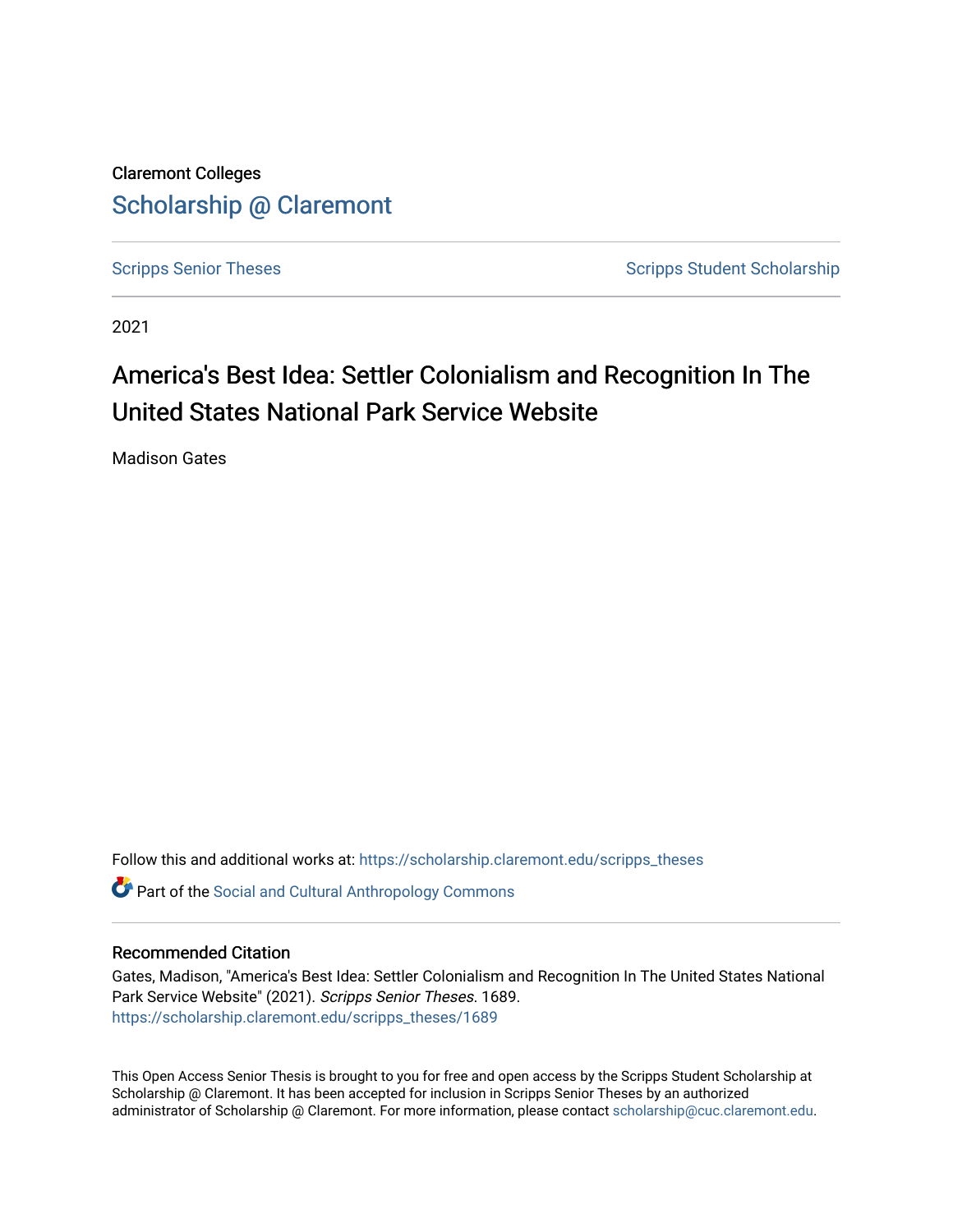# **AMERICA'S BEST IDEA: SETTLER COLONIALISM AND RECOGNITION IN THE UNITED STATES NATIONAL PARK SERVICE WEBSITE**

**by**

# **MADISON I. GATES**

# **SUBMITTED TO SCRIPPS COLLEGE IN PARTIAL FULFILLMENT OF THE**

# **DEGREE OF BACHELOR OF ARTS**

**PROFESSOR MORALES** 

# **PROFESSOR MILLER**

**MAY 16, 2021**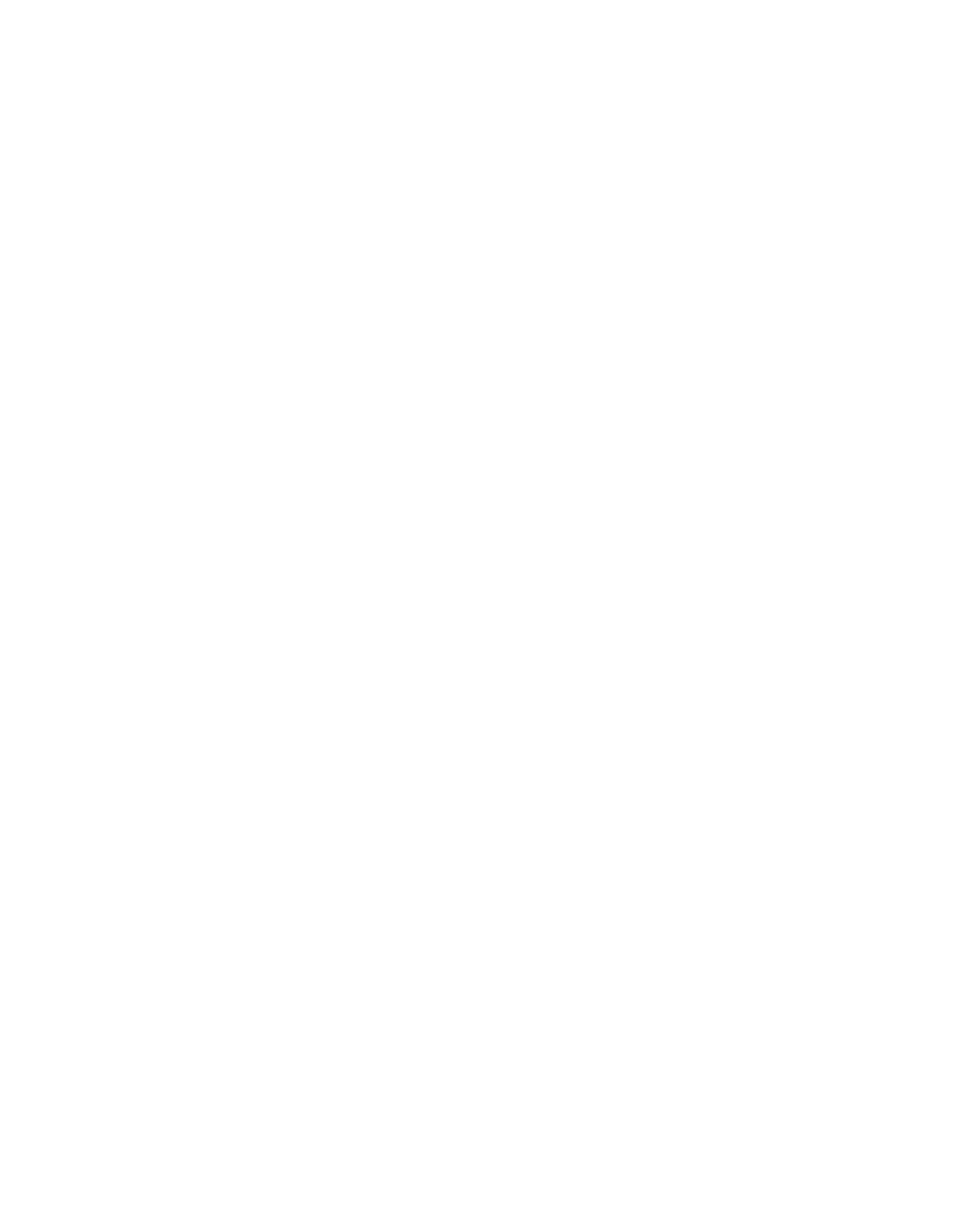# Acknowledgements

I'd like to extend my deepest thanks to Professor Morales and Professor Miller for all their help with preparing for and writing this thesis. Professor Morales what I learned from you about settler colonialism and decolonization was the inspiration for writing this thesis. You taught me to think more deeply about the world and not accept settler domination as inevitable. Thank you so much for everything!

Thank you so much to my family for all your support and love. Especially thank you to my father who helped me proofread and figure out citations for both of my senior thesis projects. I love you all so much. Thank you so much to CoCo, Sarah, Grace, and Camila for listening to me rant about this thesis and providing encouragement and your perspectives. You all are wonderful – love you guys! Thank you to all of the students of color at the Claremont Colleges who have come before me, to the ones whose community sustains me today, and to everyone who comes after me. Our existence is resistance. Thank you to the Tongva elders I have met for your graciousness, despite me living on your land as a Scripps student. I will continue to advocate for the return of your land.

I would like to dedicate this thesis to the South Sierra Miwuk and Blackfeet Nation. I hope that I have represented a piece of your story well. Your continued resilience and resistance inspire my own.

I also dedicate this thesis to my great-grandmother. Your strength, faith, and activism have inspired me my whole life. I exist because of your resilience and the resilience of your daughter and granddaughter.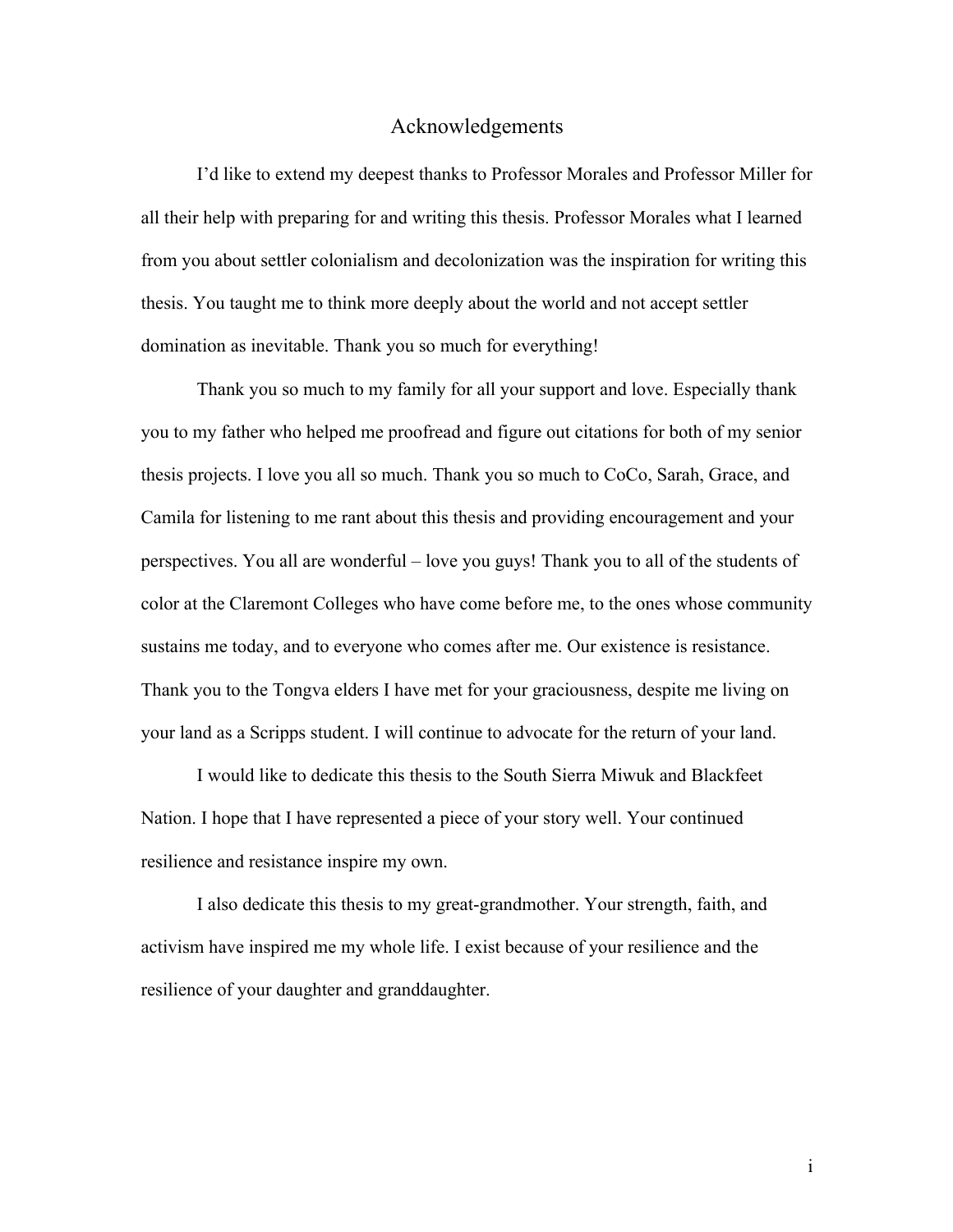|  | Table of Contents |  |
|--|-------------------|--|
|  |                   |  |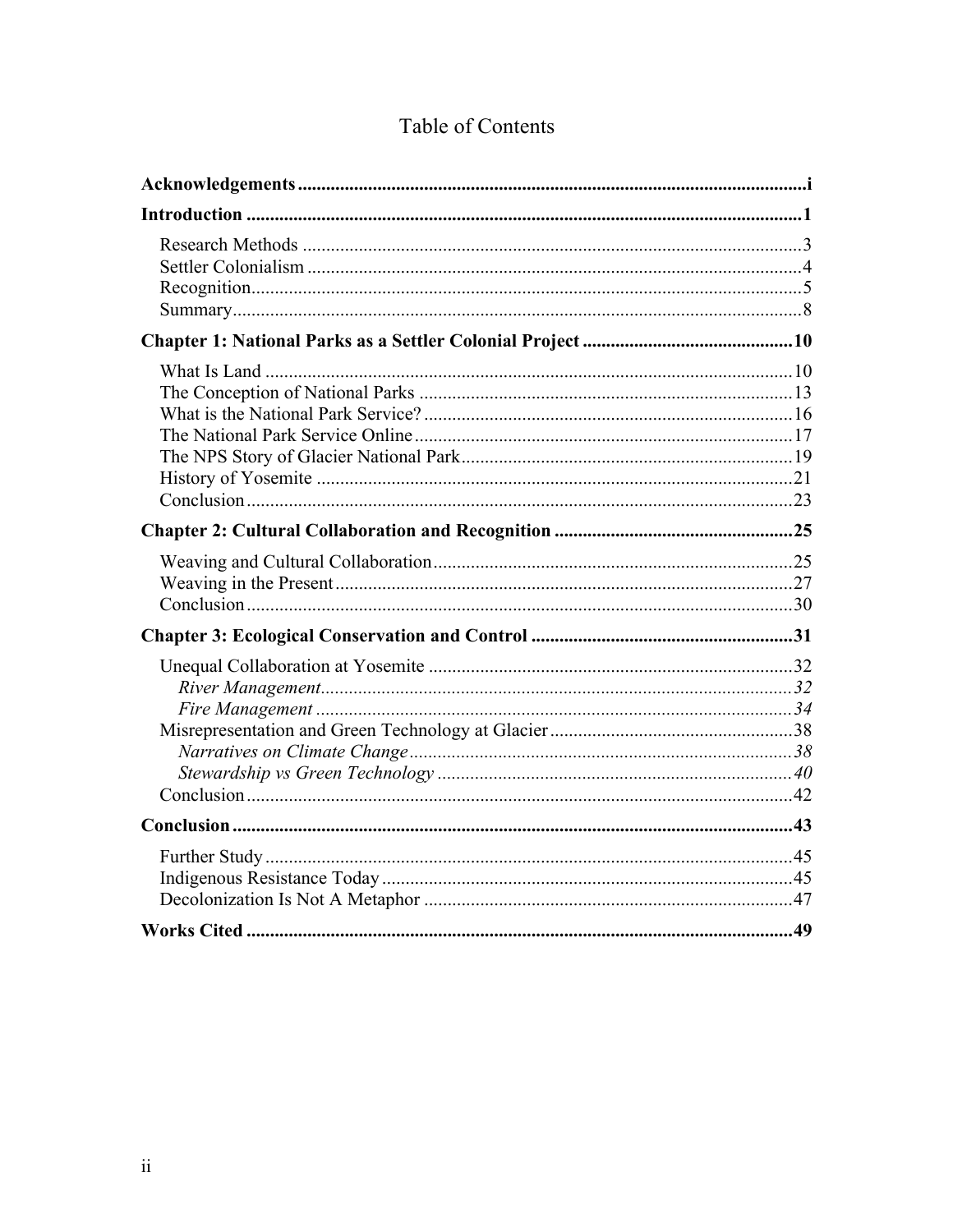# Introduction

"National parks are the best idea we ever had. Absolutely American, absolutely democratic, they reflect us at our best rather than our worst." This quote from author Wallace Stegner is prominently featured on the National Park Service web page *Learn & Explore*. The idea that national parks represent the best of America is often reflected in rhetoric by newspaper sources and other various governmental groups and private organizations. The government funded television station PBS even made a 2009 documentary series called *National Parks: American's Best Ideas*.

Historically, the concept of separating out some "undeveloped" land for public enjoyment was created and popularized by European settlers in what is now the United States during the late 1800s, with Yellowstone being the first established national park. Today, the national parks system in the United States has expanded to over 400 parks. In a truly American way, the concept has even expanded globally, with there now being some 1200 national parks or similar preservation works in over 100 countries (National Park Service, Quick History of the National Park Service n.d.). From their historical creation to the present day, the existence of national parks has general approval with the American public (Brown 2021). Especially with greater and greater public concern over preservation and protection of the environment, there is support for the government creating and protecting spaces of "wilderness" from settler development. However, from an Indigenous perspective, everything about national parks and their creation is much more complicated. Arguably, national parks truly are absolutely American in how they reflect the goals of the settler state. Specifically, triumphalist narratives of national parks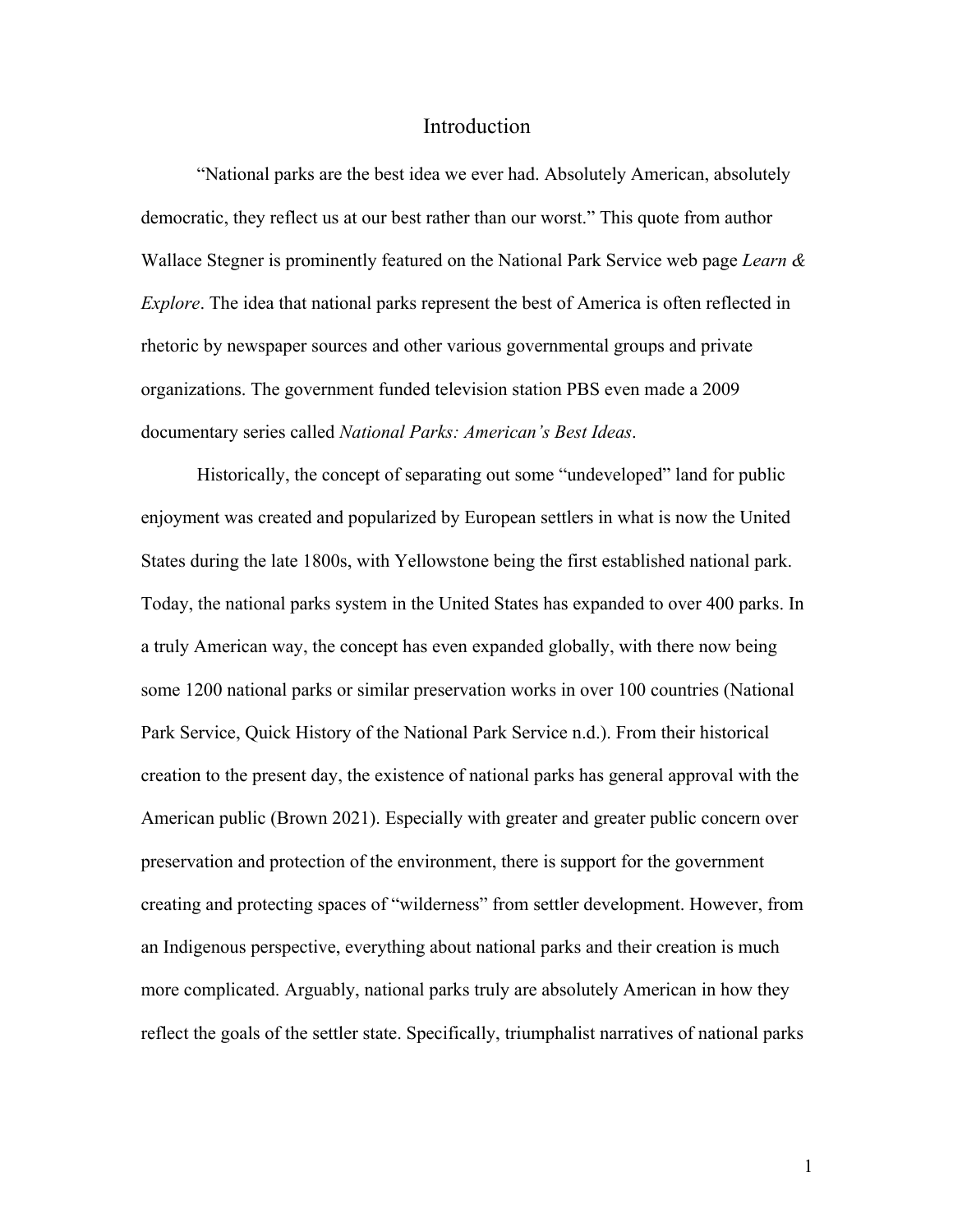erase the histories and presents of settler colonial violence and destruction against Indigenous populations with the goal of displacing them from their land.

I first began to realize how little the violence inherent to national parks was being addressed when I had to use the National Park Service (NPS) website for the first time for a college class project. Living in California my whole life, I had visited Yosemite a few times, but my family had never been particularly interested in visiting national parks, so I had little exposure to them. However, I am Indigenous, so I had always been very aware of the destructive nature of settler colonialism and the fact that the land in which I lived and that made up the United States had been stolen violently from Native tribes and communities. I first stumbled across the way the National Park Service addresses this violence when researching Mount Rushmore for a class project. I was horrified comparing the history of the monument that I had learned through research with the history the National Park Service described. Violence and dissent were easily dismissed or even entirely omitted.

These experiences are the motivation for this thesis. Through virtual ethnography that examines representations of U.S. National Parks on the internet, I compare and contrast the National Park Service website with newspaper interviews of Indigenous people and different tribal nation websites. I work to unpack and explain the differences that exist between these perspectives. I specifically focus on Yosemite and Glacier national parks and the way their histories are addressed. These two parks are specifically interesting examples due to their differing relationships with federal tribal recognition and how that impacts their relationship with the National Park Service. Yosemite offers a look into how the National Park Service both talks about and interacts with federally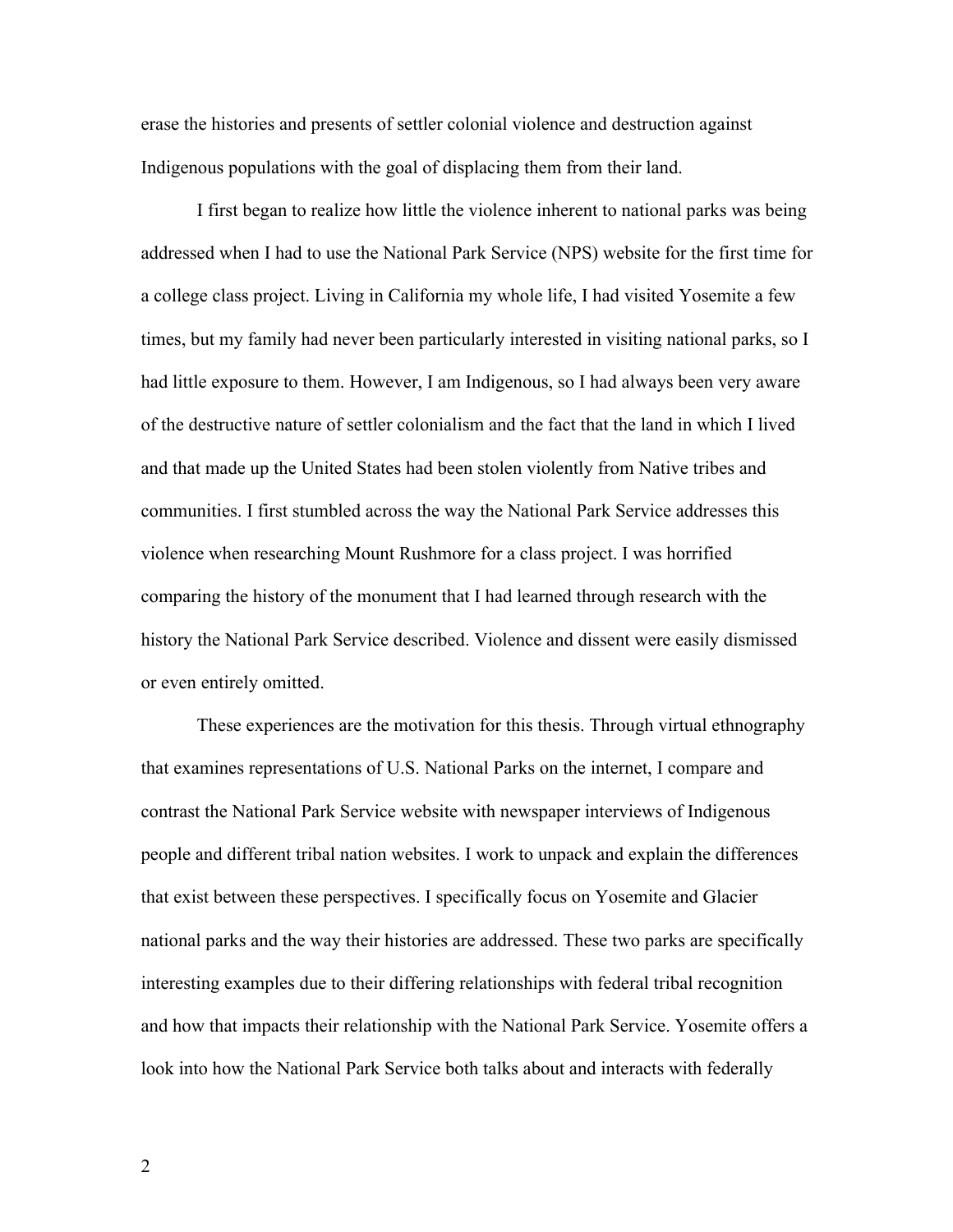unrecognized tribes while Glacier demonstrates how the National Park Service explains and interacts with a federally recognized tribal nation whose reservation land borders the national park. In attempting to reckon with its violent past, the National Park Service foregrounds on its website programs of cultural heritage preservation and environmental conservation as means to extend recognition to contemporary Indigenous nations and communities. However, a comparison between National Park Service self-representation and various Indigenous perspectives reveals ongoing processes of settler colonial erasure and dispossession. Specifically, I argue that this comparison demonstrates the failure of recognition politics and how it is impossible for the National Park Service as a government agency to "mutually recognize" Indigenous communities (Coulthard 2014).

# **Research Methods**

The National Park Service has a very detailed website (National Park Service, National Park Service Homepage n.d.). The NPS has ensured that their website is well organized with content that is easy to digest. There are hundreds of subpages, containing information about each park as well as general topics related to national parks. Each national park has its own subsection with many web pages containing information about the park – such as how to access the park or a discussion of the park's creation. In addition to information about each specific national park, there are also many pages featuring related information, such as the history of the National Park Service or Native American and general park relations. Many of the web pages for the national parks include sections that touch on the park's history with the Indigenous people whose land was stolen to create the parks as well as the current relationship between the park and Indigenous people. As a government run site, it is written in service of government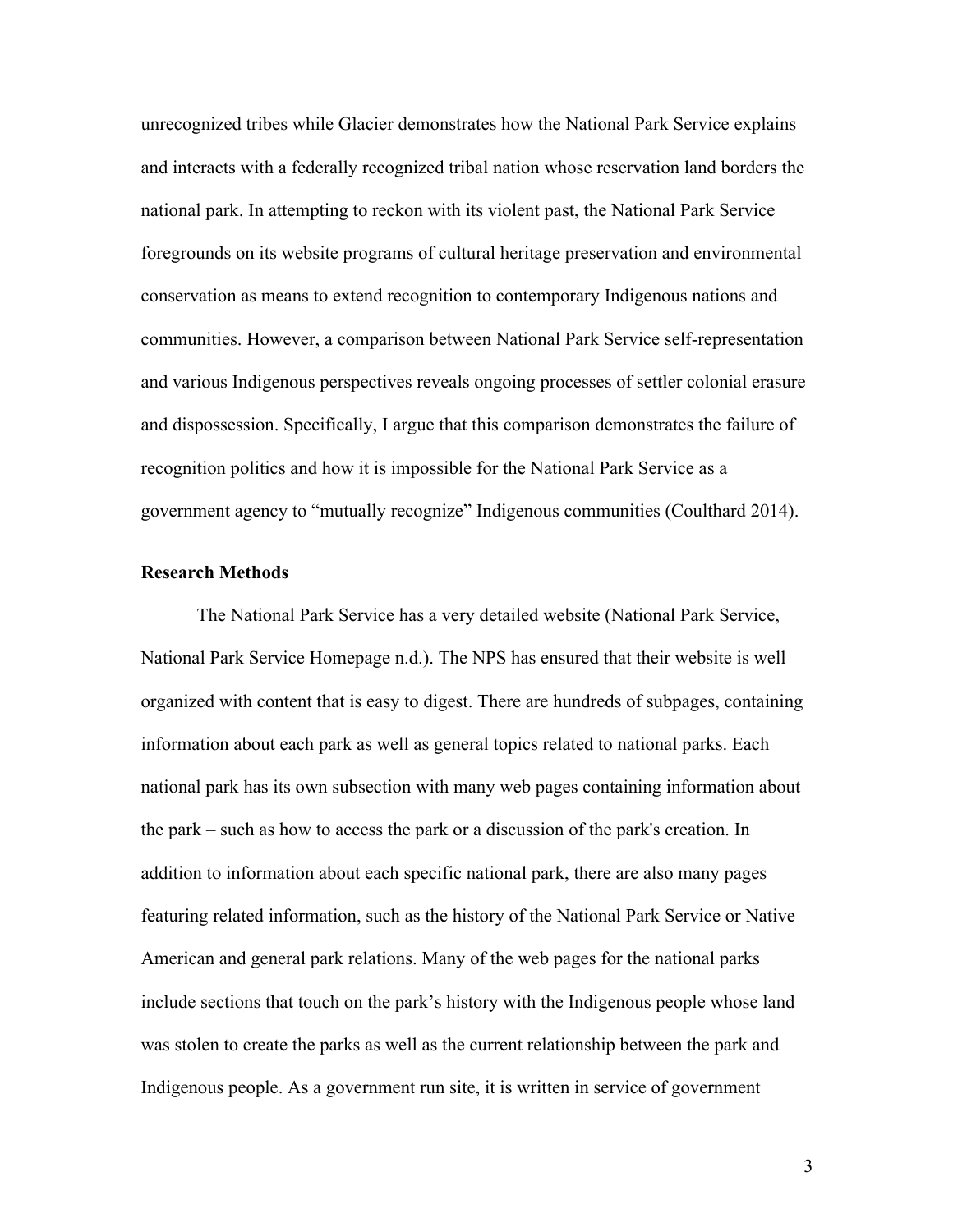narratives that perpetuate settlers right to the land. However, it does contain historical information and resources for interested users to consume. It is likely that the majority of the use of the site comes from those planning to visit or people looking for basic information about specific parks.

### **Settler Colonialism**

One of the most important concepts of this thesis is settler colonialism. In order to properly unpack why the history of the National Park Service as presented on its online website differs from the experience of many Native communities, it is necessary to first unpack and understand what settler colonialism is. At its core, settler colonialism is a project of elimination. It is a process of replacement, where an invading population systematically attempts to remove an Indigenous people from their land with the goal of settling on that land. This is a process where, as Patrick Wolfe explains, the "settler colonizers come to stay: invasion is a structure not an event" (Wolfe 2006, 388). In other words, there is not one singular event that defines settler colonialism, but a continual process of dispossession and violence with the ultimate goal of the complete destruction of the Indigenous people in order for the invading population to claim complete ownership and control of the land they have stolen. At the very core of settler colonialism is the land. Land is what drives the settler colonial project. More directly – within the project there is an assumption that settlers have the right to access Indigenous lands and use them for whatever goals the settlers may have (Liboiron 2021). More specifically – land is at the very core of the National Parks project. The assumption that land is for settlers to access is what drives the very concept of taking Indigenous land and turning it into a national park. This assumption is what drives forward the tactics of elimination that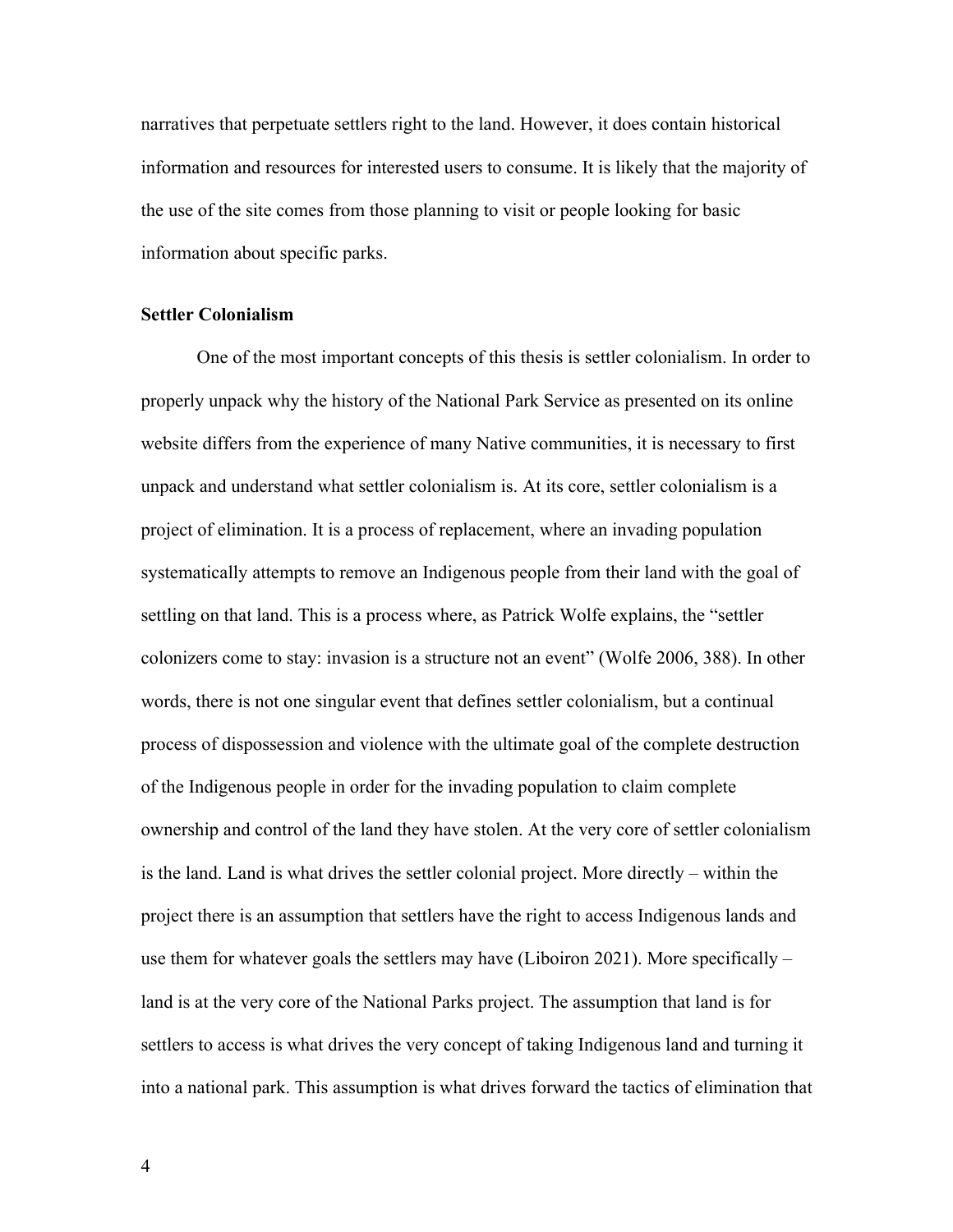Wolfe describes. Each national park was created and is upheld through both overt violence towards Indigenous peoples as well as a host of settler cultural projects such as assimilation, historical erasure, and settler denial.

It is important to remember that Indigenous people have never passively reacted to settler colonialism and settler violence. Throughout this thesis, I work to weave in various experiences of Indigenous people and communities to show various ways Indigenous people resist and react to settler colonialism. This is often understood under the concept of Native Survivance, where "survivance is an active resistance and repudiation of dominance, obtrusive themes of tragedy, nihilism, and victimry" (Vizenor 2008, 11). The National Park Service often frames the discussion of their violent past through a lens of tragedy and reinforces domination by the state. It is important to understand that this framing is a part of the structure of settler colonialism and the narratives it works to uphold. These narratives seek the erasure of the present existence of Indigenous people and thereby deny the ability of anyone to challenge the settler state's claim to the land they have stolen. And yet Indigenous people continue to exist and resist. The experiences Indigenous people have faced and continue to face are important to highlight as they deepen historical understanding and demonstrate that settler colonialism is not a natural or inherent conclusion.

### **Recognition**

A second important thematic concept is that of recognition. Recognition has a big effect on the existence and nature of a relationship between the National Park Service and each Indigenous community, tribe, or nation. In the context of settler colonialism in North America, the work of Glenn Coulthard offers a useful explanation of recognition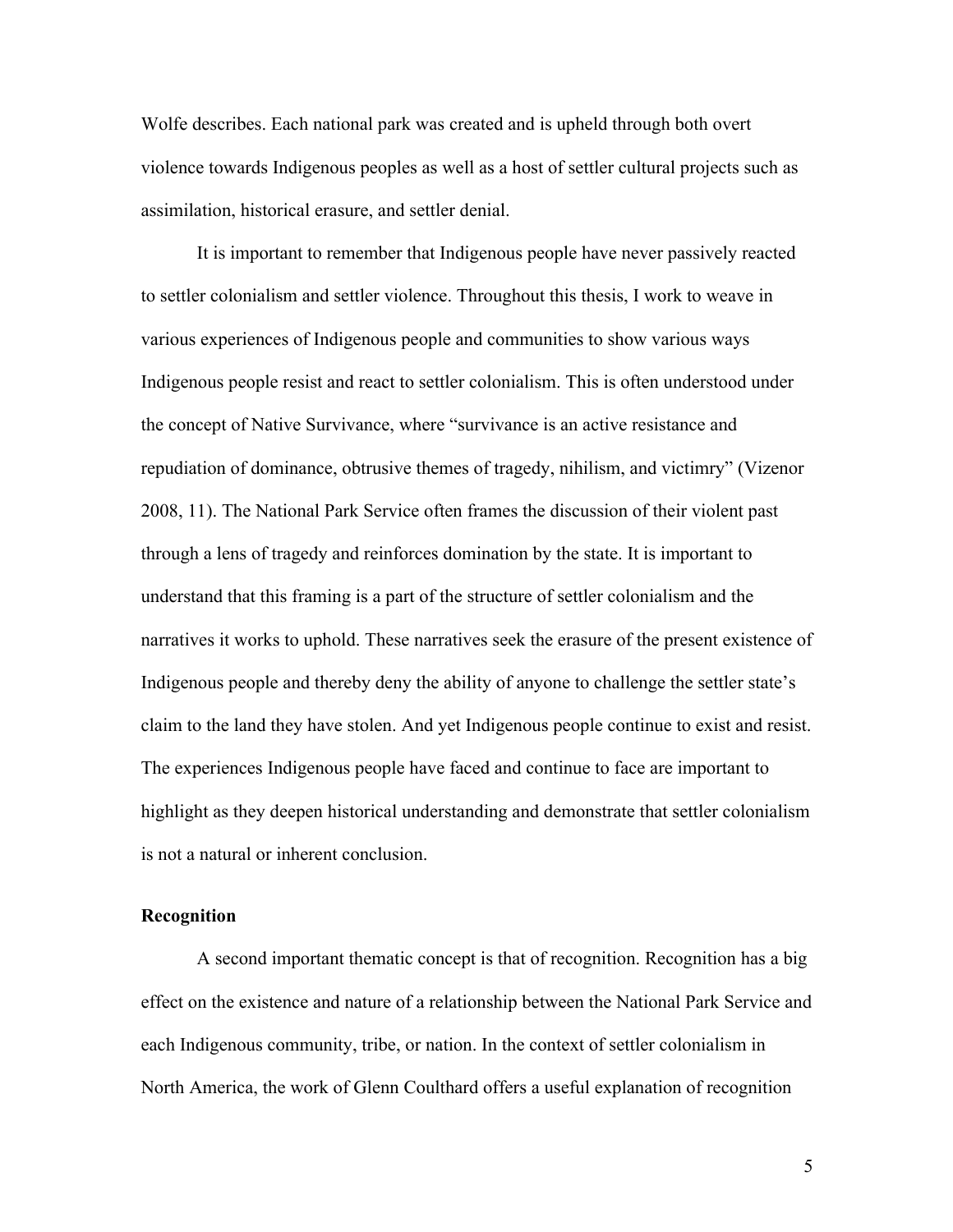and its politics as well as an important look into their failings. Coulthard is a Yellowknives Dene scholar, and his work *Red Skins, White Masks: Rejection the Colonial Politics of Recognition* on the politics of recognition examines the failings of recognition in the context of Indigenous communities and the Canadian settler state. He draws on the work of Frantz Fanon and George Wilhelm Friedrich Hegel to explain what recognition should be – a process of mutual acknowledgement between persons on equal footing with a goal of reciprocity. He calls this ideal 'mutual recognition' (Coulthard 2014). Coulthard then explains recognition politics as a political paradigm meant to expand the limited rights and recognition of Indigenous communities. It is often centered around cultural projection and expansion of tribal territory. Recognition politics gained global prevalence in the 1990s around the passing of the Indigenous and Tribal Peoples Convention by the International Labor Organization, a subset of the United Nations.

In reality, recognition politics take place in the context of domination and unbalanced systems of power between Indigenous communities, tribes and nations and the settler state. Coulthard builds on the work of Fanon and Hegel to explain that it is impossible for recognition politics to ever truly offer up mutual recognition. Through the very structure of colonial recognition, the interests of the settler state are weighed more heavily than those of Indigenous people (Coulthard 2014).There is a large difference in power between Indigenous communities and the settler state. The settler state has uncontested authority and therefore the power to decide who is even worthy of recognition as well as evaluate what they consider a legitimate Indigenous claim for recognition. This places Indigenous communities at the mercy of the settler state rather than allowing for self-determination, simply furthering the very forms of domination and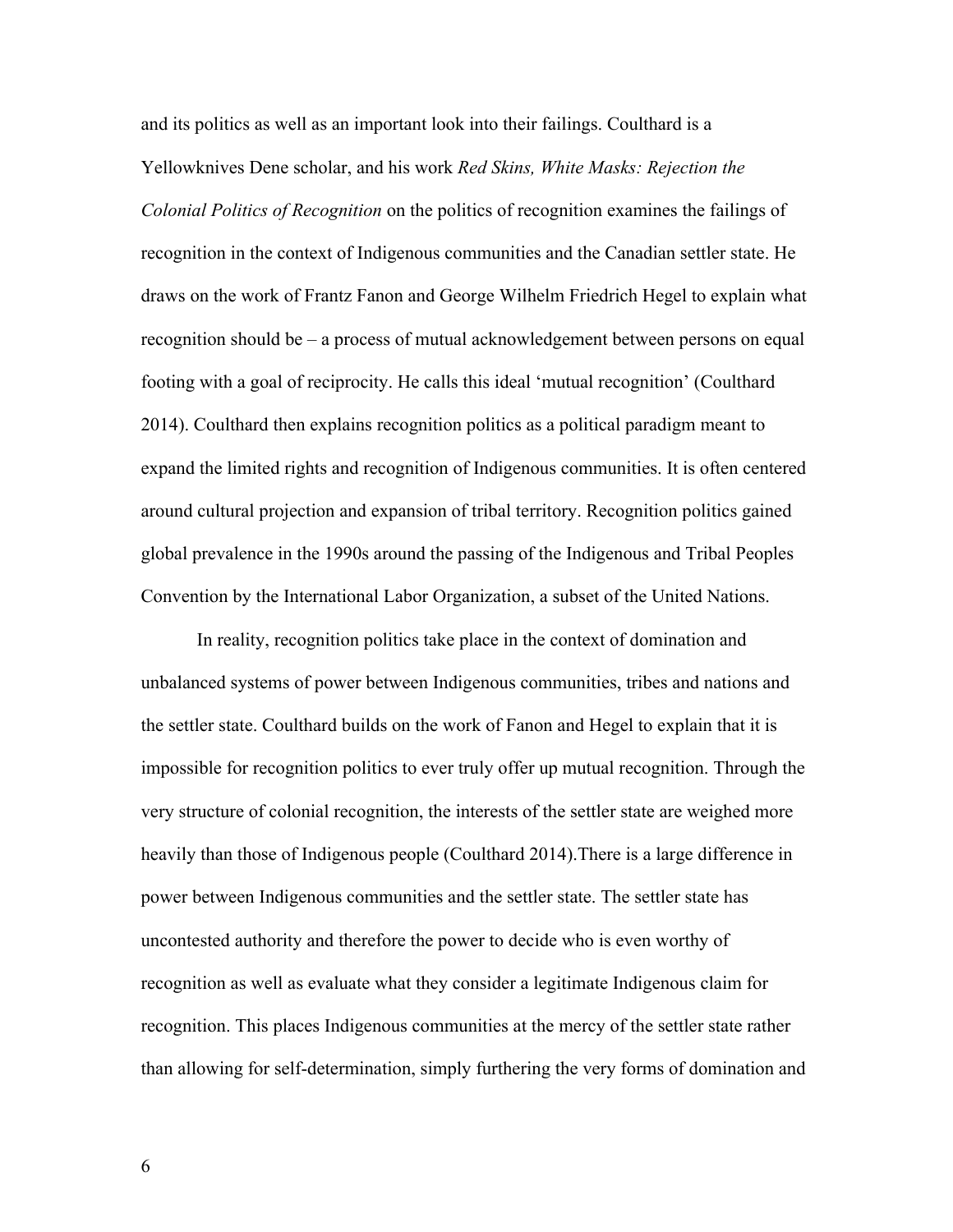inequality recognition politics claim to mitigate (Coulthard 2014). The politics of recognition are therefore an insufficient means for Indigenous sovereignty and political power. However, this does not mean that recognition cannot provide protection from the violence of the settler state or be a useful tool for Indigenous communities. The situations at various national parks often demonstrate the ways in which recognition politics can both offer protection, opportunity and land access while ultimately failing Indigenous communities.

Within the United States, a major source of recognition comes from federal recognition. Federal recognition involves the United States government formally acknowledging the existence of a tribe as a distinct group. This often includes an acknowledgement of tribal rights to a section of land and the right to a certain degree of self-governance. This is important in the context of national parks because as a federal government agency the National Park Service is bound to any federal agreements made with tribes. While many of the tribes mentioned on the NPS website are federally recognized, some have been unable to receive this recognition. The settler government has a long list of requirements for tribes who are petitioning for federal recognition. In particular, requirements about who is considered a tribal member pose a significant barrier for many tribes given how the violence of settlers has decimated the Indigenous population. While the National Park Service has no requirement to acknowledge tribes that are not federally recognized, they often do work to collaborate or interact with local tribal communities. On their site, the National Park Service acknowledges that there are many tribes who lack federal recognition but whose land was stolen in the process of creating national parks. This acknowledgement comes in a few forms, some small, such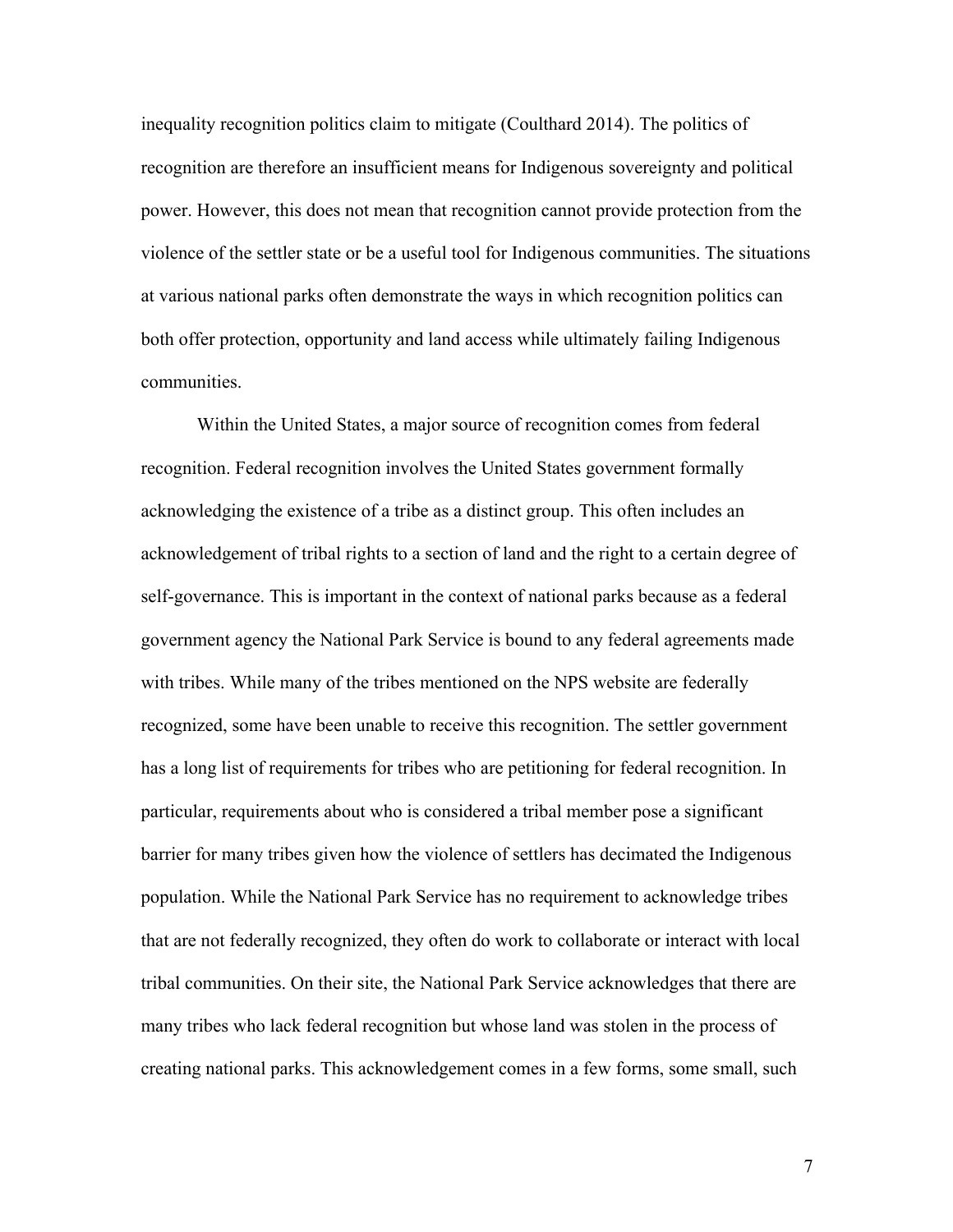as describing current local tribes who had 'previously lived on the national parks,' as well as larger actions such as collaboration projects on park grounds or ongoing tribal tourism work. For example, the Indigenous tribes that live in Yosemite and the surrounding areas are not officially federally recognized but are recognized by the National Park Service as having ancestral claims to the land and as deserving access to the land in the present day. In the end however, as Coulthard explains, recognition always takes place on the settlers' terms and for the settlers' benefit. I argue that while the NPS may have good intentions in their pursuit of recognition for Indigenous communities, ultimately, they are constrained by the conditions of settler colonialism and will never be able to properly reckon with their past.

# **Summary**

By examining closely how the National Park Service misrepresents their history and current relationships with Indigenous communities I work to demonstrate the depths of this misrepresentation and the impacts it has on various Indigenous communities and nations. In the first chapter, I explain how the history of national parks is founded on fundamentally opposed conceptions of land between Indigenous people and settlers and how this difference was used as justification for settler violence. In chapter two I explore the ways in which the National Park Service uses cultural collaboration to further tourist experience at the expense of respecting and properly representing local Indigenous communities. Finally, in chapter three I explore how projects of ecological conservation by the National Park Service further misrepresentation through the way they operate as unequal collaborative projects and how different conceptions and relations to land create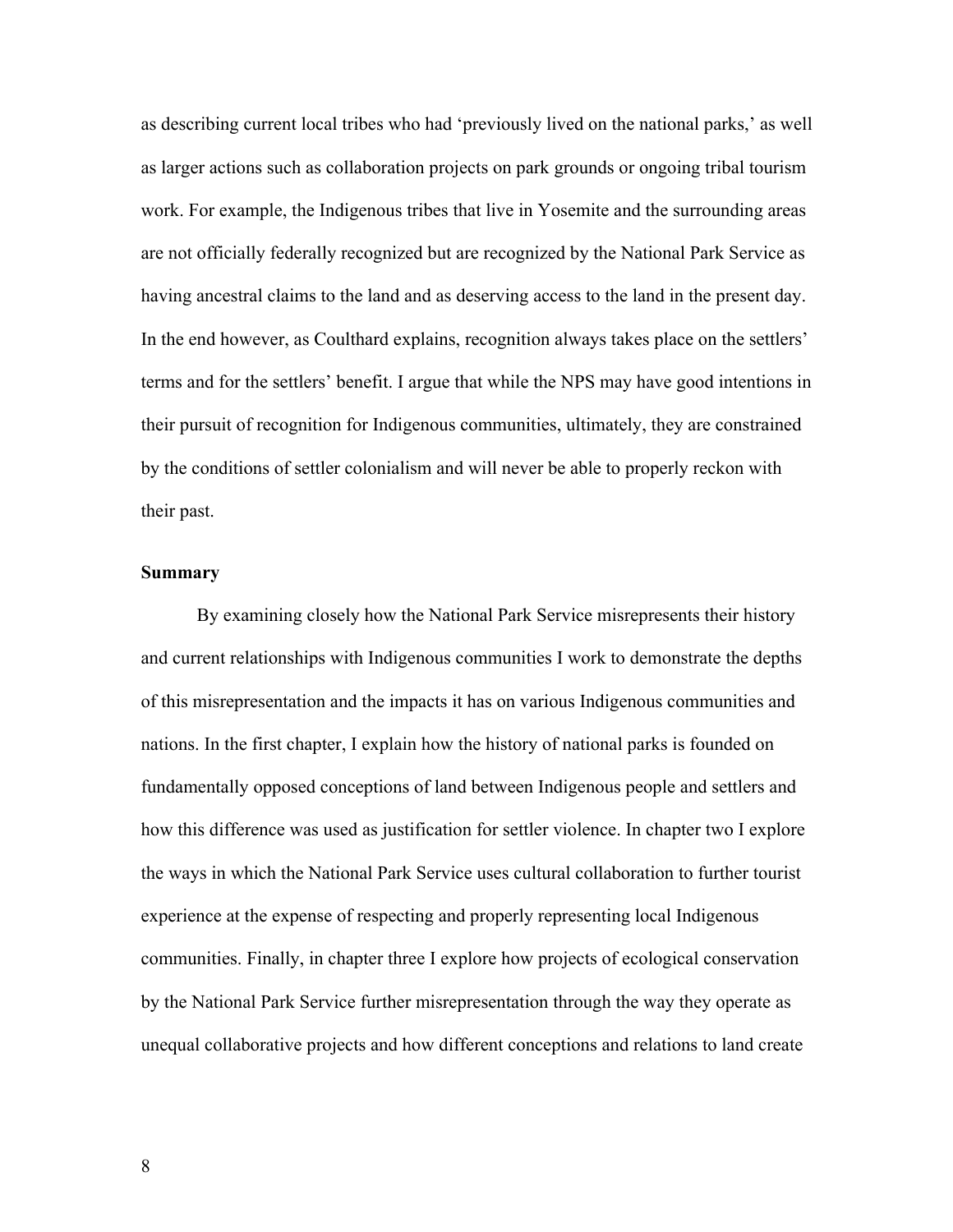differing goals between the National Park Service and Indigenous communities that leads to very different types of conservation efforts.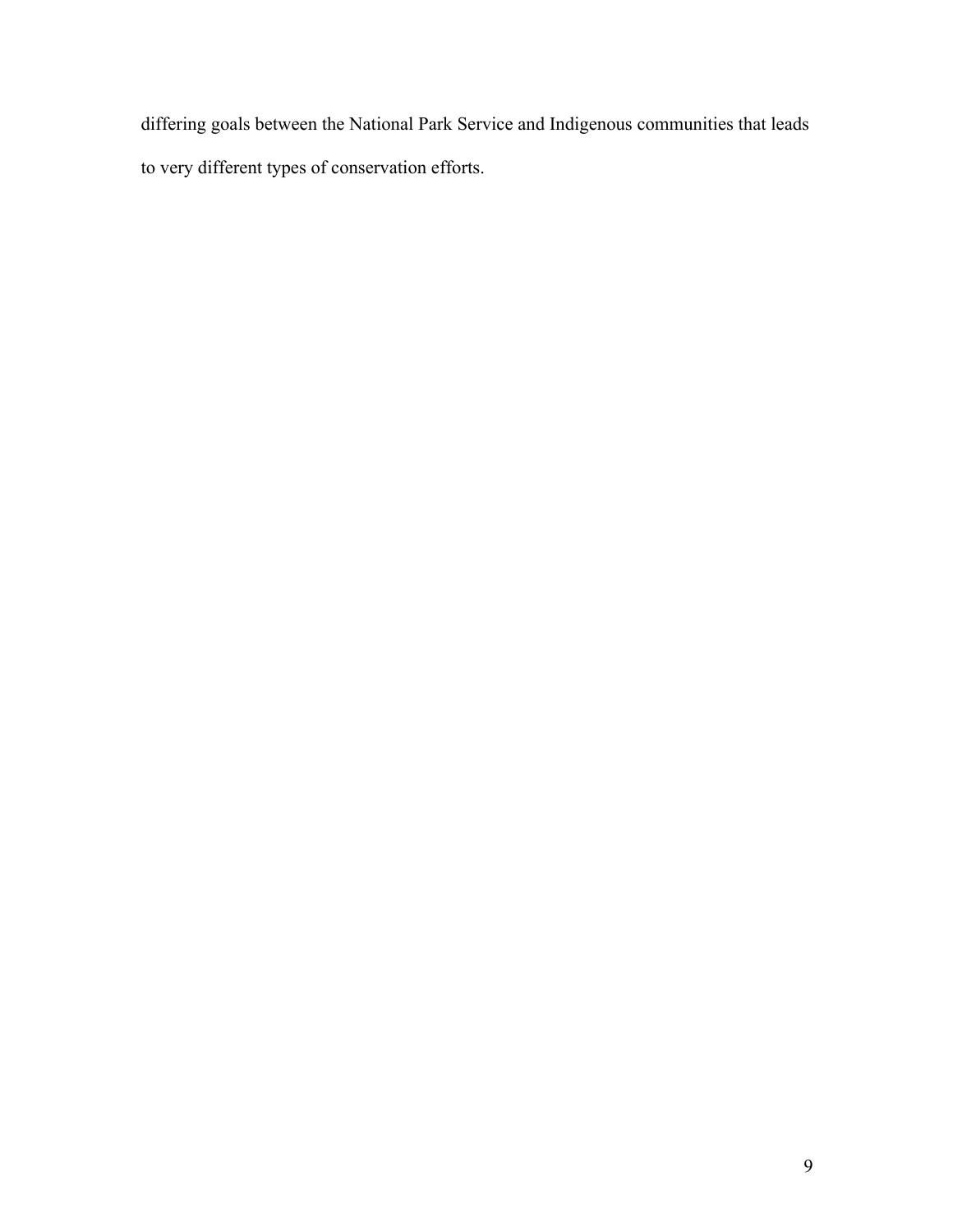# Chapter 1: National Parks as a Settler Colonial Project

The history of national parks is a key part of the history of settler colonialism within the United States. To imply differently ignores the role of the National Park Service as a government entity and the ways individual settlers and colonizers used national parks to continually destroy Indigenous people and their lands. This chapter seeks to further contextualize the National Park Service and the creation of national parks that predates it within the broader framework of settler colonialism. In order to analyze the narratives of the National Park Service about its actions past and present, it is necessary to first understand what its history is. For those in the settler United States, this history is often presented through the distorted lens of eurocentrism, emphasizing European ideals and beliefs as objective reality instead of the constructions they are. It is my goal for this chapter to unpack this and provide understanding of different Native beliefs that provide the balance and context to understand the history of national parks.

### **What Is Land**

The differing conception of the relationship between man and nature is central to understanding the inherent violence in the existence of national parks. As Patrick Wolfe notes, "Land is life–or, at least, land is necessary for life." (Wolfe 2006, 387). For both the Indigenous people and settlers during the period of the founding of the first national parks, land was intensely important for survival. However, the "use" of land between these groups were fundamentally different, as was their conception of land itself.

In terms of land usage, settlers imposed European models of agriculture onto the land they had stolen, often clearing large patches of land of trees and other vegetation in order to grow food in rows (Anderson 2005). However, more important to the creation of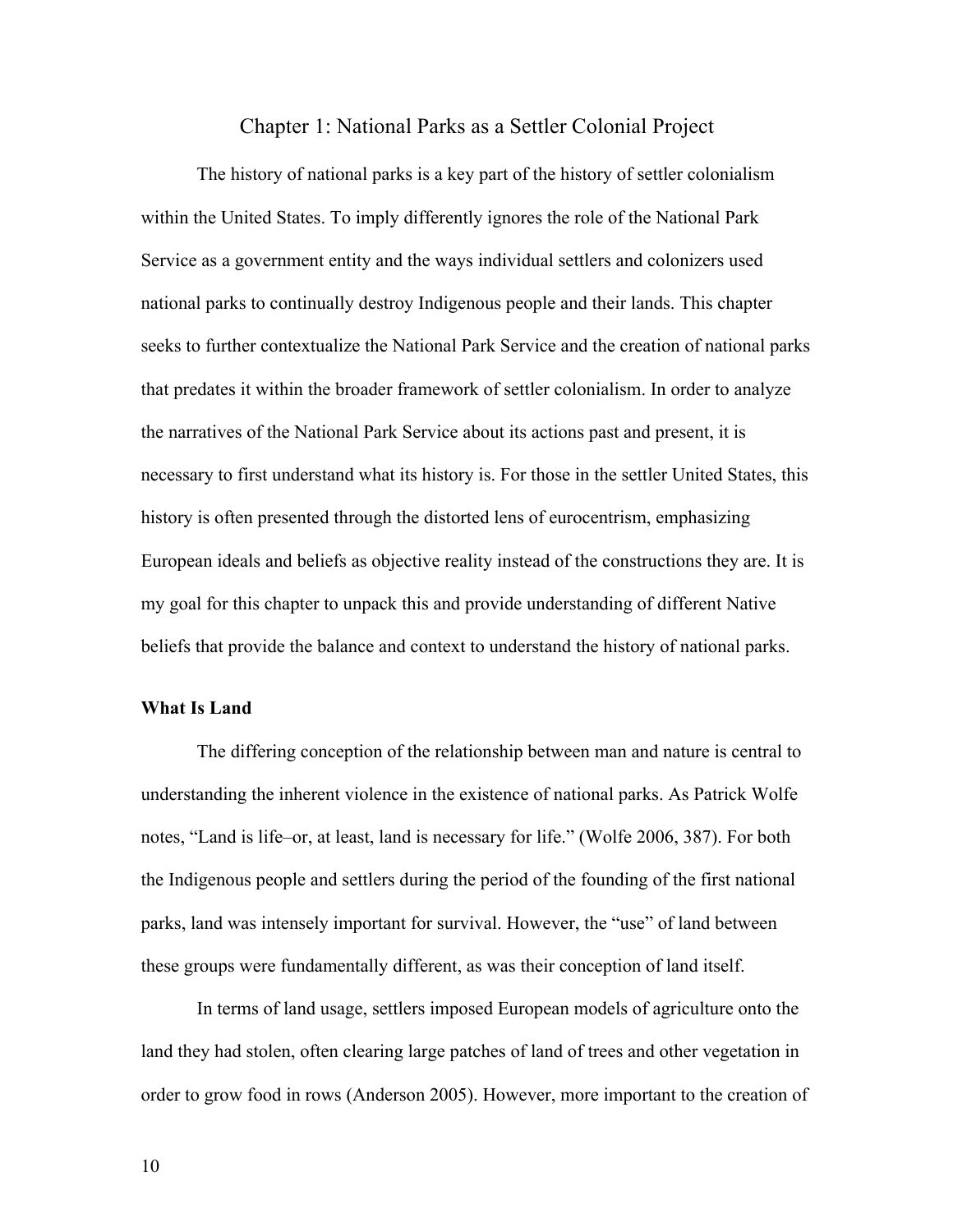national parks is the way European conceptions of nature influenced the design of the parks and the way Native people were treated during their creation.

There are two colonial conceptions that settlers imposed onto the land they had stolen. The first was based on European models of agriculture that dictated that land was property and needed to be made agriculturally productive. The second, and arguably more important to the creation of national parks, was the belief that land not being used for agriculture was "pristine nature" and required government protection. Understanding the development of this second colonial conception in the United States is necessary to understanding the reasoning behind the creation of national parks. Within this colonial concept, nature and man are two distinct entities. Nature reflects the purity of the colonial God's creation and must be protected from the evils of man. Man unchecked will damage or destroy nature, and thus the government must step in and section off the best of nature to remain untouched and protected. Any land that is not sectioned aside as protected "nature" is to be developed for agriculture (Anderson 2005). This understanding developed into the current understanding of public and private property. Today, land is sectioned away by the government for public use (such as national parks) and any land that is not owned by the government can be owned by private citizens. Proper uses for this land are to live on it, cultivate it, and develop it for industry (Cronon 1983). In this way, land has become a commodity – either a privately-owned commodity or available for public – but controlled – consumption.

There is no one universal Native perspective on land. However, there is a stark contrast between the European colonial understanding of land and Native perspectives – mainly in that Native people center reciprocity in their relationship to land. Potawatomi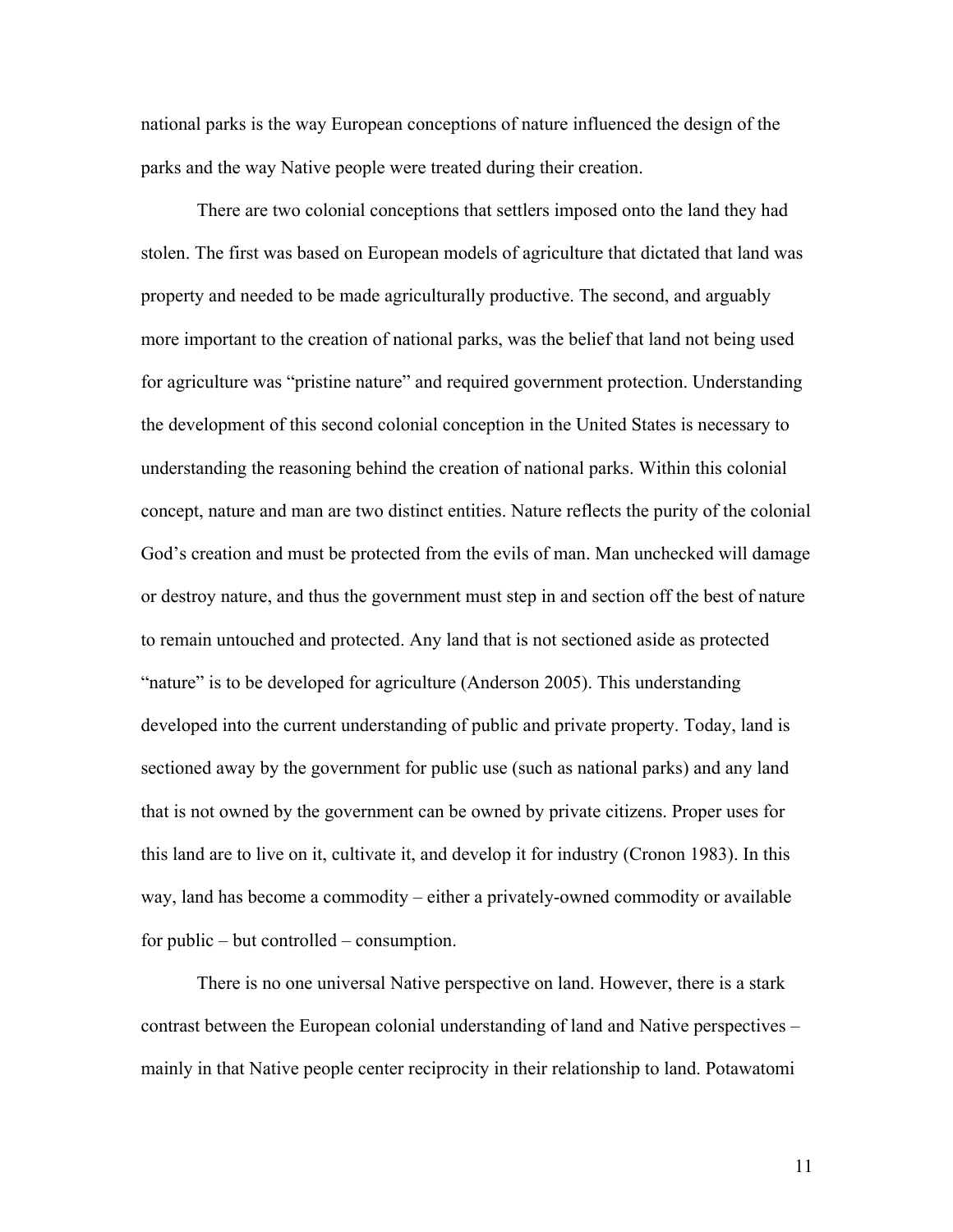scholar Robin Wall Kimmerer explains this distinction beautifully writing that "in the settler mind, land was property, real estate, capital or natural resources. But to our people, it was everything: identity, the connection to our ancestors, the home of our nonhuman kinfolk, our pharmacy, our library, the source of all that sustained us" (Kimmerer 2013, 17). Indigenous communities understood a much wider range of possibilities for relationality to land. A useful framework for understanding this different relationality to land is Kim TallBear's description of "caretaking relations." TallBear describes "caretaking relations" as a general alternative Indigenous people have, where they take care of the land and in return the land takes care of them. Whereas settlers view life through "toxic hierarchies" that place settler life on top, Indigenous people work to be in "good relation" with land and community (TallBear 2019). Further, there is an understanding of the animate nature of land. Land is not simply alive but "full of thought, desire, contemplation and will" (Watts 2013, 23). Within European colonization, land is a commodity to be dominated. As Kimmerer explained, for the settler, its uses are property, real estate, capital, or a natural resource to extract. For Indigenous people, however, their relationship to land is important and is central to personal identity. Patrick Wolfe articulates how "as far as Indigenous people are concerned, where they are *is* who they are, and not only by their own reckoning" (Wolfe 2006, 388). Further, "it belonged to itself… [it is] not a commodity" (Kimmerer 2013, 17). Through an understanding that land is animate, an intimate relationship with land then becomes a central part of personal and collective identity. There is a recognition of the ways in which human, animal and plant lives are interconnected (Anderson 2005). This is demonstrated in the ways Indigenous people cultivated and cared for the land long before European settlers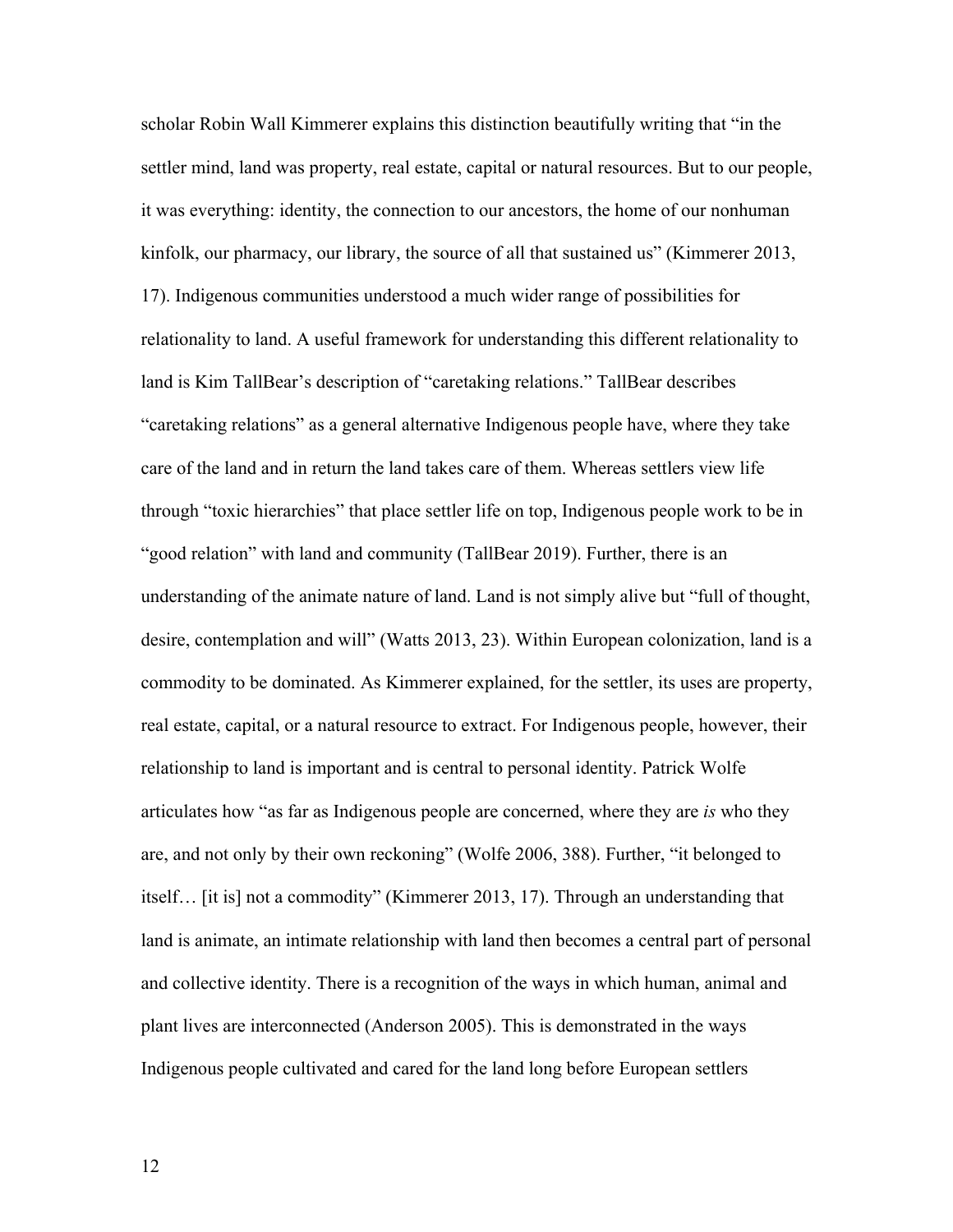invaded. These Indigenous relationships to land are erased under settler views of land, which deeply affects Indigenous communities. Kim TallBear explains that:

The issue is not only that material dispossession of land and "resources" builds the settler state but also that "dispossession" undercuts coconstitutive relations between beings. Property literally undercuts Indigenous kinship and attempts to replace it. It objectifies the land and water and other-than-human beings as potentially owned resources (TallBear 2019, 32).

It is not simply land ownership through the stealing of land that hurts Indigenous communities but also the imposition of new settler beliefs that objectify land as resources and attempt to destroy Indigenous relationships to land. These settler beliefs are the foundation for colonial conservation and are built into the very foundation of the concept of national parks. I briefly explore these differences in beliefs around land and therefore conservation in chapter three through the collaborations between Indigenous communities and the National Park Service on ecological conservation issues.

### **The Conception of National Parks**

The differences between the initial concept and what national parks look like today are startling. National parks shifted from something that resembled a human zoo to sections of land set apart for viewing and preservation that make up the national parks today. Artist George Catlin was the first to vocalize the concept of a government run national park. In his 1841 book *Letters and Notes on the Manners, Customs, and Condition of the North American Indians,* he proposes the concept of a national park that would contain both Indigenous people and buffalos. These parks would be places where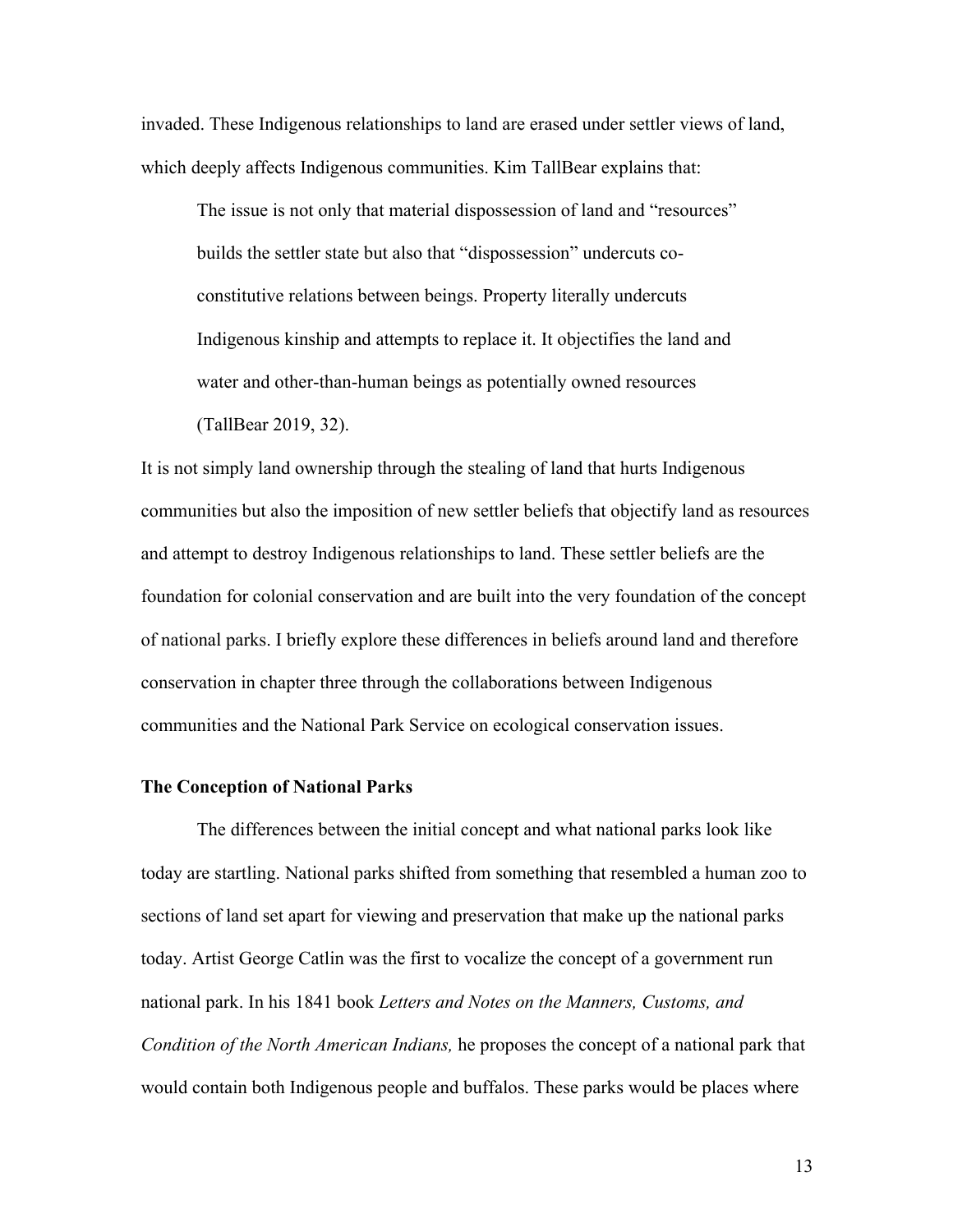the "Indian" could roam free and live off the land–though they would be confined within the barriers of the park. This first conceptualization was similar to a hybrid of a human zoo and a preserved natural landscape. Tourists (Settlers) would be able to view both man and beast in their "natural" habitat. As initial settlers moved west and reshaped the landscape for their European ideals of agriculture and industry, settler society became concerned that the nature and lifestyles of Indigenous people would be destroyed (Kantor 2007).

Catlin's human zoo park dehumanizes Indigenous people as objects for settler consumption. However, it recognized a real relationship between nature and humans that later conservationists (settlers) soon dismissed. In his concept, the idea of nature was not complete without the Native, but it was separated and confined away from settler development. Catlin recognized the ways in which Native peoples have personal relationships and connections to land that defied the settler beliefs of how humans should interact with land. These relationships were in direct contrast with European settlement, agriculture, and industry.

Catlin believed it was therefore necessary to separate Indigenous lifestyles and environments from settlement/development, agriculture, and industry. Doing so allowed for the justification of the remaking (destruction) of Native peoples and lands to replace with settlement. This was the crux of Catlin's concept. Importantly, this separation is central to the violence of settler colonialism and was accomplished by ignoring the complexity of Native lands and peoples in favor of a reductive understanding of land and nature.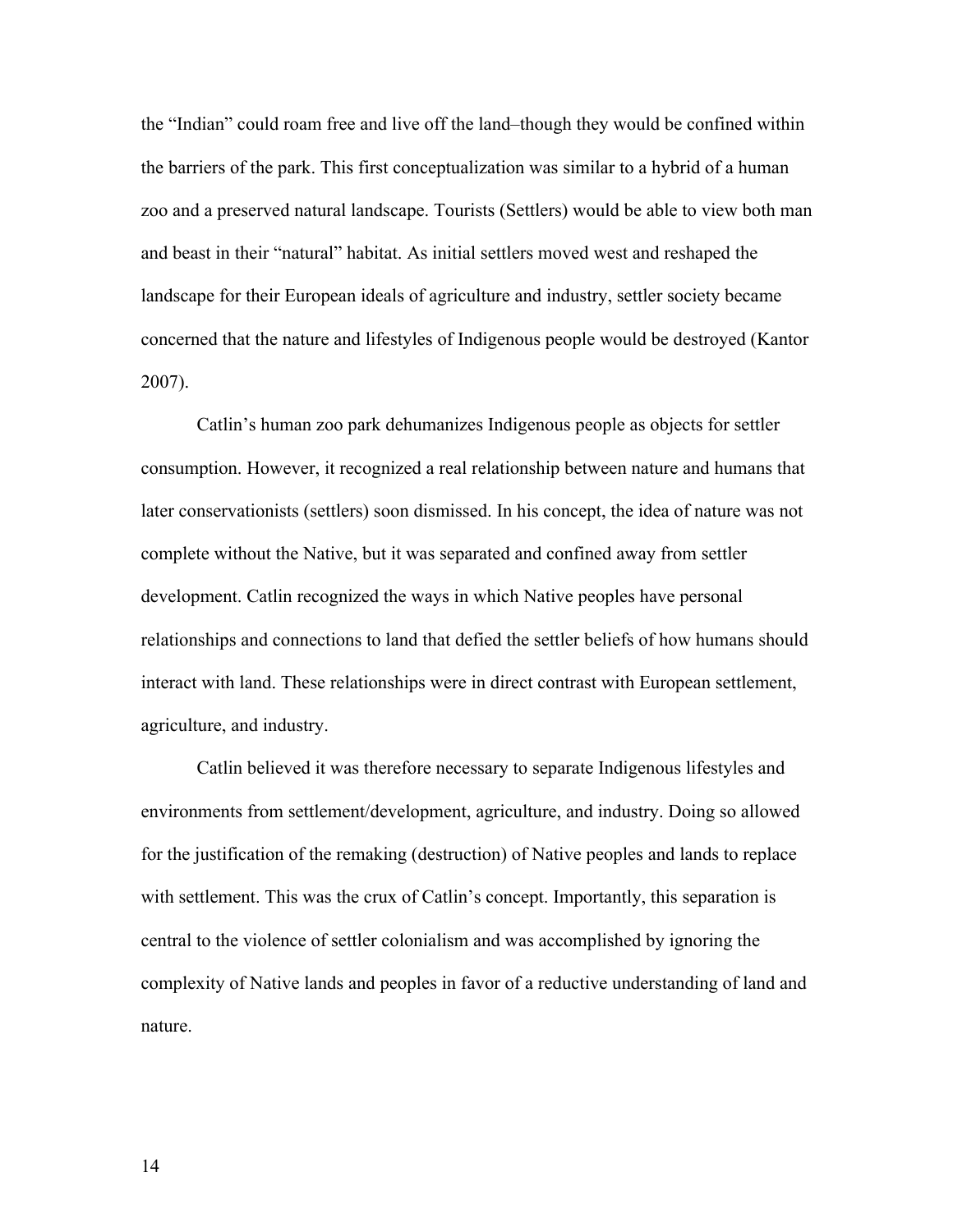Following Catlin and his human zoo park, the idea for what a national park would look like shifted to better fit settler needs. From 1840s to the 1860s settler expansion westward increased. Settlers began violently pushing into more and more Native land, often forcing Indigenous people to flee even further west to escape settler violence. Indigenous people were now seen as immediately in the way of development, representing a shift in the settler view of their place in the natural landscapes (Kantor 2007). Because land is at the center of the settler colonial enterprise, Indigenous peoples' removal is necessary for the settler to remake the land as their own (Wolfe 2006). Conservationists considered Indigenous people harmful to the environment, citing Indigenous activities such as fires and hunting to justify this. In a similar vein to the justification for initial colonization, nature became something that needed to be either protected from the Natives or developed by the settler (Kantor 2007).

National parks were now envisioned as places of preserved "pristine" nature that was "untouched by man" (Kantor 2007) (Spence 1996). Settlers were often willfully ignorant to the ways Indigenous people shaped and protected the land. For example, Indigenous ritual burnings of underbrush prevented wildfires, made hunting easier, and were a necessary cleansing for the plant and animal life (Spence 1996). Yet settlers saw these fires as unnecessary destruction, not bothering to learn the reasons for these practices. This new understanding of national parks as stretches of land to be preserved from the destructive practices of man was the founding concept that led to the official creation of federally managed national parks.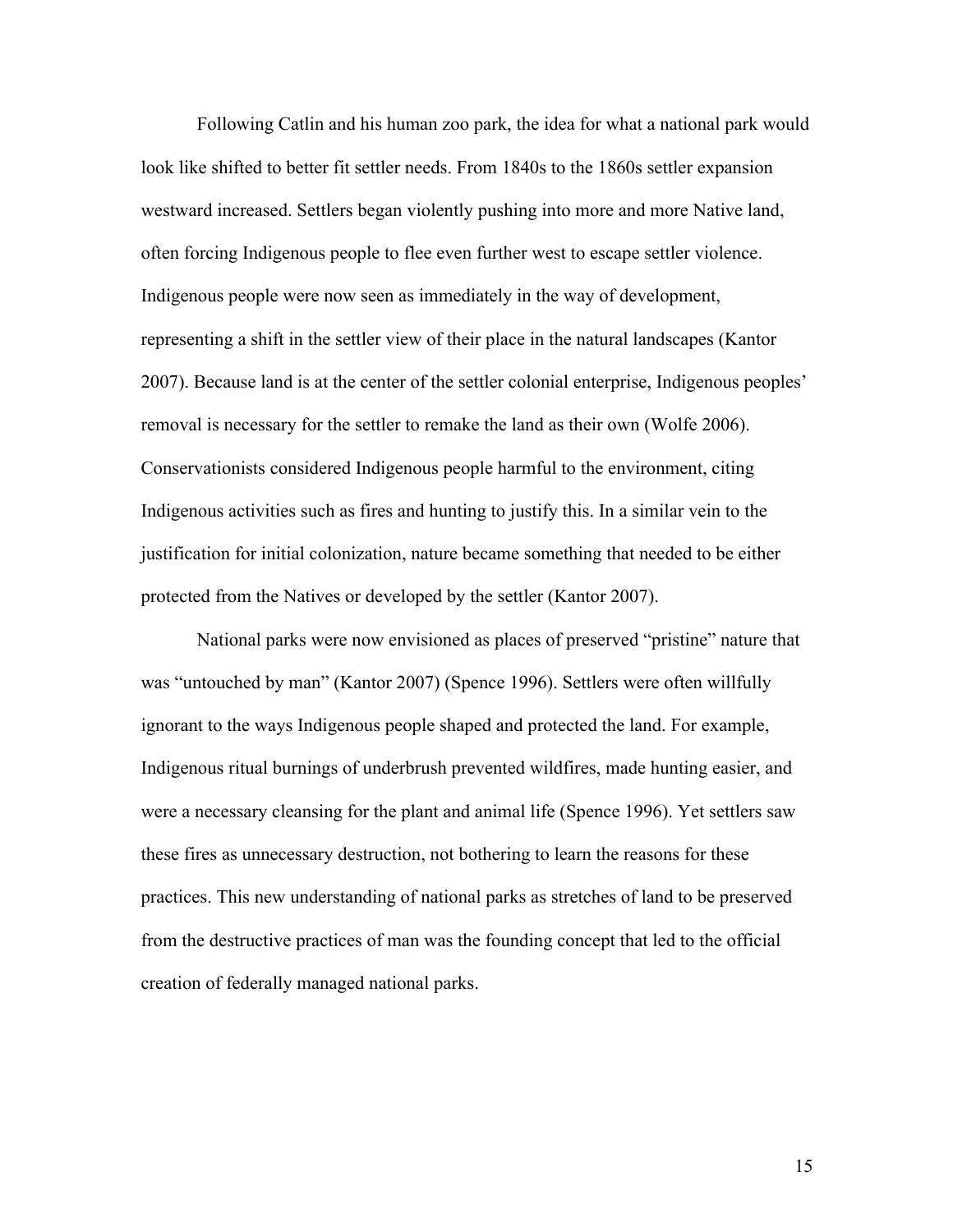### **What is the National Park Service?**

The creation of national parks predates the existence of the National Park Service. When Yellowstone was created as the first national park in 1871, the Secretary of Interior was placed in exclusive charge of park management. As more parks were created, other departments of the US federal government began to get involved in park management and park creation. Due to clashes with settlers and Indigenous people, the War Department began using military force to carve out park borders and to prevent Indigenous people from accessing the land. Additionally, the Forest Service of the Department of Agriculture became involved in ensuring the forests were "protected" and "maintained" in response to settlers misinterpreting Indigenous ritual forest burnings as dangerous – not understanding the intensely important role these fires played in maintaining the health of the forests. These various agents of the federal government were not unified and resulted in disorganized park management practices. Therefore, on August 25, 1916 the president of the US federal government Woodrow Wilson signed an act that created the National Park Service, underneath the Department of Interior. At the time of its founding, there were only 35 existing national parks. Soon thereafter, national monuments and military sites managed by the Forest Service and War Department were transferred by executive order over to the National Park Service. This further cemented the National Park Service as the sole manager and protector of the US national parks. In its creation, the National Park Service inherited a legacy of violence towards those whose land was coveted for national parks. The land and Indigenous people who lived on each park each have their own specific history with the common theme of forced removal (Sonnenblume 2016). The Department of Interior, backed by the federal government, had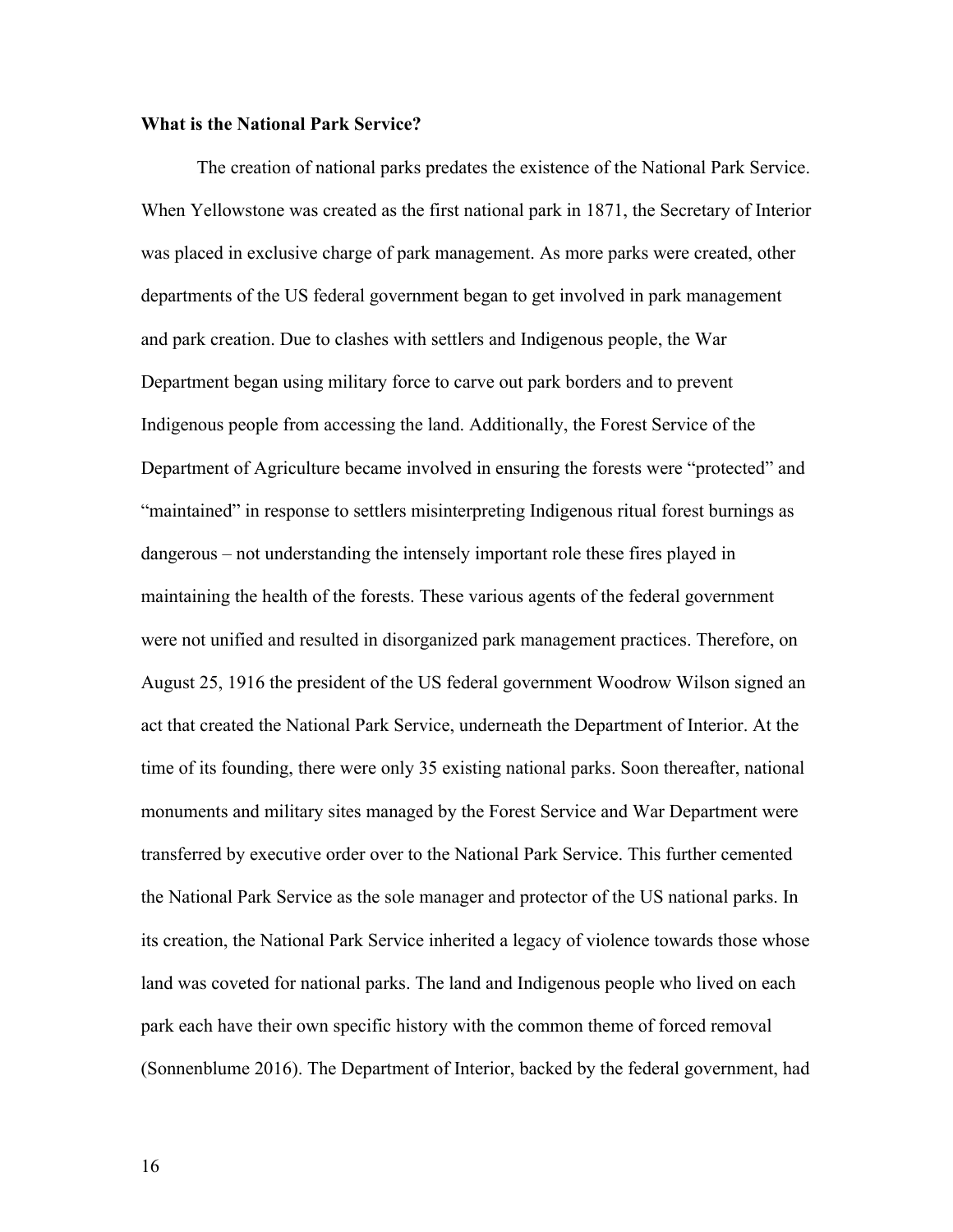been terrorizing Indigenous people since Yellowstone's founding. The land on which the parks sit became places of consistent conflict between the government attempting to enforce settler rule and Indigenous people trying to access their ancestral lands that had been stolen from them (Spence 1996). This did not change with the founding of the National Park Service and in the following chapters I explore the ways in which this remains the case today.

### **The National Park Service Online**

The National Park Service has a web page titled Origin of the National Park Idea (National Park Service, Origin of the National Park Idea n.d.). Here they explain that the "concept of national parks was one of the most popular ideas" ever created by the US government. They also credit artist George Catlin as likely the first to conceptualize the national park, explaining that he was drawn to such an idea after viewing the "vast landscapes, still untouched by development" of the American West. They quote him as writing that "Indian civilization, wildlife, and wilderness were all in danger [unless they could be preserved] by some great protecting policy of government...in a magnificent park.... a nation's Park, containing man and beast, in all the wild[ness] and freshness of their nature's beauty!" They then go on to explain how Yellowstone was set aside as the first national park after strong urging from conservationists who convinced congress to pass several different legislations allowing for the creation of Yellowstone and other such parks.

It is telling to see what the National Park Service chooses to include and exclude in their description. There is no mention of the ways in which beliefs about what the parks should look like shifted from Catlin's initial concept to their current structure.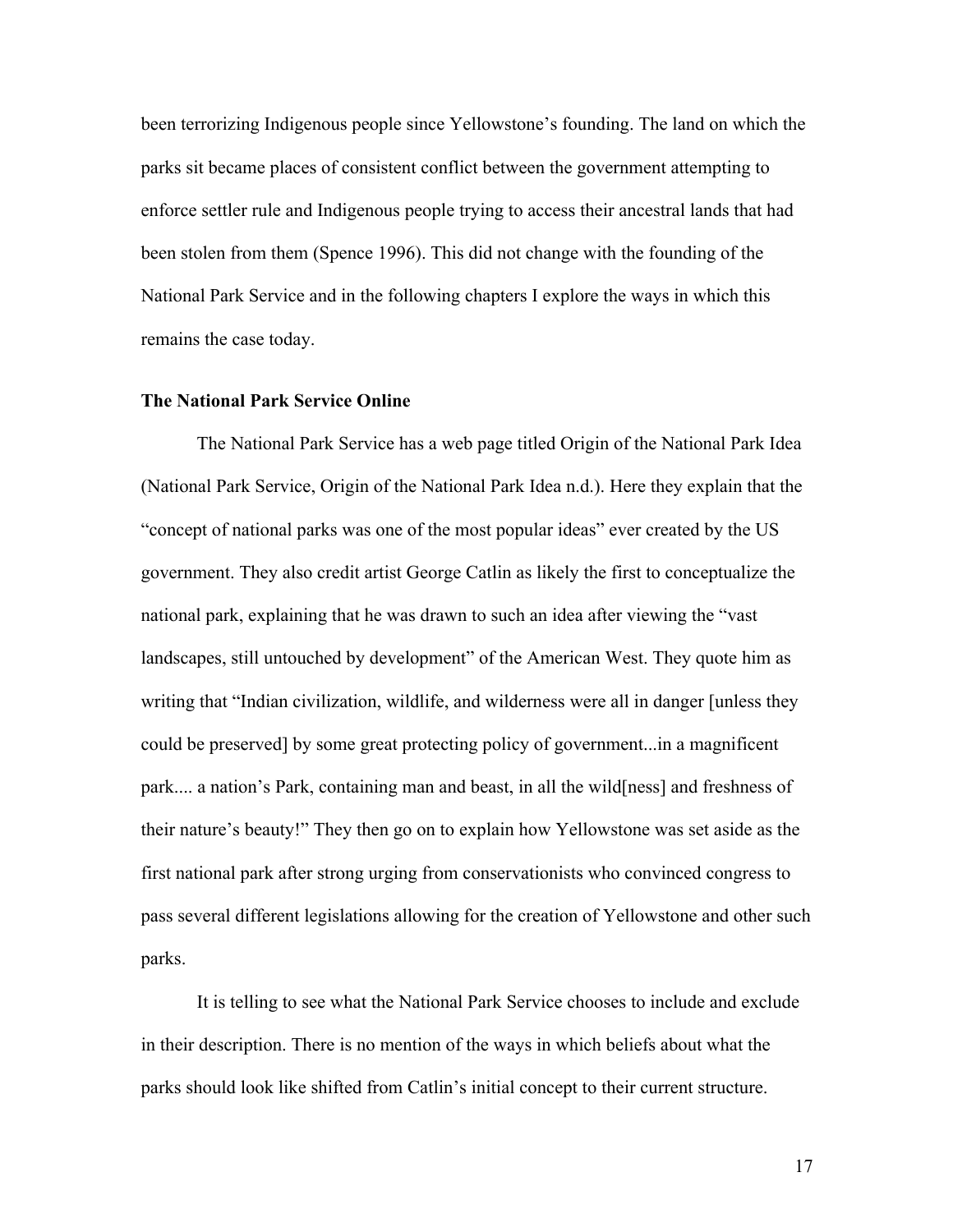Additionally, there is no critique of the idea of containing Indigenous people into a park in something that looks very much like a human zoo. Finally, they also do not explain that Catlin's initial idea is not the final conception that Yellowstone ended up being modeled after. Later writers and politicians evolved Catlin's idea, specifically removing Indigenous people from being included in the land and focusing more on protection of a "pristine nature." Further, the National Park Service does not mention Indigenous people at all in relation to the creation of national parks outside of a direct quote from Catlin. They specifically erase how Indigenous people lived on the lands that the parks now make up long before they were made into parks as well as how Indigenous people were forcibly removed by settlers from these lands in order to create the parks. This version of the past perfectly fits the settler narrative that Indigenous people had no relationship to the land – no agriculture, no development, no protection – and that it took settlers arriving for nature to be protected and preserved.

This contrast between the historical reality of the creation of national parks to the abridged version by the National Park Service demonstrates the depth of the settler disregard for the lived experiences of Indigenous people and an unwillingness to contend with the reality of settler colonialism. There is an erasure of the violence of removal as well as Indigenous relationships to land. As a federal government entity, the National Park Service represents the official positions and opinions of the settler United States government. Its websites, materials, and narratives are the websites, materials, and narratives of the federal government and the ways they change over time represent shifts in the beliefs, goals, and opinions of the federal government.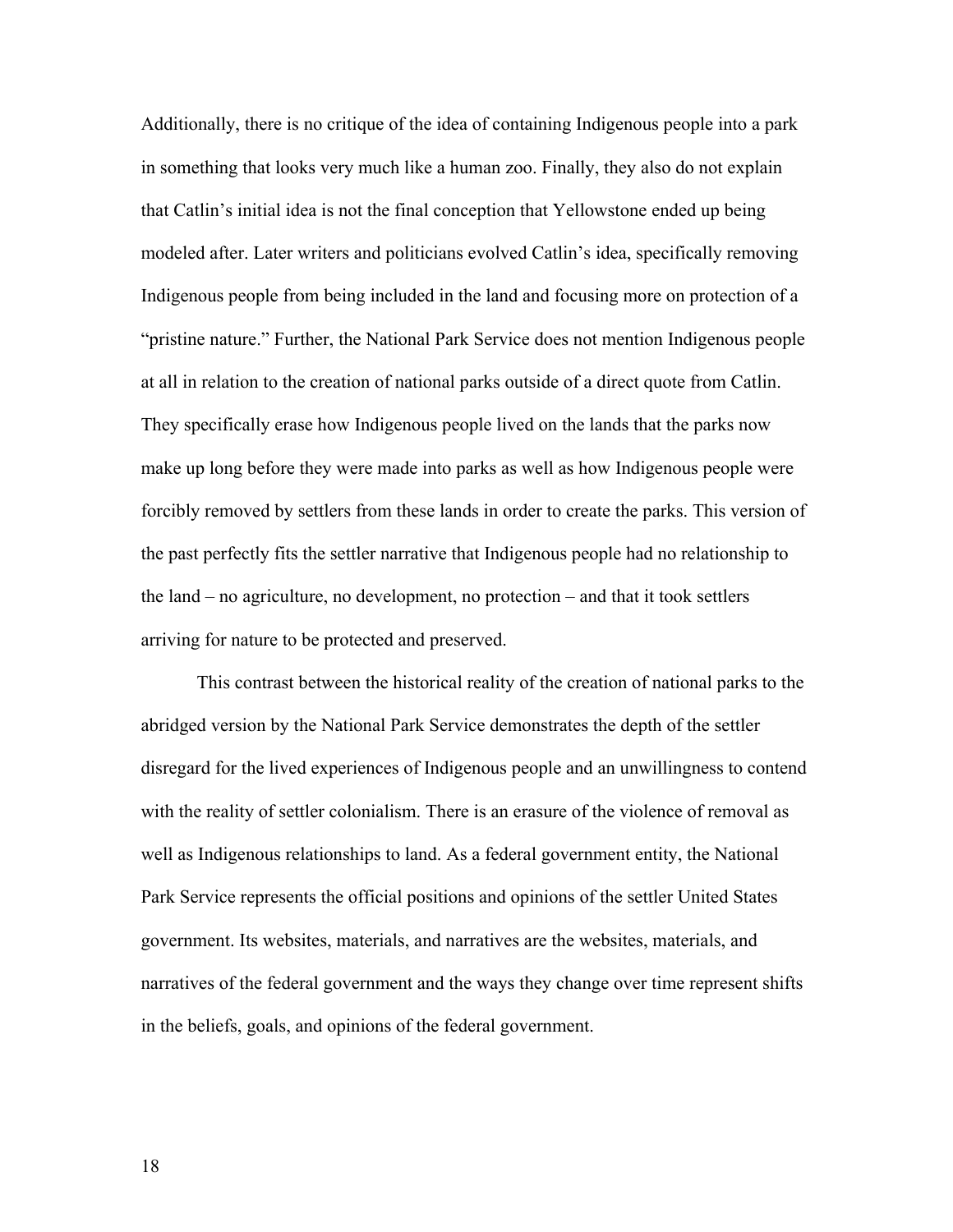Those employed by the National Park Service are federal government employees and when acting within their job, are representatives of the settler state. This is not to say that Indigenous people have not had roles within the National Park Service or been paid for services by the National Park Service. Given the discrimination Indigenous people consistently faced, this one of the few available ways to make money. Additionally, these roles are often the only ways for Indigenous people to access their homeland. When formally employed by the National Park Service there is potential for the need to negotiate internally between the demands of the settler state required by the job and the inherent desire to have access to one's homeland. The history of Indigenous employment in national parks is complicated and is discussed further in the following chapters.

### **The NPS Story of Glacier National Park**

Glacier National Park is the homeland of the Blackfeet tribe. As a federally recognized tribe, treaties between the tribe and the US government led to the creation of a reservation in Montana that included the mountainous Eastern half of what is now the national park. Suspecting mineral deposits in the mountains, the US government tried to negotiate with the Blackfeet tribe to purchase the land. The Blackfeet tribal leaders very much did not want to sell, but faced with the prospect of starvation that winter, they eventually did. However, importantly, they retained hunting and gathering rights on the land (Sonnenblume 2016). In the legislation that created Glacier National Park, these rights were never mentioned, and the park employees still refuse to recognize these rights (Kantor 2007). This conflict between the NPS and the Blackfeet tribe continues to this day (Wolfe 2006).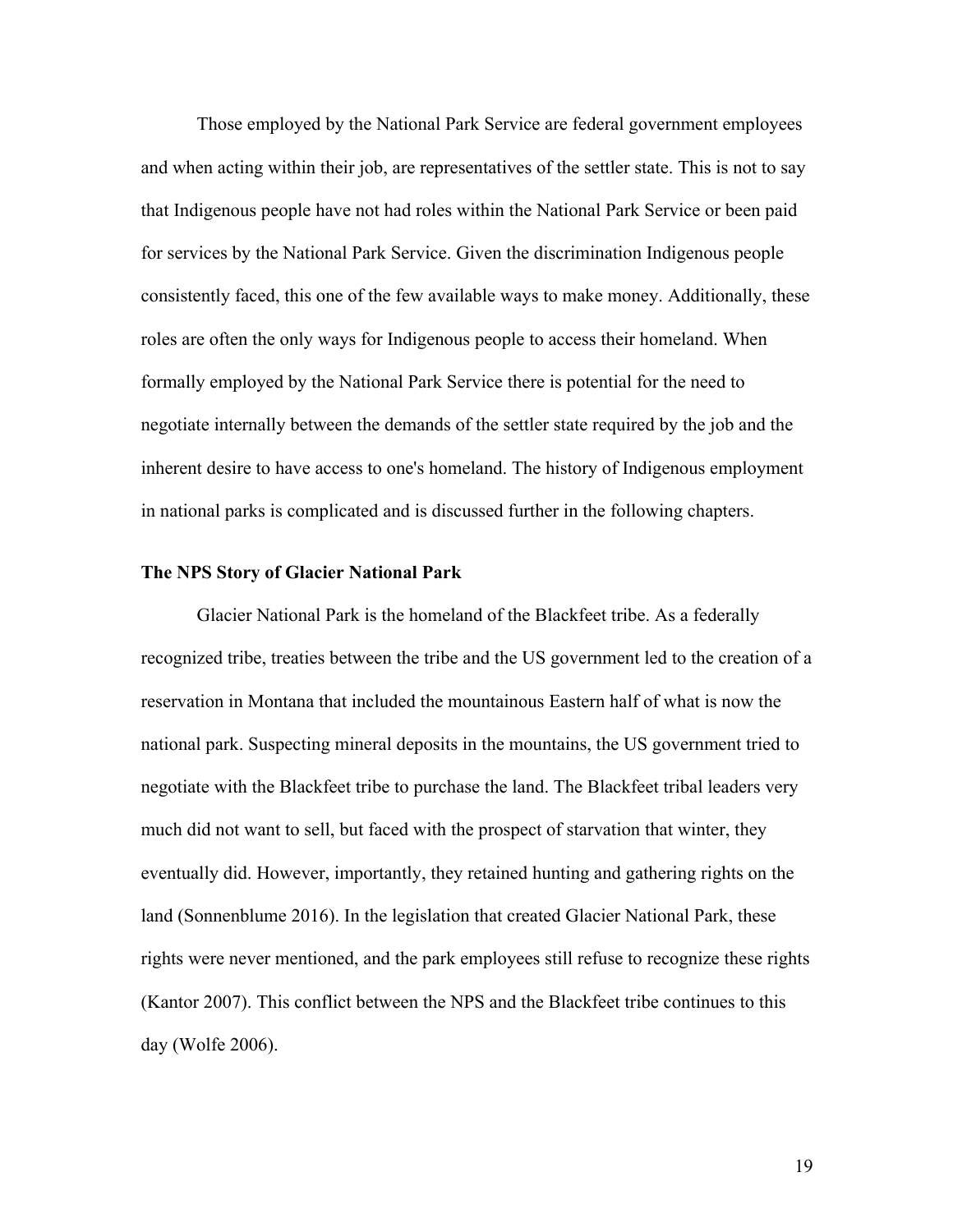The description of the history of the tribes that lived on Glacier National Park provides a demonstration of how the NPS uses their descriptions of the past to disguise the existence of and their complacency in the ongoing structural violence of settler colonialism. The National Park Service has two webpages describing the "American Indians" who lived on the lands that became a part of Glacier National Park. One talks about each of the three individual tribes who make up the larger Blackfeet tribal group and explains how they each lived in the past before settlement (National Park Service, Glacier: American Indians n.d.). The second webpage explains the origins of the park and invites visitors to attend a lecture series by tribal members (National Park Service n.d.). The first webpage clearly places the traditional practices of the Blackfeet into the past, which given the NPS' continued denial of hunting and gathering rights is likely very intentional. On the second webpage, the NPS explains that:

As resources were depleted, the tribes eventually signed treaties that would increasingly confine native people to reservations and leave them dependent on the U.S. government. Today, the 1.5-million acre Blackfeet Indian Reservation, which shares Glacier's eastern border, is home to about 8,600 members of the Blackfeet Nation, the largest tribe in Montana (National Park Service n.d.).

This description is carefully worded to downplay the coercion that took place to get the Blackfeet tribes to sign over their rights to the lands that became the eastern half of Glacier National Park in the very treaties that confined them to these reservations. Additionally, it fails to mention or defend their refusal to allow the Blackfeet to hunt and gather in the park despite the Blackfeet contesting that they have the legal rights to do so.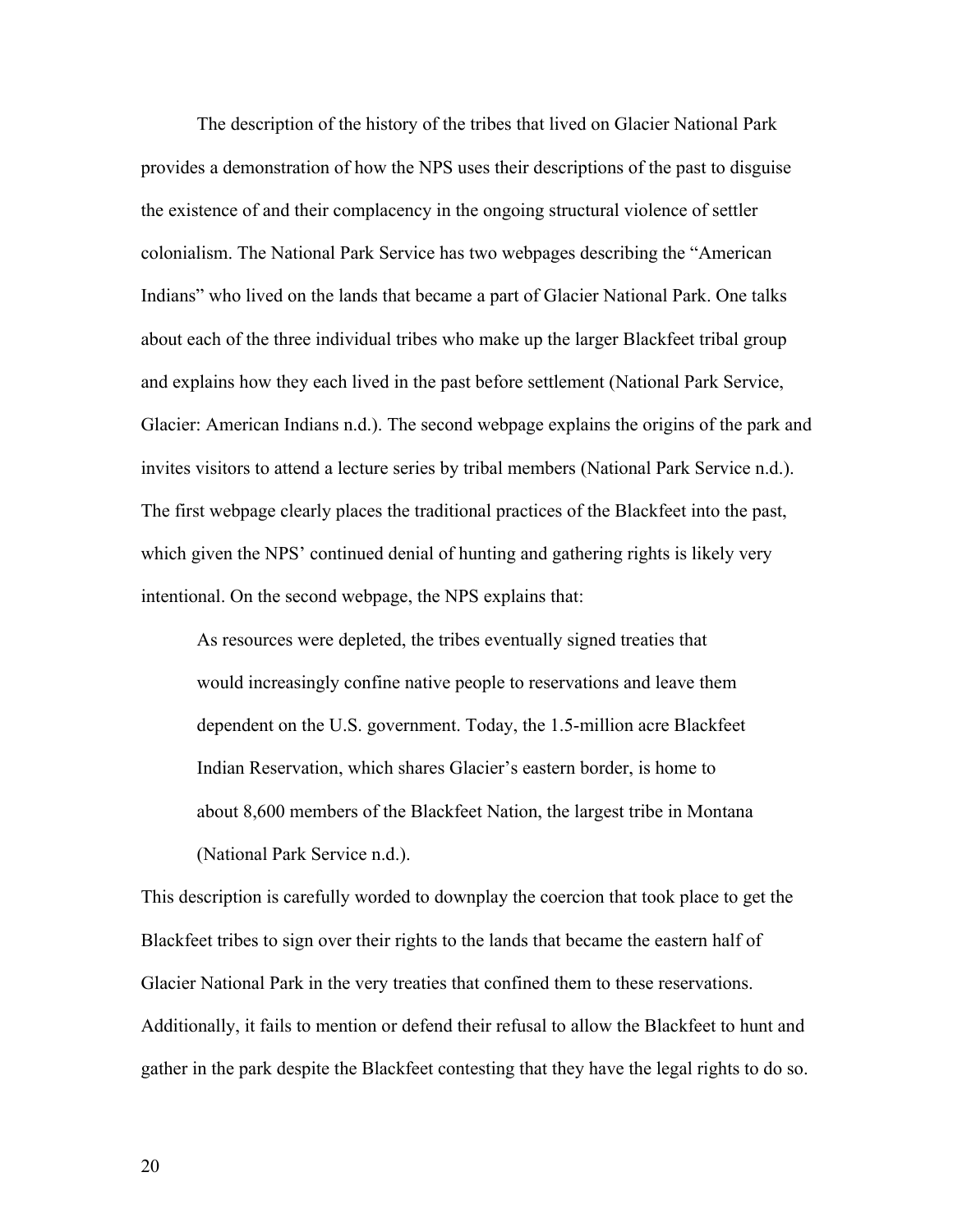By denying hunting and gathering, the NPS denies the Blackfeet their traditional livelihood, forcing them into a settler concept of what life looks like. The National Park Service may 'recognize' that Glacier is the ancestral home of the Blackfeet, but they refuse to make that recognition meaningful by denying the Blackfeet the right to practice their traditional lifestyle. The limited collaboration between the Blackfeet nation and the National Park Service demonstrates a lack of meaningful recognition on the part of the NPS.

#### **History of Yosemite**

Yosemite is one of the most well-known national parks. It is located in central California in the Sierra Nevada mountains. The historical and current relationships between settlers and Indigenous people that have taken place within this park are an important example of the failures of recognition politics, the violence of settler colonialism, and the ways the National Park Service fails Indigenous people.

It is important to first provide some context about the naming of this national park. It is now known as Yosemite, which is a Miwok word – or more accurately a slur – meaning "those who kill" (Mayer 2020). The main Native community whose land was stolen to make the national park are the Ahwahnechee. They are a part of a larger cultural and linguistic group called the Southern Sierra Miwok. There are several other Miwok tribes in the surrounding area as well as another tribal group called the Mono-Paiutes that live on the eastern side of the Sierra Nevada (Spence 1996). The Ahwahnechee named their land Ahwahnee, which translates as "big mouth," in reference to the way the peaks tower over the valley floor (Mayer 2020). The land was renamed by settler Lafeyette Bunnel, who was a member of a battalion that violently displaced the Ahwahneechee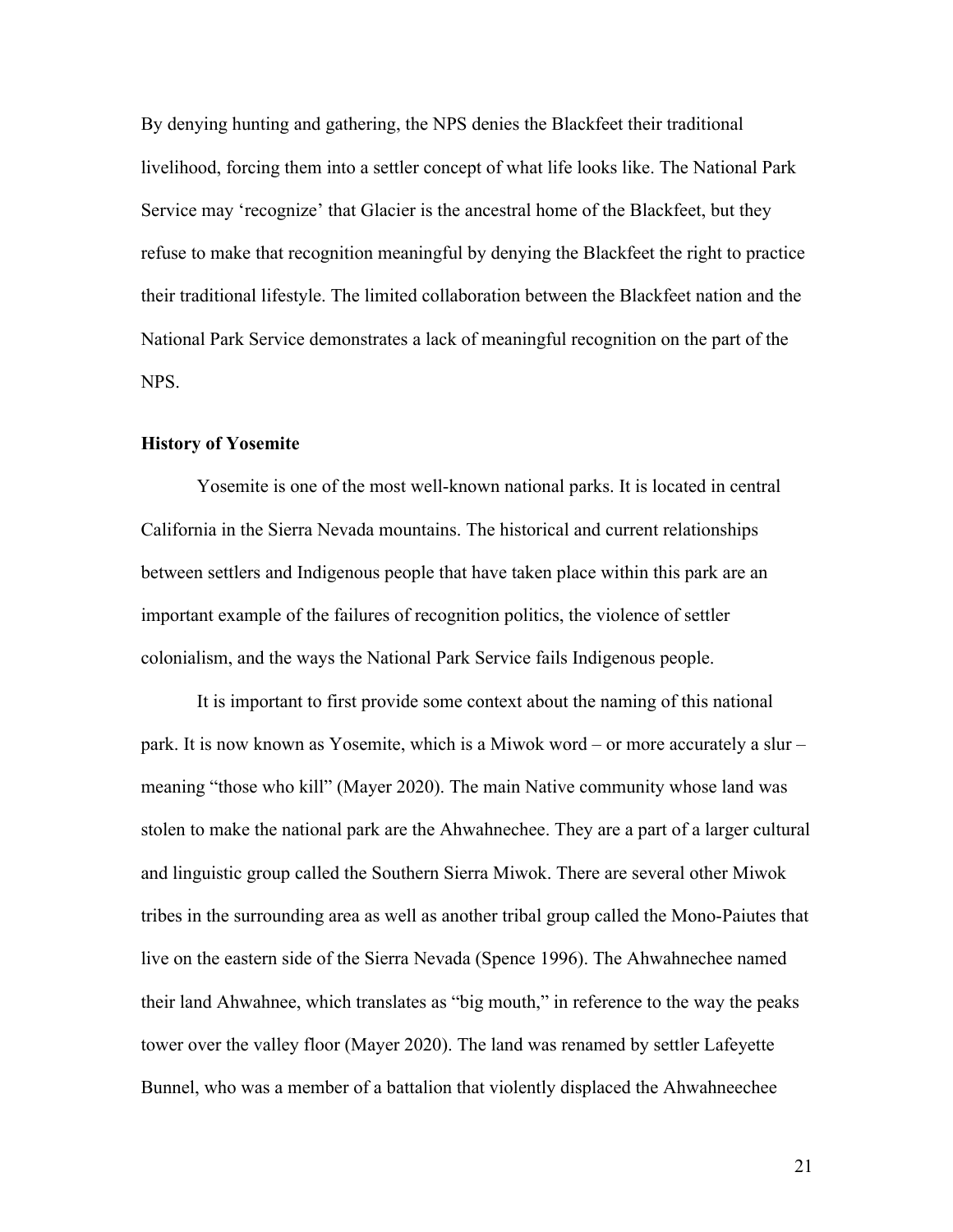from their land. He had learned of the word Yosemite from neighboring tribes, who referred to the Ahwahnechee as Yosemite. He summarized his findings of the land and justification for the name in his book *Discovery of the Yosemite and The Indian War of 1851*. In explaining the new name, he wrote "it would be better to give it an Indian name than to import a strange and inexpressive one; that the name of the tribe who had occupied it, would be more appropriate than any I had heard suggested that we give the valley the name of Yo-sem-i-ty, as it was suggestive, euphonious, and certainly American; that by so doing, the name of the tribe of Indians which we met leaving their homes in this valley, perhaps never to return, would be perpetuated" (Bunnell 1892).

The Ahwahneechee were allowed to live on their land longer than other Indigenous communities whose land was also stolen to create national parks. However, this does not mean that there was no displacement and violence in this history. The Ahwahneechee faced intense violence from settlers who invaded their land looking for gold and land (Spence 1996). The California Gold Rush led to an influx of settlers into the Sierra Nevada mountains in search of gold. The impact of this invasion into the region was the decimation of several Native communities that lived there. New diseases caused epidemics among the Native communities and the search for gold destroyed carefully tended ecosystems, which in term destroyed the ways of life of these communities. But most horrifically, these settlers committed mass murders, often with the blessing of the Californian and US federal governments. In 1851, the government started a military campaign to "subdue" and relocate the Indigenous people from their land. This violent campaign involved mass murder and the burning of all dwellings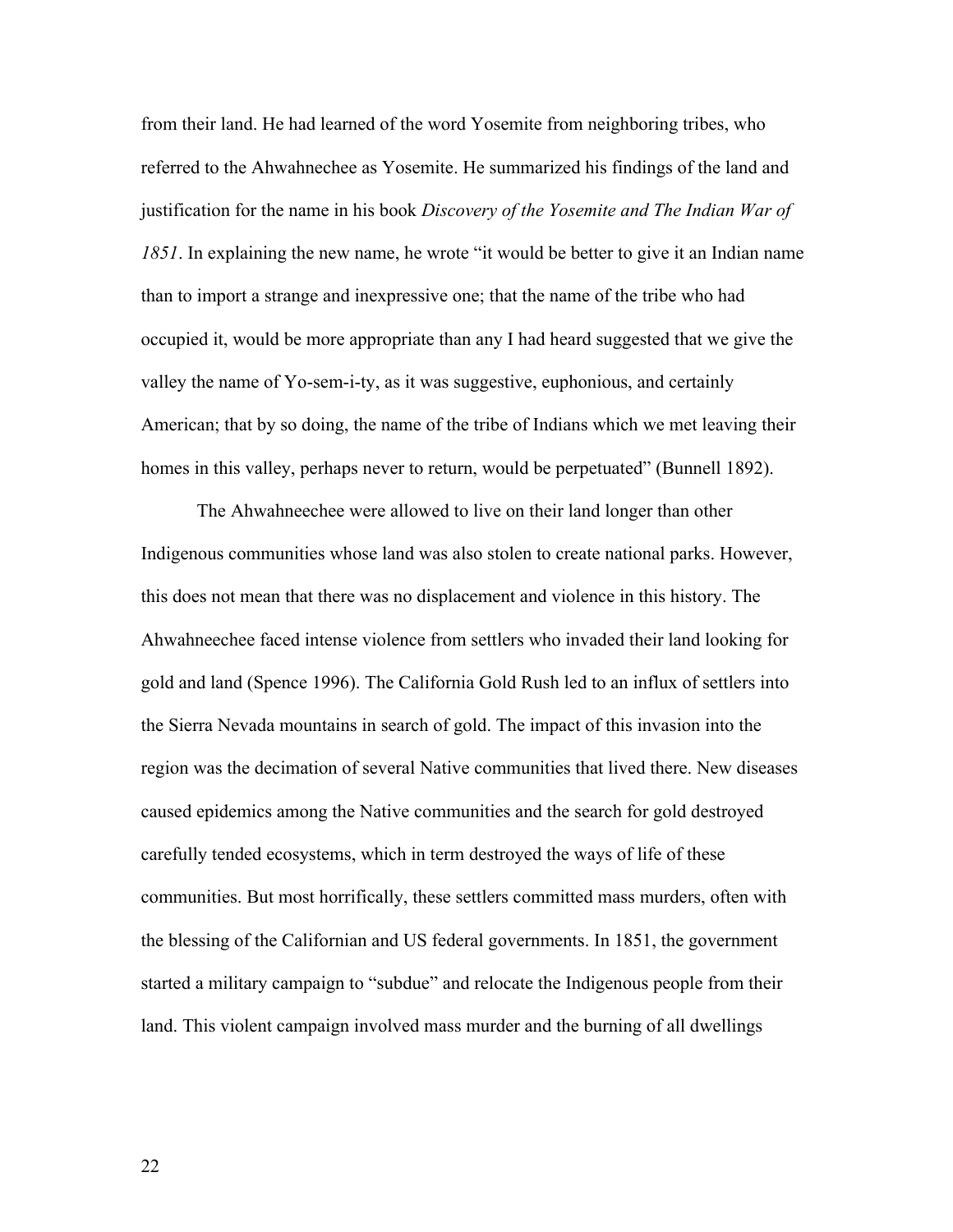(Spence 1996). This campaign and other similar acts of mass murder and displacement of Indigenous people is referred to by settlers as the Mariposa War.

Despite these attempts at relocation, the Native populations of the Sierra Nevada mountain region returned and consistently re-established their presence on their land. Their endurance and successful navigation of settler systems paved the way for collaboration with both park employees and settler miners. Many Indigenous people from these communities started to work for or with miners and then eventually with Yosemite park as park employees or as a part of the tourist industry that sprung up following the official creation of the national park. Especially within the valley itself, which was very isolated and where sources of labor were scarce, Indigenous people were critical to developing tourist industries.

Today, the Ahwahneechee community continues to remain actively involved in the national park and has a tribal presence in the area. However, the Ahwahneechee remain federally unrecognized, something the tribe continues to appeal and fight against. Both the historical and current collaborations between the Ahwahneechee and the National Park Service offer an important look into the failures of recognition and collaboration to dismantle oppressive settler systems.

# **Conclusion**

Central to the project of national parks is the belief – founded on European understandings – that nature and man are separate entities and that to preserve nature one must separate it from the destruction of man. This ignored the deep relationship Indigenous people had with the land and the ways they cultivated the ecosystems in which they lived. European settlers did not understand that agriculture and development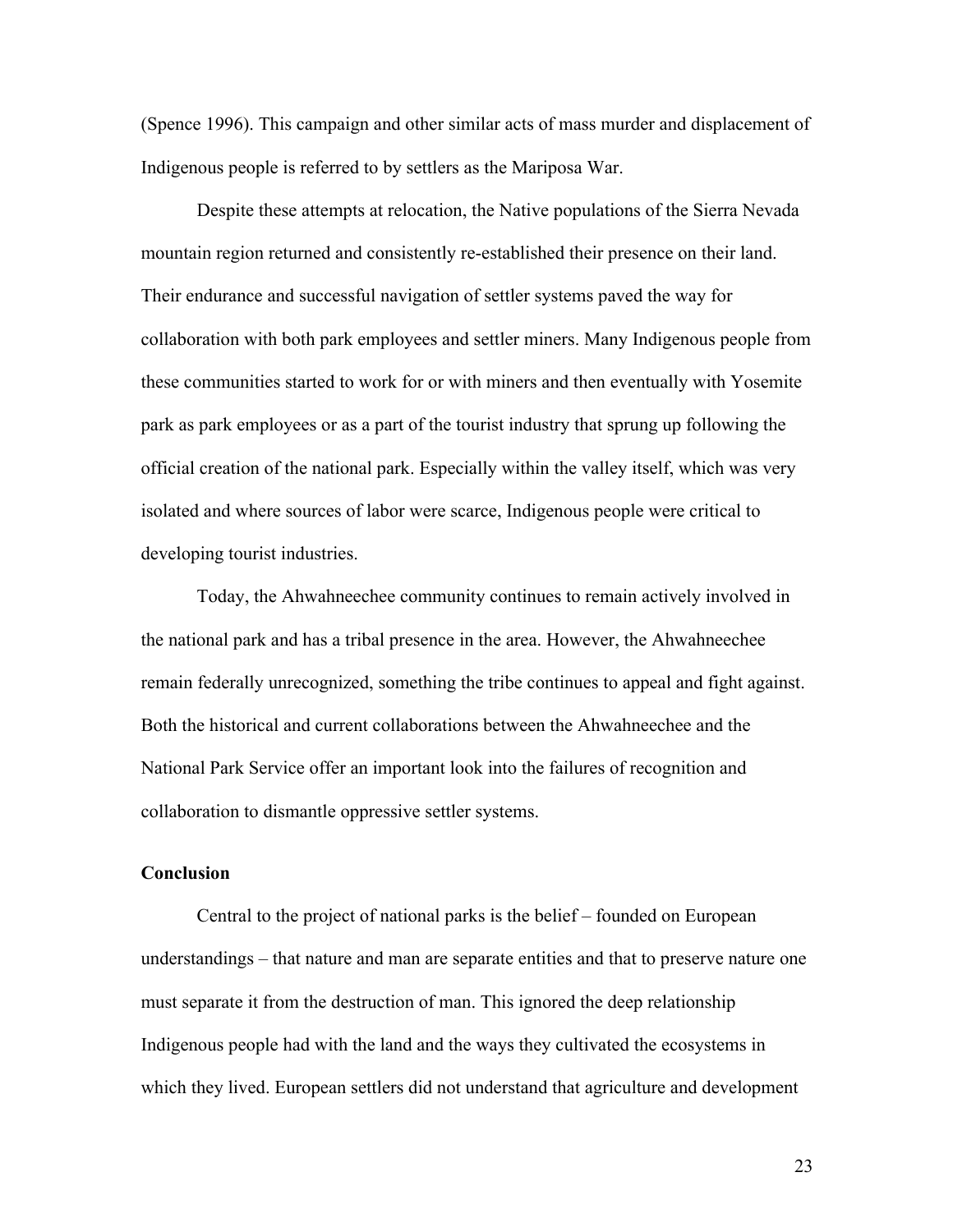could look different or be more subtle than what they experienced in Europe. Additionally, they often wrote off anything that did not fit the narrative that Indigenous people were underdeveloped. Understanding these assumptions and beliefs is necessary to fully understand the ways in which the National Park Service and the narratives it presents fit within the larger project of settler colonialism. The goal of the settler nation is the elimination of the Native and the complete redevelopment of Native land in the settler image. This process is ongoing and can be seen through the representation of history on the National Park Service website. This history provides context for the ways in which the government and the National Park Service continue to deny Indigenous people full access to their lands and life. Throughout the next two chapters I will further develop the specific ways in which this history continues to this day by comparing and contrasting Indigenous perspectives and the National Park website regarding different collaboration projects centered around cultural and ecological preservation in Yosemite and Glacier national parks.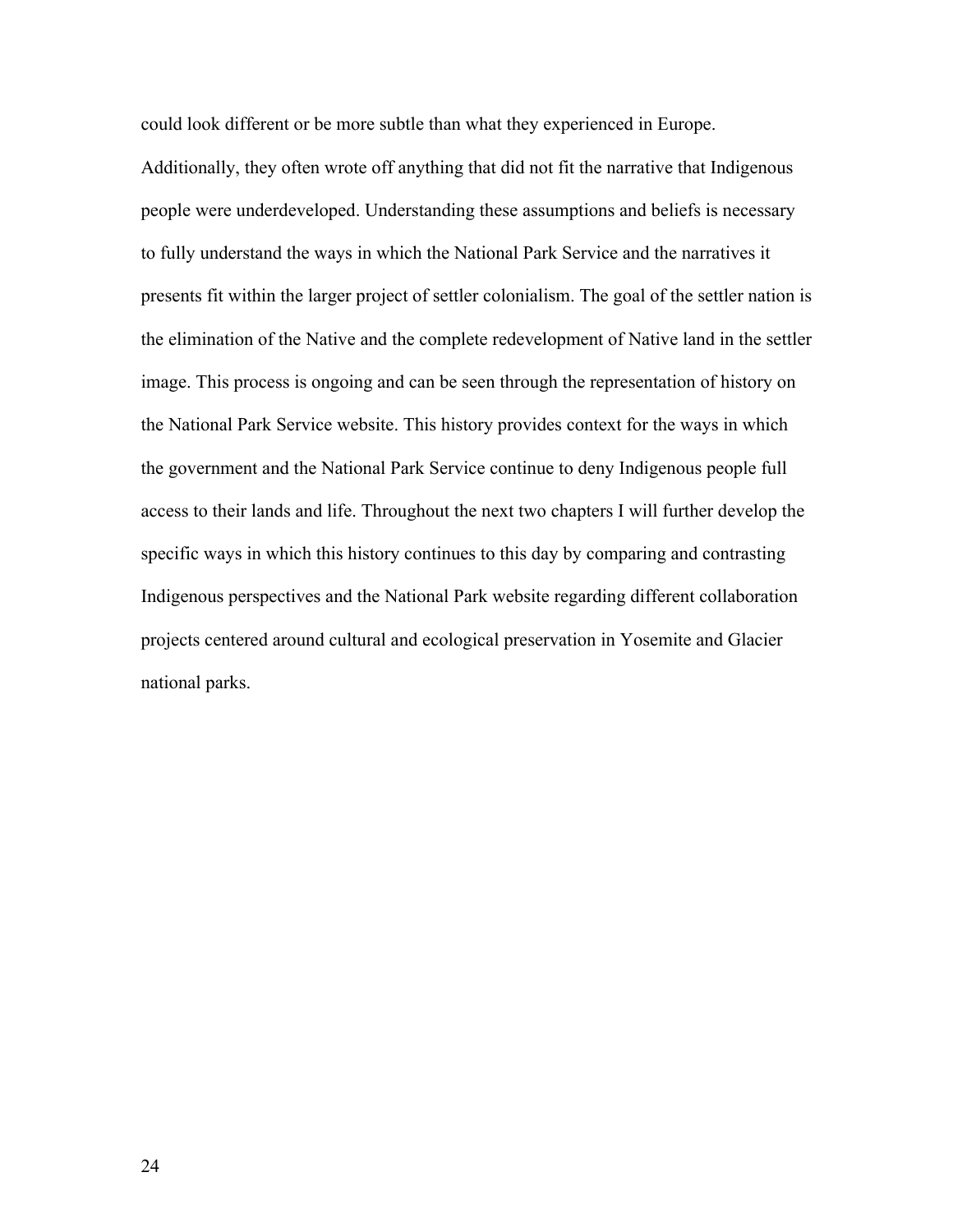# Chapter 2: Cultural Collaboration and Recognition

The National Park Service has continually taken advantage of Indigenous people in the name of cultural preservation. However, it is important not to dismiss the agency of Indigenous collaborators and the ways they have worked an unequal system in order to regain access to their homeland. Looking at cultural collaboration projects demonstrates how the National Park Service furthers settler colonialism and fails to mutually recognize Indigenous communities. This occurs through their consistent tourist-centric framing as well as by erasing the unequal power dynamic inherent in these collaborative efforts. It is often difficult for Indigenous people to access their own cultural spaces or items due to the tourist-centric nature of the parks and the fact that the National Park Service can refuse to allow access for any reason.

#### **Weaving and Cultural Collaboration**

Indigenous communities in and around Yosemite often work with the NPS and private businesses to profit from tourism to the park. Basket weaving has remained one of the most popular ways since the park's founding. Native women were able to both make money off of tourists as well as gain esteem in their own community by weaving baskets. Better quality and more quantity of baskets showed off the wealth and status of these Native women, as well as providing lucrative ways for them to offer monetary support to the community and their families (Spence 1996). Basket weaving still remains a highlighted and highly esteemed art by the Indigenous communities in and around Yosemite. However, the National Park Service both historically and currently on their website focuses on tourism over meaningful cultural collaborative projects with the local Indigenous communities.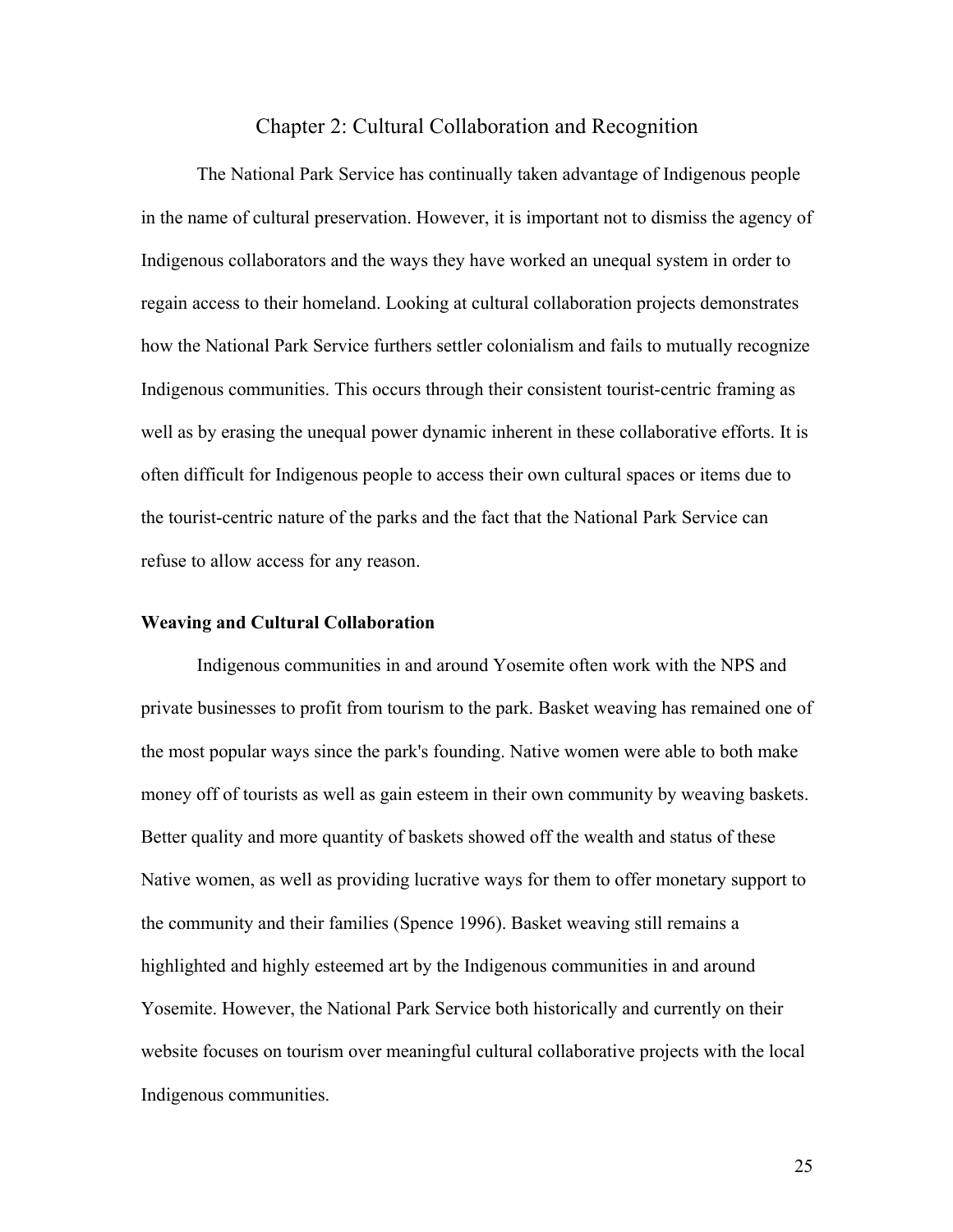On their website, the National Park Service features a virtual exhibition of various historically well-known weavers as well as an explanation of a 2013 exhibit from their onsite museum that displayed various baskets from weavers of both the past and present. These baskets remain in Yosemite in their museum collection. The virtual exhibition includes a description of tourism and basket weaving that perfectly demonstrates how historically and through descriptions the National Park Service consistently emphasizes tourism over respecting Indigenous communities:

Baskets have long been a trade commodity in the Yosemite region. The seven Traditionally Associated Tribes of Yosemite traded baskets with each other, and with many other Californian tribes as well. As tourism to Yosemite Valley increased in the mid- to late- $19<sup>th</sup>$  century, so too did an appreciation for the artistry and skill of local weavers. By the mid 1890s, the sale of baskets and beadwork to tourists and collectors alike had become commonplace. Interest in Yosemite basketry continued to grow through the turn of the century…Tourism waned as World War 1 captured the world's attention. To draw visitors to the park, Yosemite established the Indian Field Days, a culturally insensitive rodeo, pageant, and fair that encouraged American Indian stereotypes, occurring annually from 1916 to 1926 and again in 1929. One of the main attractions of this fair was the basketry competition in which several Yosemite-area weavers were regular participants. In addition to competing, they also exhibited and sold baskets and demonstrated basket weaving (National Park Service, Yosemite National Park Basketry Exhibit: Tourism n.d.).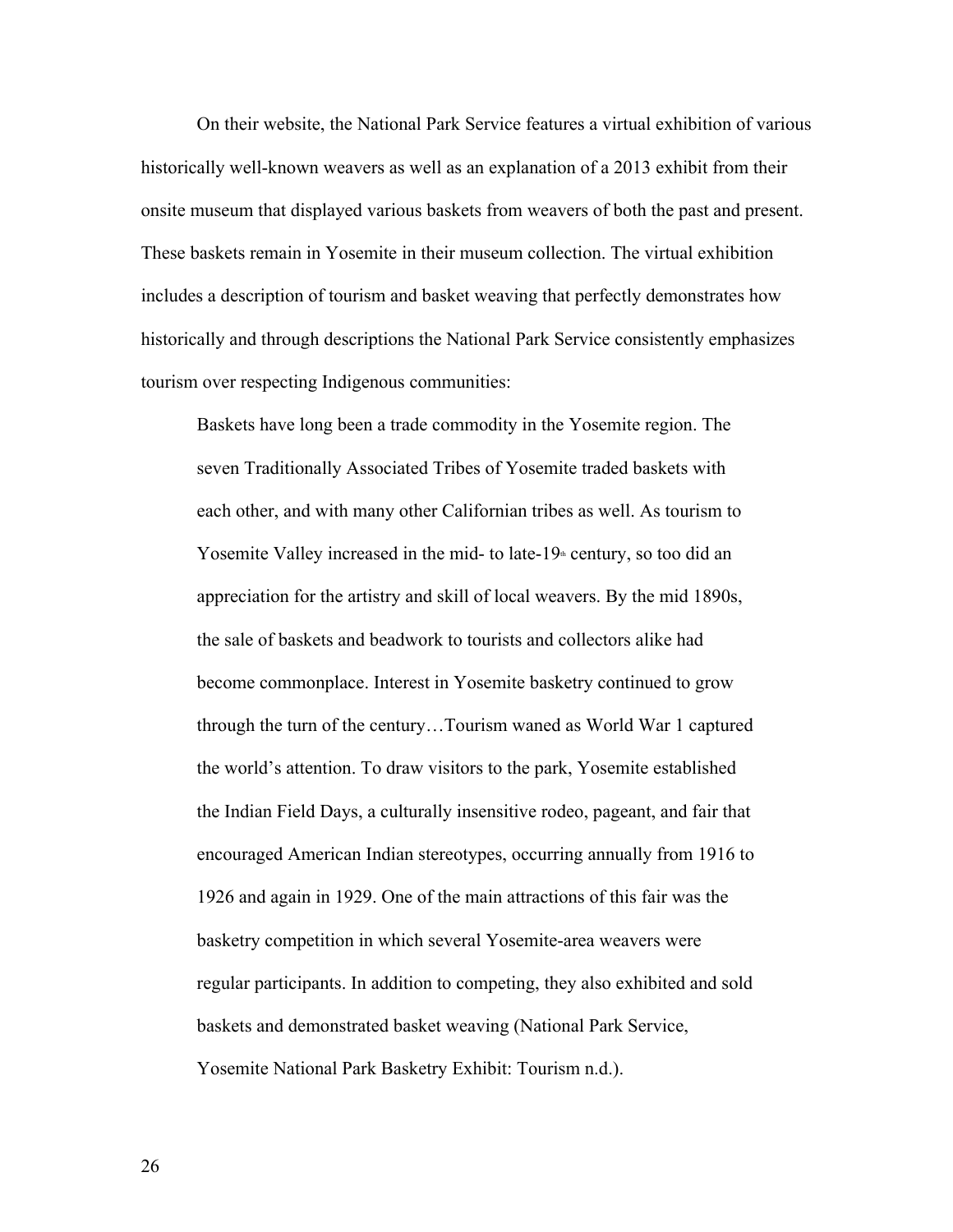The NPS explains how they used "Indian Field Days" to attract tourists – who then were able to purchase baskets as well as see a basket weaving competition. By their own admission, these field days involved "culturally insensitive" displays that "encouraged American Indian stereotypes" (National Park Service, Yosemite National Park Basketry Exhibit: Tourism n.d.). However, they fail to make explicit that it was the National Park Service employees who forced local Indigenous people to participate in these field days in exchange for access to their ancestral lands and the potential of tourists purchasing their work. Worse though, park employees forced local Indigenous people to dress up in regalia of tribes from the Midwest that were completely foreign to the various cultures of Indigenous people of Yosemite and perform dances for the tourists' amusement (Spence 1996). Historically, it is very clear that the National Park Service motive was to satisfy tourists and draw more people to the park, and they were willing to force Indigenous people into uncomfortable and disrespectful situations in order to accomplish this. Their explanation of these events further disrespects Indigenous people because they do not accurately and completely address the true nature of the events in the past nor the need for accountability by the National Park Service and its employees.

### **Weaving in the Present**

The tourist-centric nature of cultural collaboration projects continues to the present. One of the most well-known current weavers is Julia Parker. Julia Parker is a respected elder of the Federated Indians of Graton Rancheria and is mixed Coast Miwok and Kashaya Pomo. Her work is on display around the world as well as in the Yosemite museum. She continues to weave using plants from the park itself. She is also a park ranger and works as a Native American cultural demonstrator at the Yosemite Museum.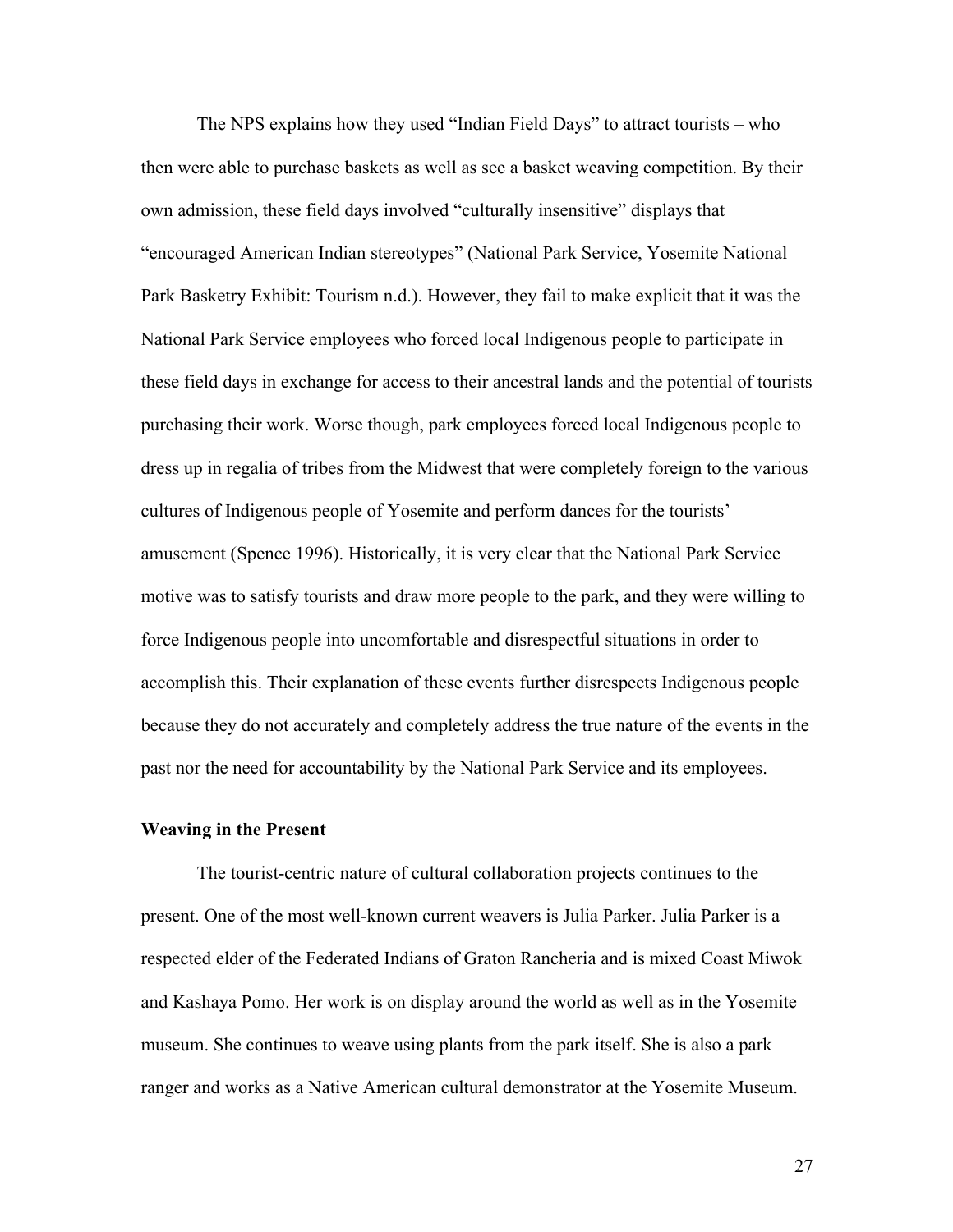CNN quoted Yosemite National Park spokesman Scott Gediman as explaining that "Julia interprets Native American culture to our visitors...she shows visitors how baskets were woven; toys or brushes were made, and acorns collected. Julia is truly a national treasure...she's been honored by universities, she has baskets all over the country, she's consulted with museums" (Torigoe 2009). From the NPS perspective, Julia's work is interpretive, and the emphasis is placed on what the tourist gets from the experience. This is distinct from the way Julia herself discusses her work and demonstrates the way in which the National Park Service focuses on the tourist experience over respecting Indigenous creators and collaborators.

In a YouTube video titled "Julia and Lucy Parker in Yosemite National Park, California," Julia Parker explains her process of collecting plants and materials from the park, highlighting the reciprocal relationship between the earth and herself as the weaver. She explains that you can only take from the earth with permission and that "when you do take from the earth you take with a please and you give back to the earth with a thank you" (Autryvision 2010) As a weaver, she considers herself the tool and the plants the masters. The emotional and spiritual depth of the process of weaving is captured in her own words but is lost in the passive explanations of the National Park Service website. Additionally, Julia addresses the way her community has motivated and inspired her to learn to weave as well as to develop her own style. She explains in the video that as she "learned more and more about baskets, I wanted to be like all of the women who helped me" before realizing that she could embrace her own style and make her weaving a reflection of herself and what she likes (Autryvision 2010). Through weaving Julia Parker continues the traditions of her ancestors. She finds agency through expression of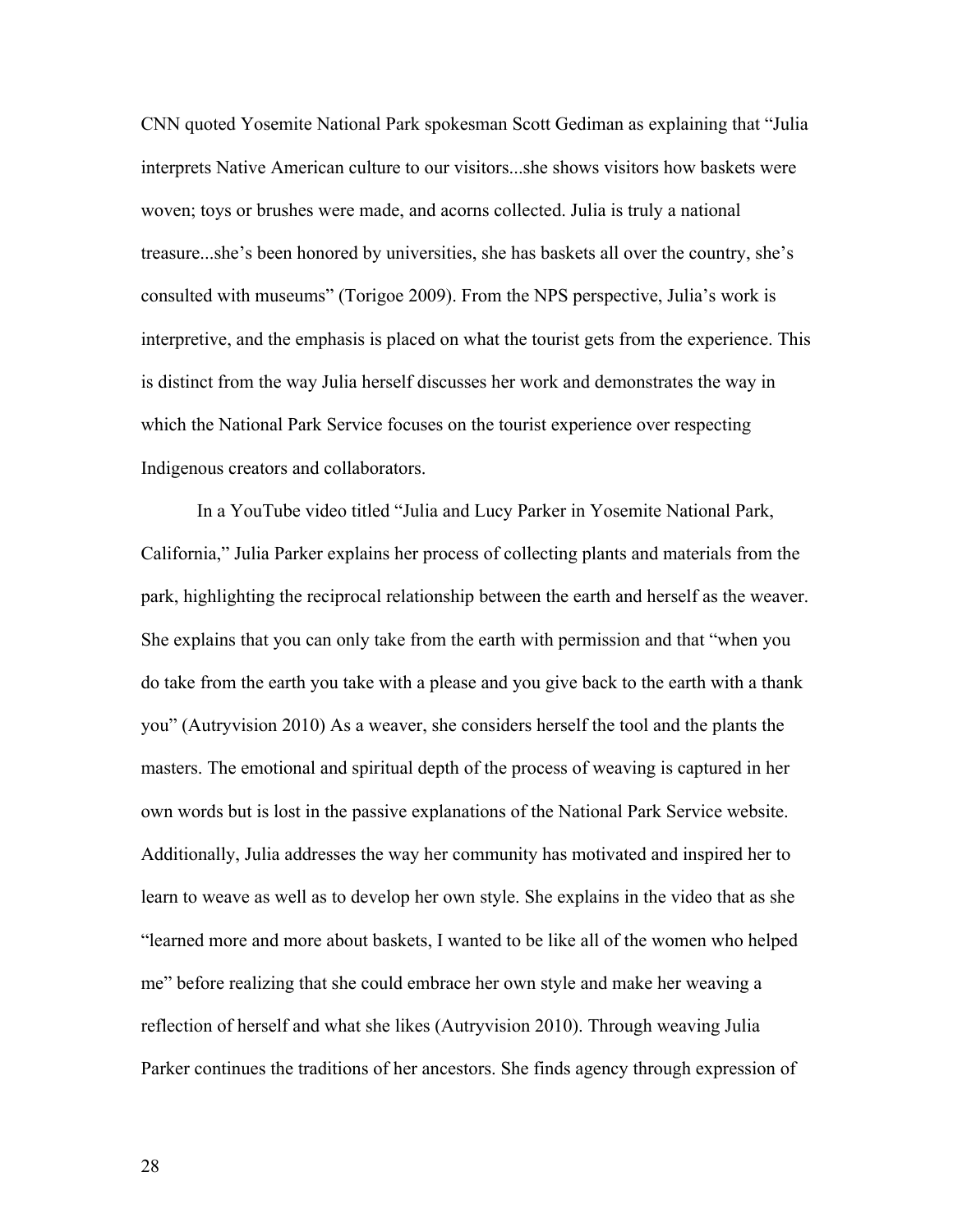herself and connection with her homeland both in the making of baskets but also through the way she has positioned herself through collaboration. By working as a park ranger and a cultural demonstrator and educator, she is both allowed access to her homeland and paid to educate and perform for tourists. Her work gives her agency, opportunity, and access in order to continue to practice traditional weaving and to be present on her homeland, something that the NPS and US federal government often work to deny.

It is important to note that Julia Parker's position is unique and something that is not accessible to all Indigenous people. However, her roles do demonstrate ways Indigenous people have collaborated with the NPS as park rangers or cultural interpreters to be paid to exist on their stolen homeland. These collaborative efforts create opportunities for access and agency for Indigenous people within a system that is deeply exploitative. The National Park Service historically has taken advantage of Indigenous communities for the benefit of tourists by leveraging the power they have to deny access to the parks (Spence 1996). In the present, over the past few decades, the National Park Service has increasingly begun to hire Native peoples to work as interpreters and to provide unique cultural interpretations of the parks to tourists – again demonstrating how their cultural collaborations are deeply tourist centric. Further, these interpreters are paid poorly and given very little opportunity to join key management roles or be involved in decision making (Poirer and Ostergren 2003). This exploitation demonstrates the system of settler colonialism will always have greater power than the Indigenous people whose land is being occupied. There may be opportunities for some Indigenous people to gain access and agency, but ultimately the power imbalance between the settler state and Indigenous people will always result in exploitation and the continuation of settlement.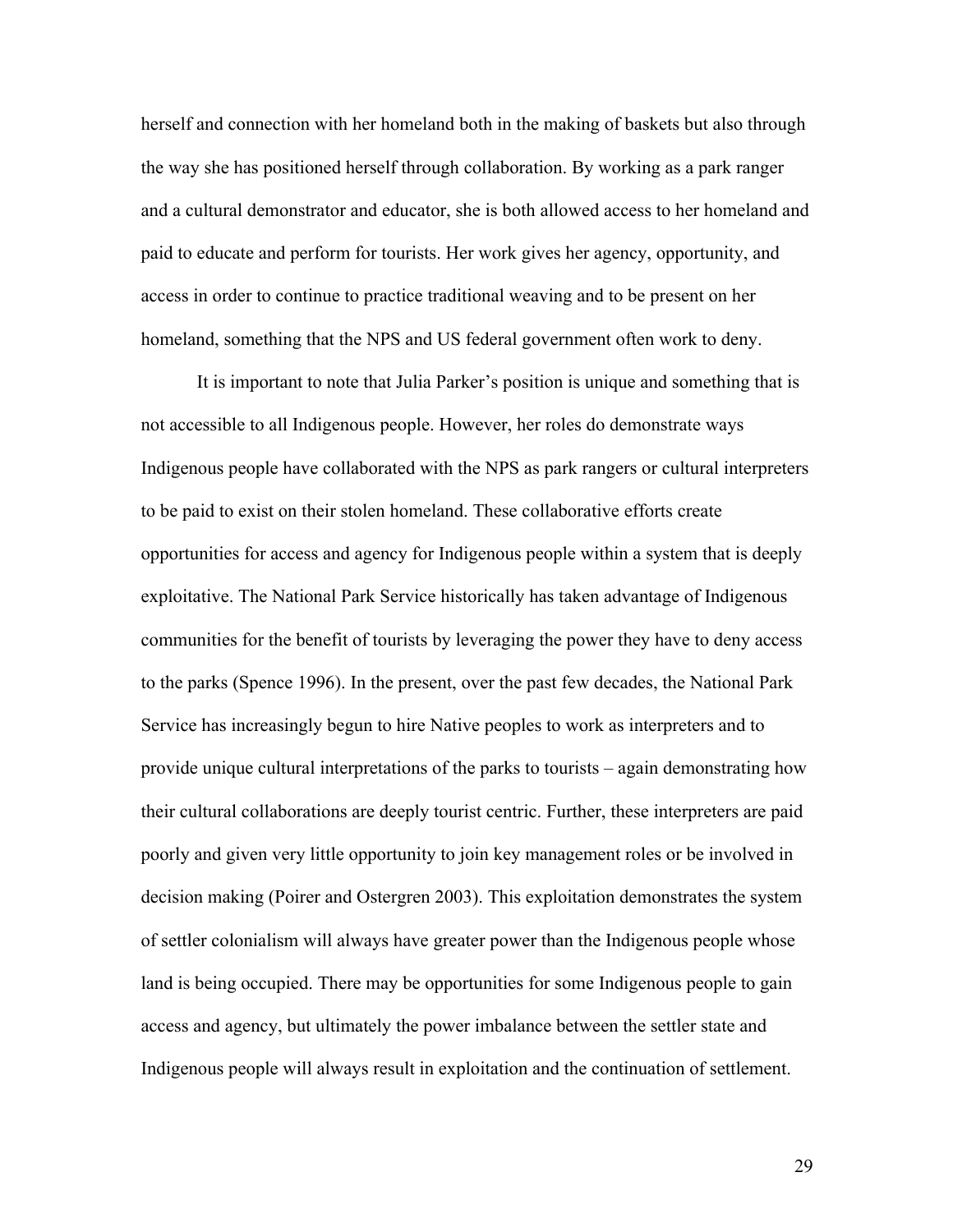## **Conclusion**

While cultural collaboration projects with the National Park Service have offered access to land and agency to Indigenous communities, the tourist centric nature of these projects demonstrates how the National Park Service is not truly interested in respecting and properly representing Indigenous people. Through these projects, the National Park Service furthers the settler dynamic, where Indigenous people are not given respect and are blocked from accessing their lands. Further, any collaboration that happens occurs on the terms of the settler, in this case represented by the National Park Service. They downplay how they mistreated the Miwok people through "Indian field days" by forcing them to dress as "plains Indians." They center examples of weaving and basketry around tourist experience. They underpay Indigenous cultural representatives. They make it difficult for Indigenous people to access their own cultural spaces or items due to the tourist-centric nature of the park and they can refuse to allow access for any reason. Clearly, the relationship between the National Park Service and Indigenous communities is not one of respect and mutual recognition, but rather one of settler domination and control.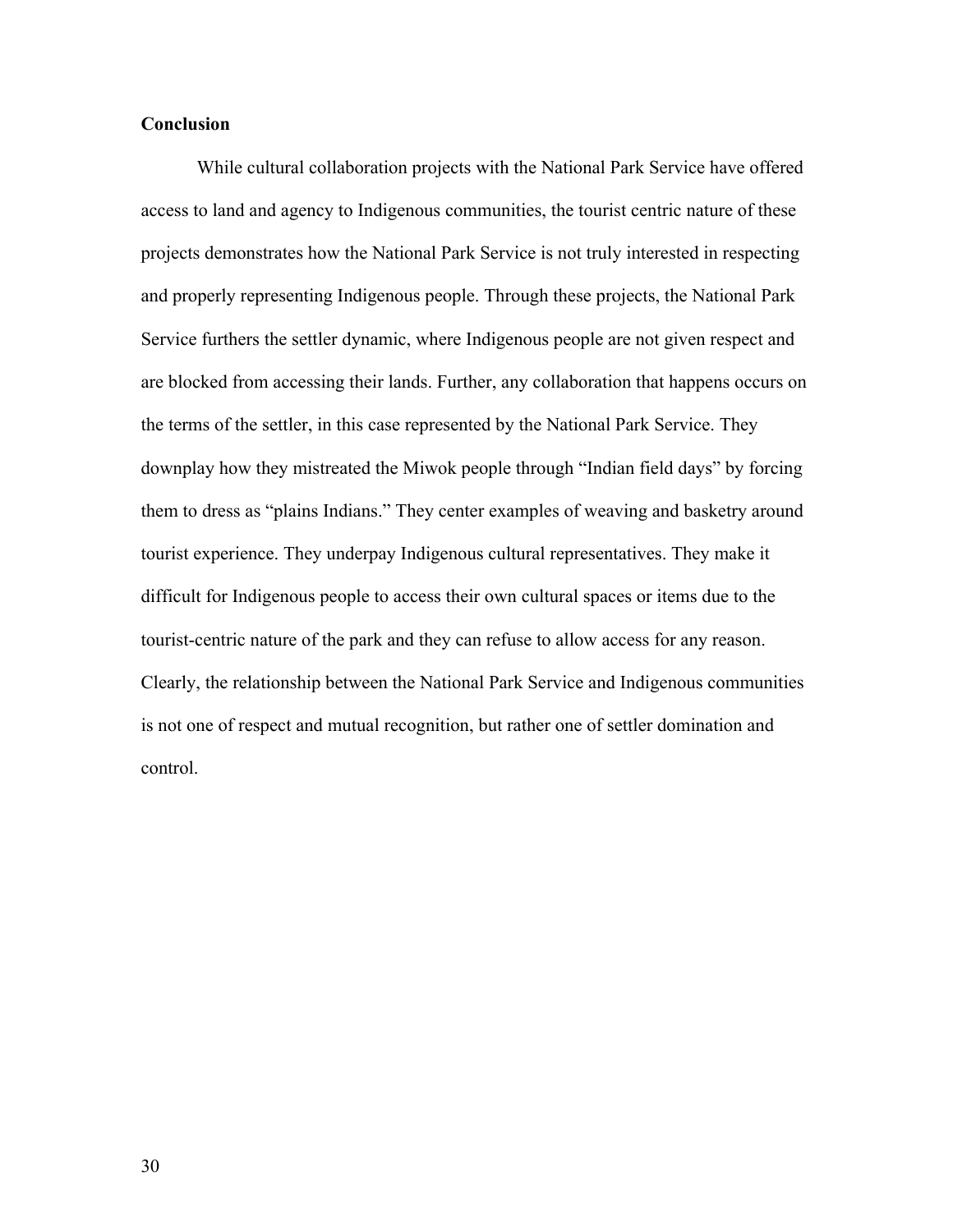# Chapter 3: Ecological Conservation and Control

Another important form of collaboration between Indigenous communities and the National Park Service is ecological conservation. Climate change has become a very direct threat to both Indigenous communities and the national parks. Two of the most glaring examples of this are Yosemite and Glacier national parks. Both of these parks and their surrounding Indigenous communities continue to face severe ecological threats. In Yosemite, wildfires have become increasingly more common and deadly. Glacier park faces similar threats from wildfires and global warming – which is causing the glaciers and ice in the park to melt – as well as potential threats from drilling, dumping and pollution. The ways in which these threats are handled by the National Park Service and Indigenous communities is very much shaped by recognition politics and further demonstrates the ways in which the National Park Service perpetuates systems of settler colonialism.

There are two specific ways in which the National Park Service maintains the conditions of settler colonialism through their ecological conservation efforts. The first is through the fact that their collaboration efforts are unequal. For true mutual recognition to occur, it must be on equal ground between equal parties, and this is very much not the case (Coulthard 2014). By looking at the various collaborative projects at Yosemite national park, it is clear that the National Park Service has failed to create mutual collaboration with Indigenous communities. It becomes clear in the comparison of the Blackfeet reservation practices with those of the NPS at Glacier that different conceptions of and relations to land lead to very different types of ecological projects – and that those of the National Park Service very much play into settler goals of land domination.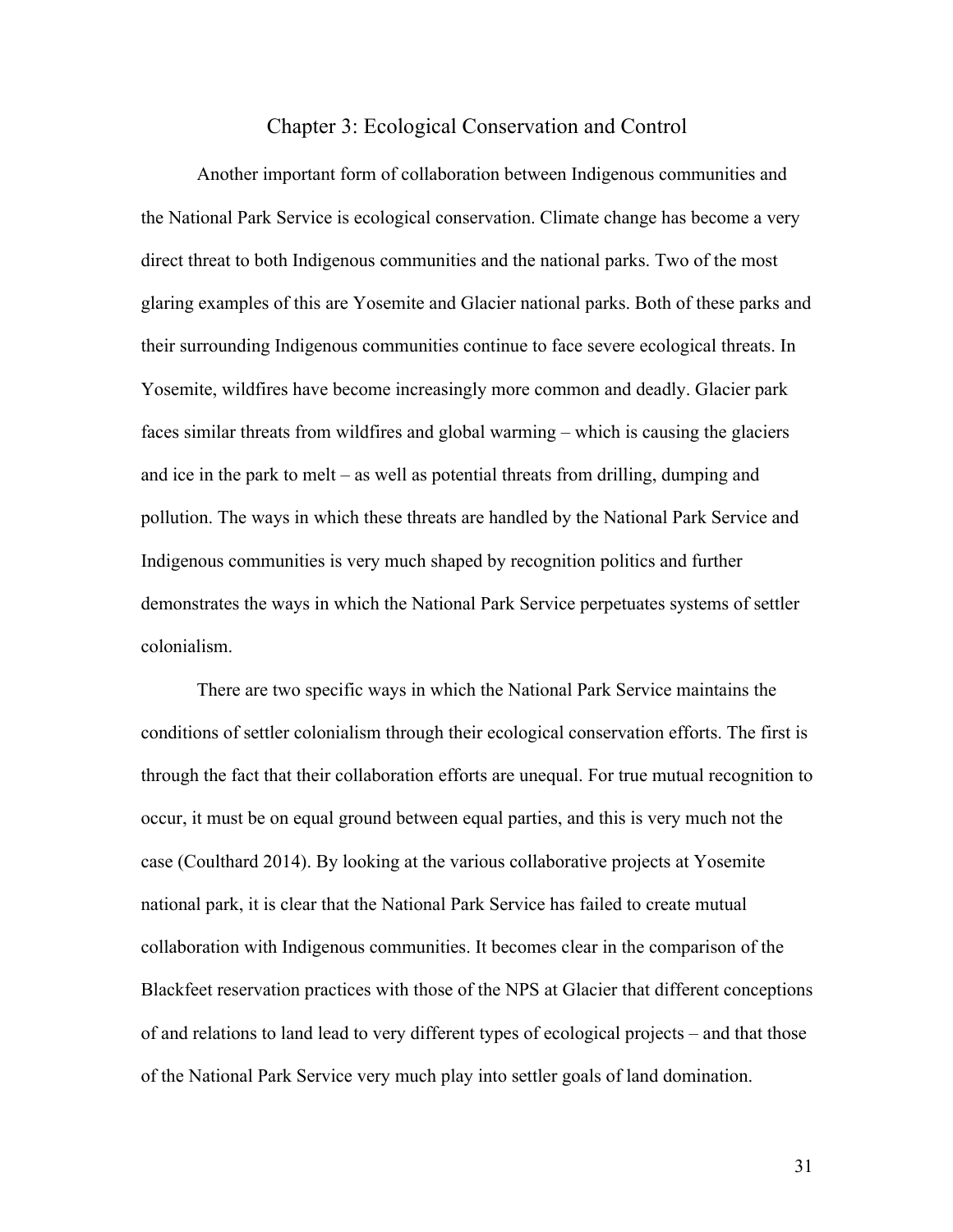### **Unequal Collaboration at Yosemite**

In general, the National Park Service uses ecological conservation as a way to include Indigenous communities or practices within park projects at any of the National Parks. Collaboration is not exclusive to Yosemite. However, Yosemite offers an important example where a national park (Yosemite) recognizes that local Indigenous tribes lived or were associated with the land and works with those tribes, even as the federal government does not recognize those tribes. In this example, the main source of recognition comes from the National Park Service, demonstrating how they are the ones with the power and control. The NPS is the one with the power; therefore, the park dictates the terms of how it would like to collaborate with the local Indigenous communities. Because the park dictates the terms, there is an inherent inability for mutual recognition as the Indigenous communities can only collaborate or be welcomed into the park on the terms of the National Park Service – there is no equal ground nor are they equal partners. While this seems clear in the broad sense, looking at examples of collaboration efforts demonstrates the subtle ways in which this holds true.

### *River Management*

The National Park Service at Yosemite has several current collaborative ecological projects with local Indigenous communities. On their website, they have a list of many of the current ecological projects happening at the park (National Park Service, Yosemite: Park Planning n.d.). Of the seven current park projects listed, three of them specifically list collaboration efforts involving Indigenous communities – the *Merced River Plan*, the *Tuolumne River Plan*, and the *Parkwide Programmatic Agreement*.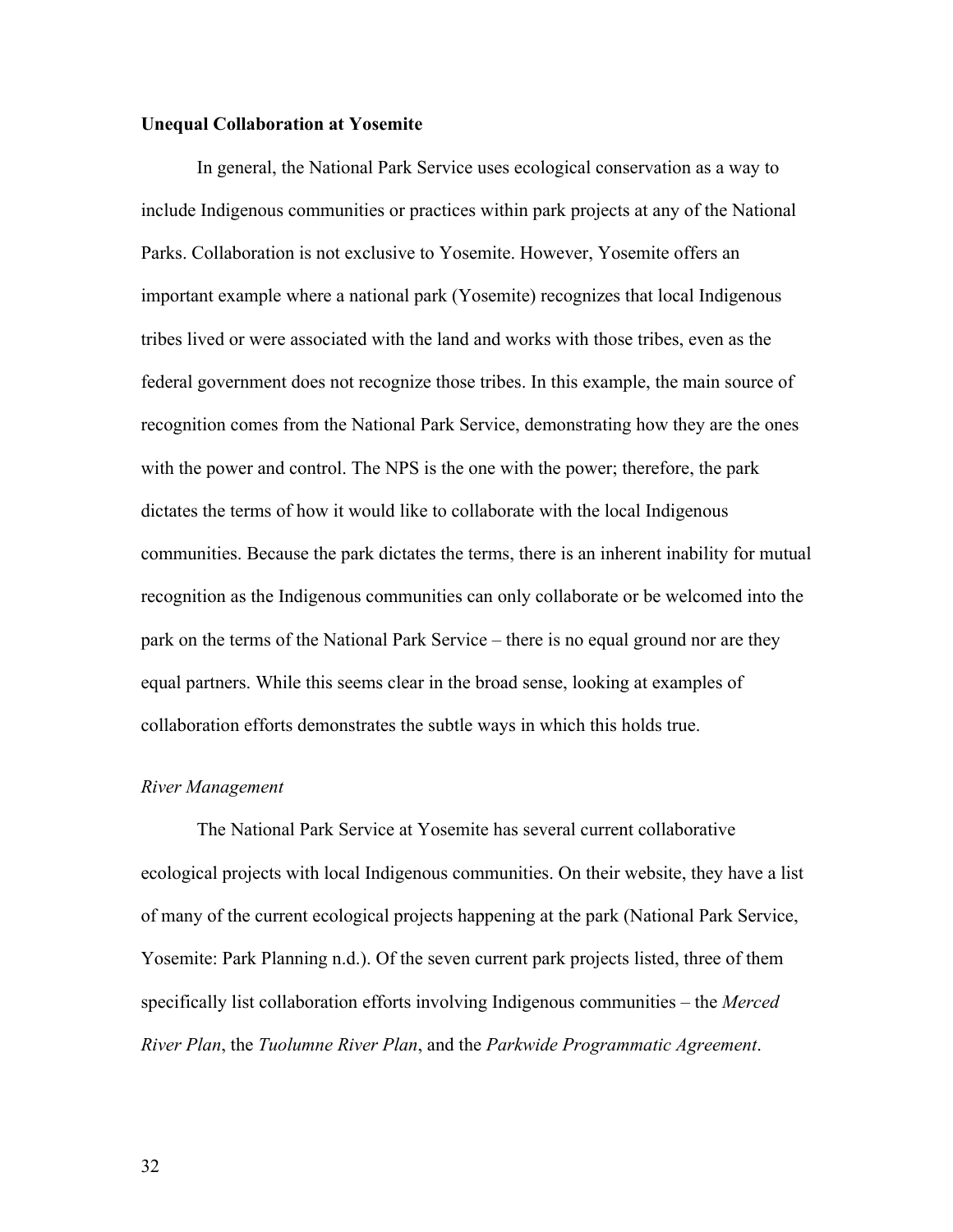The *Merced River Plan* is meant to protect the Merced River's "free flowing condition, water quality, and unique values" (National Park Service, Yosemite: Merced River Plan n.d.). The project is described as a "rich collaboration amongst the public, research scientists, park partners, traditionally associates American Indians, and park staff" (National Park Service, Yosemite: Merced River Plan n.d.). The *Tuolumne River Plan* is a similar protection effort as the *Merced River Plan*. One key difference however is that the National Park Service notes that it "consulted" with "members of the public, traditionally-associated American Indian tribes and groups, and other key stakeholder groups'' in accordance with the statues of the National environmental Policy Act and the National Historic Preservation Act (National Park Service, Yosemite: Tuolumne River Plan n.d.). The *Parkwide Programmatic Agreement* is an update of the Yosemite's consultation "requirements and procedures with the California State Historic Preservation Office (SHPO), the Advisory Council for Historic Preservation (ACHP), Yosemite's traditionally associates American Indian tribes and groups, the public, and other interested parties." While the SHPO and ACHP are signatories to the agreement, the Indigenous tribes and groups were "invited to be concurring parties to this agreement" (National Park Service, Yosemite: Parkwide Programmatic Agreement n.d.).

There is a subtle but important wording choice that demonstrates how the National Park Service is participating in unequal collaborations with Indigenous communities. Specifically, the use of the words "invited" and "consulted" shows how the National Park Service is the one with the control. Any collaboration that occurs between Indigenous community members and the National Park Service is happening on the National Park Service's terms. This is in line with the reality of the situation, whereby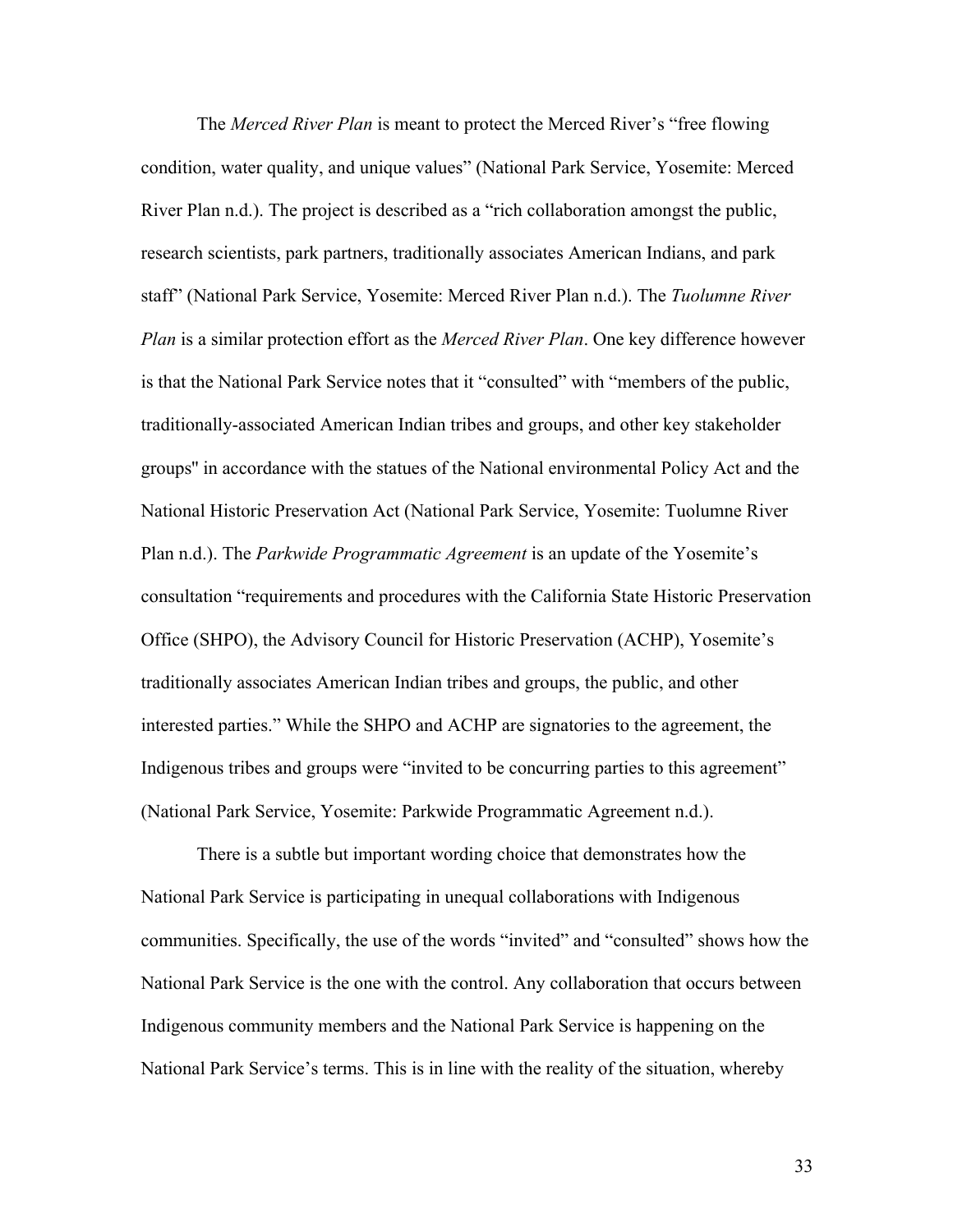controlling the homeland of Indigenous communities, the National Park Service has power over these communities. This uneven power dynamic is inherent in the very system of settler colonialism. While the NPS may have good intentions in their collaboration efforts with Indigenous communities, the very nature of these collaborations is unequal – and this is made clear through the word choices used by the National Park Service.

### *Fire Management*

The lack of official collaborative work around fire management exemplifies the unequal nature of collaboration. Of all of the current projects the NPS is working on in Yosemite, the *Fire Management Plan* is the most detailed and intensive. Wildfires are one of the more immediate and significant threats to the park, and the detailed fire management plan demonstrates how seriously the NPS takes this threat to Yosemite. None of the seven traditionally associated tribes of Yosemite are listed as contributing partners in the Yosemite *Fire Management Plan*. In the *Operation Fire Management Plan (2009)* there is mention of Indigenous communities as stakeholders and contributors of traditional knowledge around the practice of ritual burnings in order to prevent wildfires (National Park Service, Yosemite: Fire Management Plan n.d.). It is likely this means the potential exists for Indigenous communities to work with the government, park officials, and others to implement traditional fire management practices such as ritually burning away underbrush; however, the National Park Service does not list any plans or specifics for such potential contribution or collaboration. Additionally, there is no mention of the ways in which the local Indigenous community does continue to contribute to the practices of fire safety and fire management in Yosemite Valley. This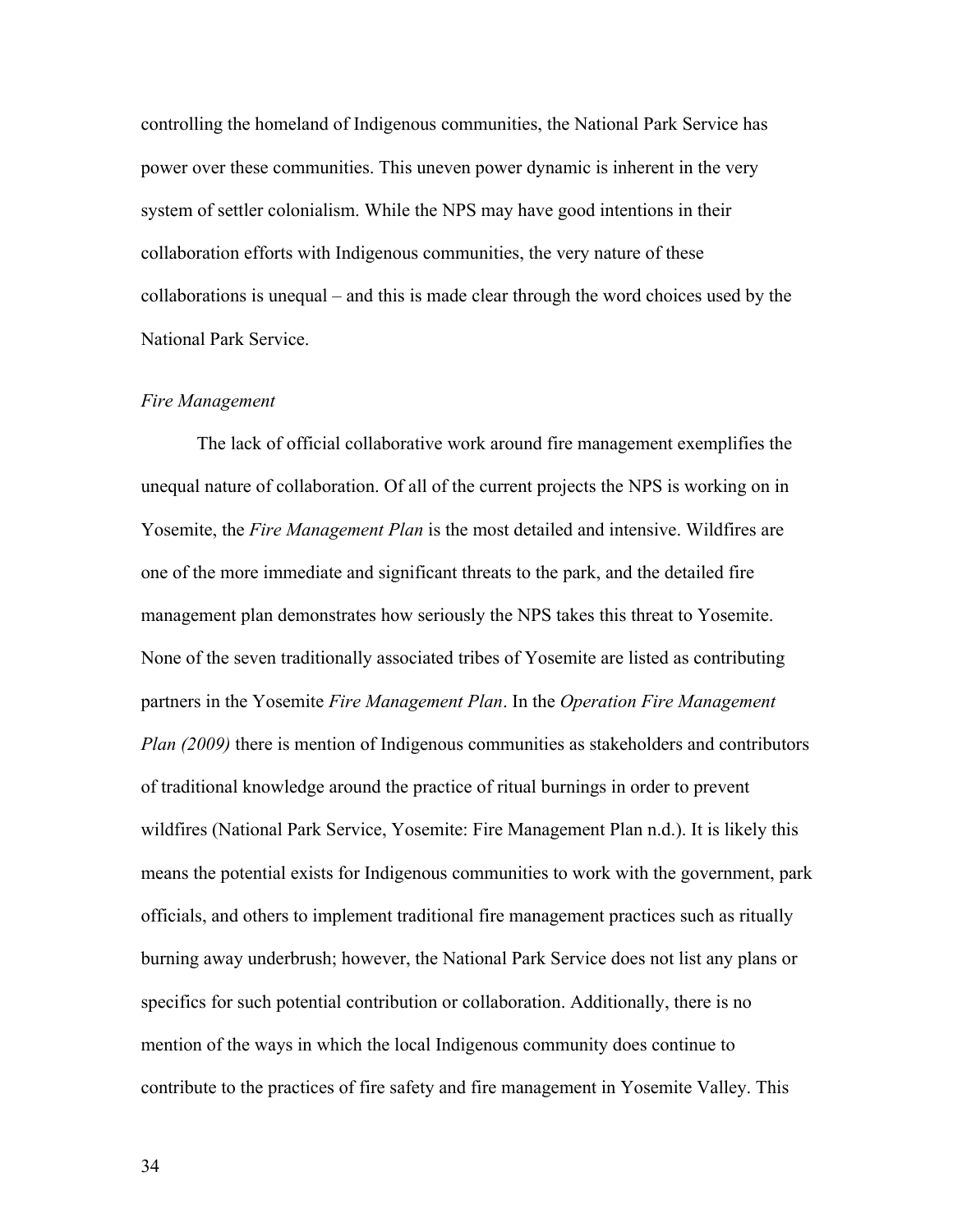lack of collaboration further demonstrates the unequal nature of working with the National Park Service despite the fact that many local Indigenous community members try to find ways to get involved with the current fire management work.

There are many examples of Indigenous community members in Yosemite working to ensure they are involved in the protection plans for their homelands. Multiple tribes in the area have formed a council called the American Indian Council of Mariposa County. On their website, they have links to examples of their community members getting involved in various projects, including fire prevention and management (Southern Sierra Miwuk Nation n.d.). They list an article by SF Gate as a resource to understanding this involvement (Harrell 2020). The article explains how Alveta Coats, a 64-year-old Paiute woman and the daughter of Helen Coats (who was one of the last tribal members to live inside Yosemite National park) is working to save Yosemite's Mariposa Grove from wildfires. Coats leads a land management crew – made up of almost entirely Miwuk or Paiute workers – that works with the park to help to remove underbrush and do other fire prevention work. The SF Gate article explains that:

She's doing it because she needs the money. But Mariposa Grove is also part of her ancestral homeland, and she wants to protect it. Coats' employment within the park is part of a long overdue reckoning over the inhumane treatment of Native Americans in Yosemite's history. She also sees it as an opportunity to fix some of the problems that have arisen since her people were driven out of the park (Harrell 2020).

Coats' goals are in line with what the founder of the program, Steve Wilenskey, hopes for. He explains that his organization is dedicated to "forest restoration and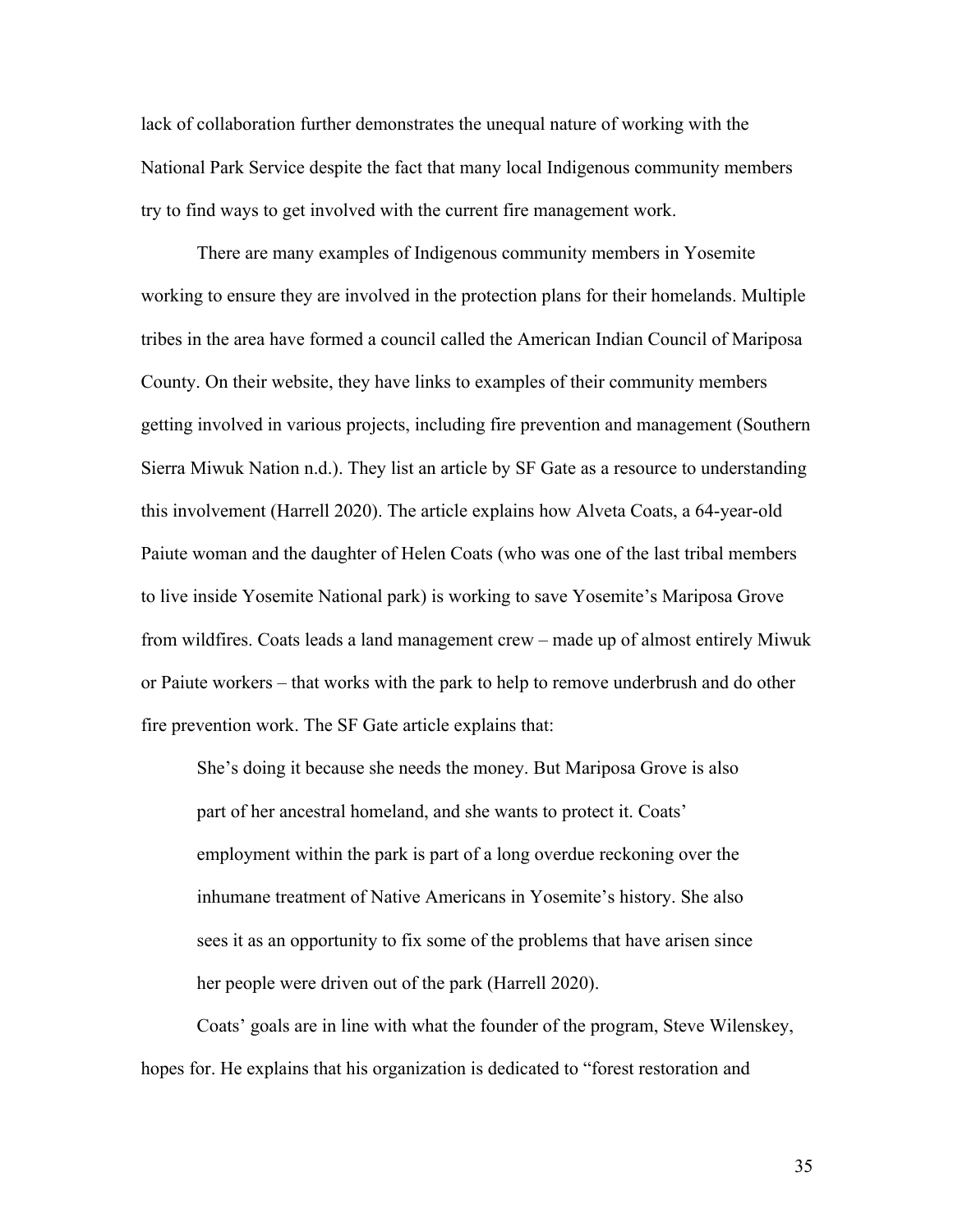stewardship and employing folks from Native American communities to do it...the same folks who were kicked out of the park are now going back and repairing some of the damage that was done since" (Harrell 2020). Through this program, Indigenous community members have made an intentional effort to push for involvement and change. It is clear that there is a desire for collaboration with the National Park Service around fire management. However, it is also clear that this is not reciprocated by the National Park Service. As reflected in the omissions on their website, they have not made an effort to work with these communities in an official capacity – despite listing the fact that there is potential for such collaboration. This again demonstrates how any collaborative work happens on the terms of the National Park Service. They are the ones who bring official joint work into fruition. Alveta Coats envisions collaboration – she wants to protect the park, but she also hopes to change the practices and policies of the NPS and to restore some traditional practices of her ancestors that may have prevented fire from reaching the park if the National Park Service and other governmental groups had not banned them. This is still in line with what the park recognizes in terms of Indigenous people being stakeholders and holding traditional knowledge around fire management and yet not making collaboration an official reality (National Park Service, Yosemite National Park Annual Fire Management Plan 2009). Indigenous communities can try to push for collaboration but because the National Park Service controls the land, they have the ultimate say on what will become reality. Further, when these collaborations do become reality, they are structured to best serve the settler state's goals. Paul Nadasdy explains this writing that: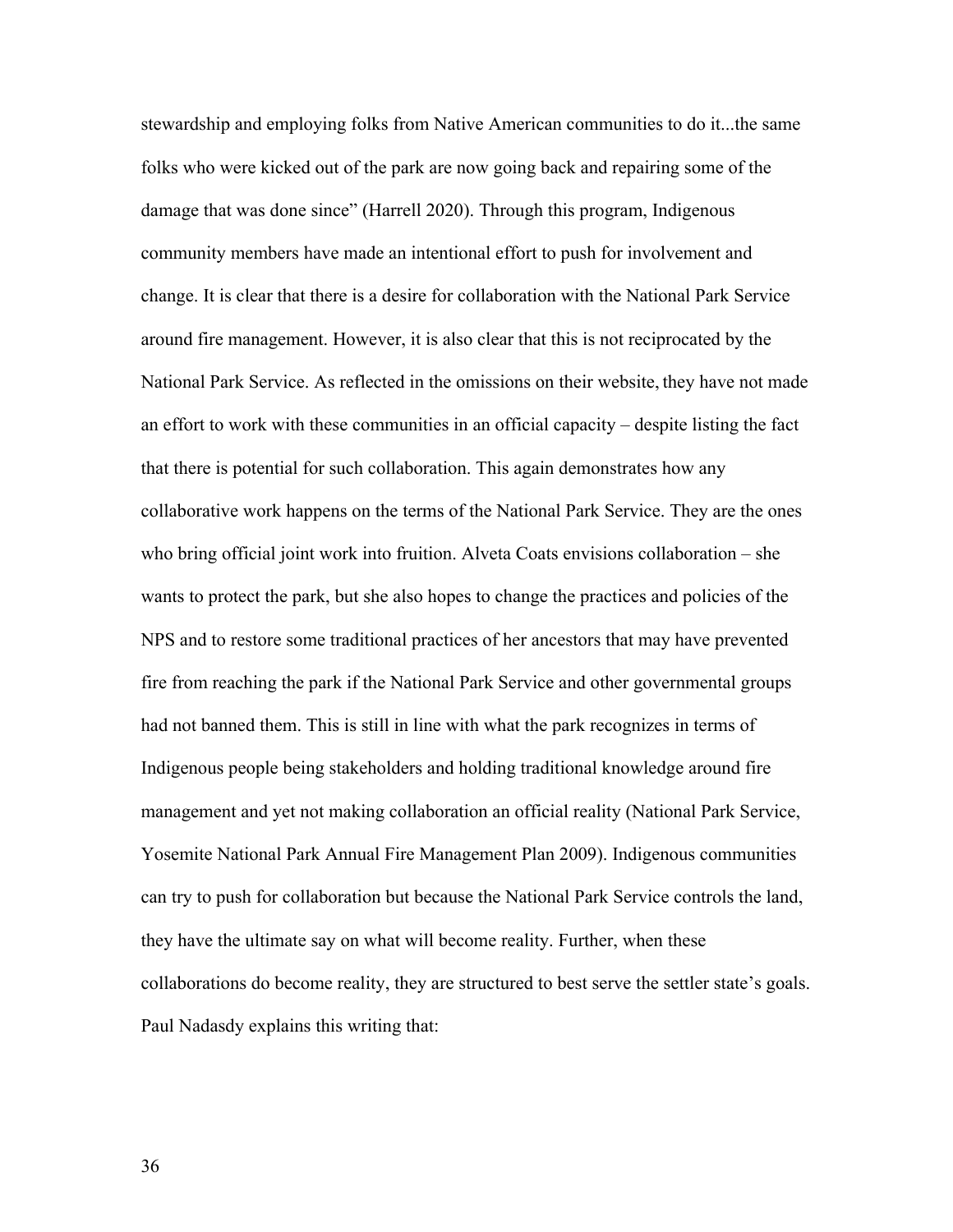The need to integrate co-management processes with existing institutional structures of state management has led to a tendency to view comanagement as a series of technical problems (primarily associated with the question of how to gather "traditional knowledge" and incorporate it into the management process), rather than as a real alternative to the existing structures and practices of state management…rather than empowering local aboriginal communities, then, co-management may actually be preventing the kind of change proponents desire. Indeed, comanagement may actually be serving to extend state power into the very communities that it is supposedly empowering (Nadasy 2005, 216).

The attempts to collaborate on ecological conservation are often simply ways for the National Park Service to capture the traditional knowledge and further their own agenda. There is no room for meaningful change – either to their practices or to the larger settler colonial system. Further, these collaborations provide a way into Indigenous communities so that the settler state can extend further control over these communities. Any potential collaboration over fire management in Yosemite is carefully controlled by the National Park Service and there is no guarantee that Indigenous communities would be able to practice exactly their traditional ways. Within the settler system, there is no real opportunity to empower Indigenous communities. They are denied access to and control of their homelands and the settler state controls the extent to which any traditions are practiced. Clearly, these collaborations are not a meeting of equal partners on mutual ground but a meeting between the settler and those whose land has been stolen. This relationship is not true mutual recognition.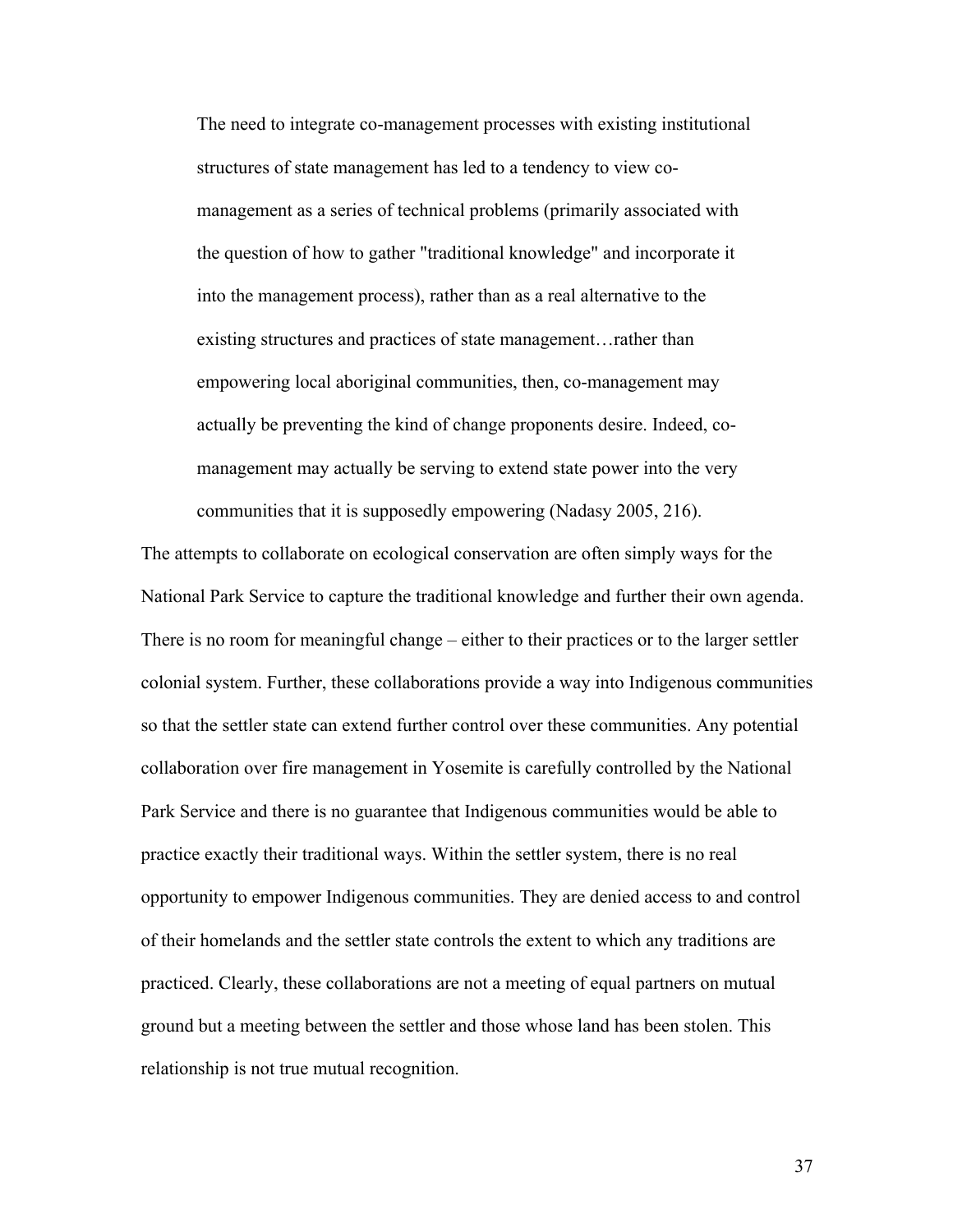### **Misrepresentation and Green Technology at Glacier**

While the biggest ecological threat to Yosemite has been forest fires, Glacier National Park and the surrounding reservation are experiencing climate change at nearly two times the global average. Similar to Yosemite, this means more fires, but it also means that the glaciers present in the park are melting. Because of this serious threat directly to the park and the neighboring reservation, both the NPS and the Blackfeet Nation include strong sustainability measures on their websites. However, there is a clear difference in the way that the NPS and the Blackfeet Nation understand and approach sustainability and land. When comparing their explanations of climate change and its effects, these differences become especially clear.

# *Narratives on Climate Change*

For the NPS, the focus is largely on green technological solutions such as solar power or electric vehicles. Their sustainability homepage explains that:

Glacier National Park's goal is to be a leader in understanding, communicating, and responding to the consequences of climate change. Responding to climate change requires a collective effort. Reducing your personal carbon footprint is a great way to take part in the response to climate change. However, most individual actions are neither necessary nor sufficient to stop climate change…ultimately, eliminating greenhouse gas emissions will require global solutions. Luckily, these solutions already exist and won't require much sacrifice or hardship by individuals (National Park Service, Glacier: Sustainability n.d.).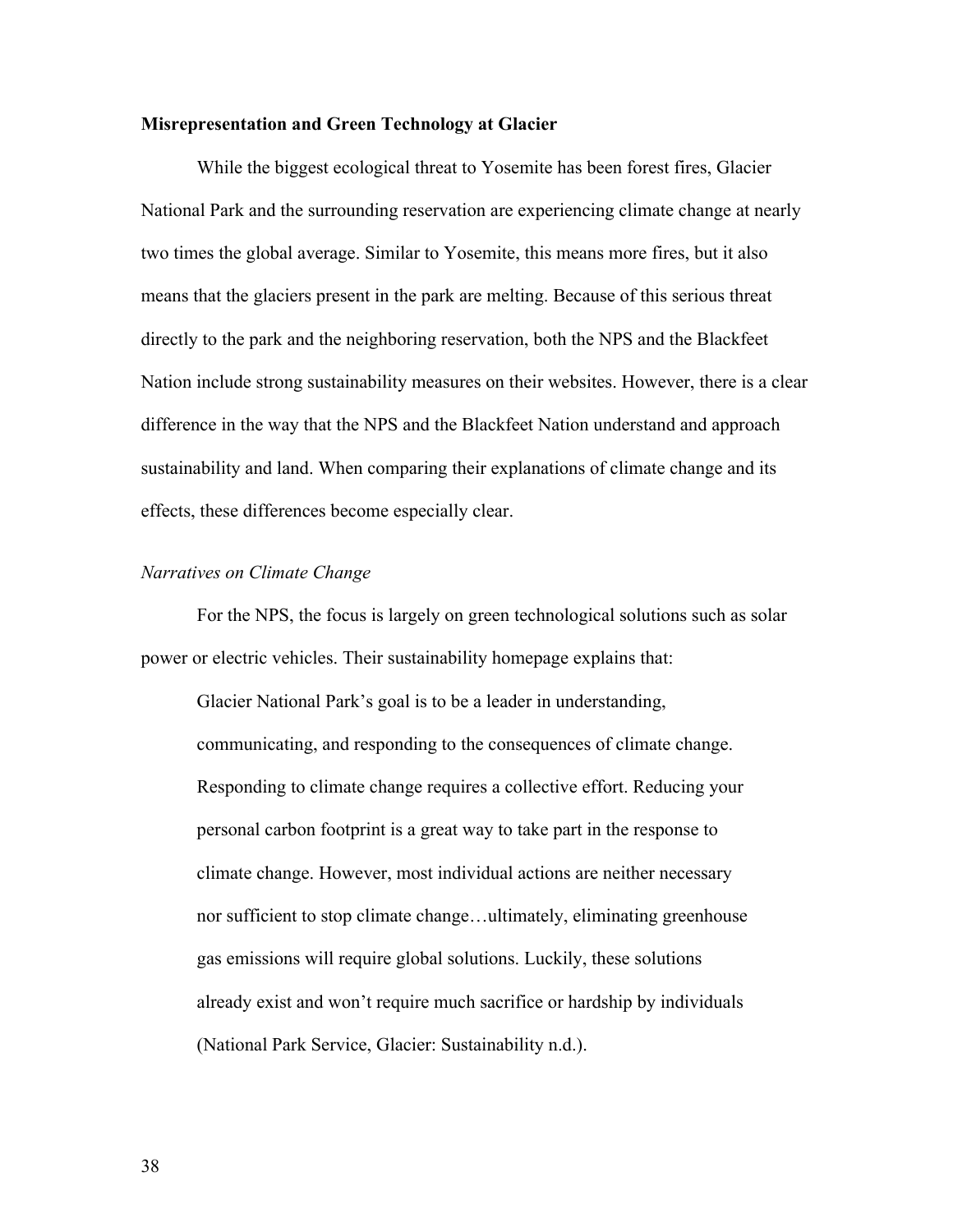This explanation does not describe the reasons why sustainability is important. Further, the focus is on how a global effort is necessary to stop climate change and the fact that the solution lies in green technology. The National Park Service commits to be a leader in responding to climate change and is quick to reassure the reader that it is by larger actions such as reducing carbon emissions and not through their individual actions that climate change will be solved. However, they fail to explain the larger systems of capitalism and colonialism that are the root causes for the high levels of carbon emissions (Liboiron 2021).

In comparison, the Blackfeet Nation heavily emphasizes on their website that stewardship and tribal connection to the land are important and personal reasons for the nation's commitment to sustainability. Their website explains that climate change "is impacting our environment," "is impacting our health," and effecting "what kind of future...we want" (BlackfeetNation, Blackfeet Country and Climate Change n.d.) The Blackfeet nation is "building resilience to climate change…we are not alone in our efforts and find inspiration from adaptation efforts by Indigenous people around the world" (BlackfeetNation, Blackfeet Country and Climate Change n.d.). In contrast to the NPS, the Blackfeet Nation explains exactly how climate change hurts their community and therefore why sustainability is important. Further, they make a clear point about how conservation work is shared by Indigenous people around the world. Both explanations acknowledge global conservation work; however, there are deeply personal reasons for sustainability and conservation on the Blackfeet Nation's website. The Blackfeet Nation and the NPS both acknowledge carbon emissions as a significant cause of climate change; however, the Blackfeet Nation also emphasizes that through fighting climate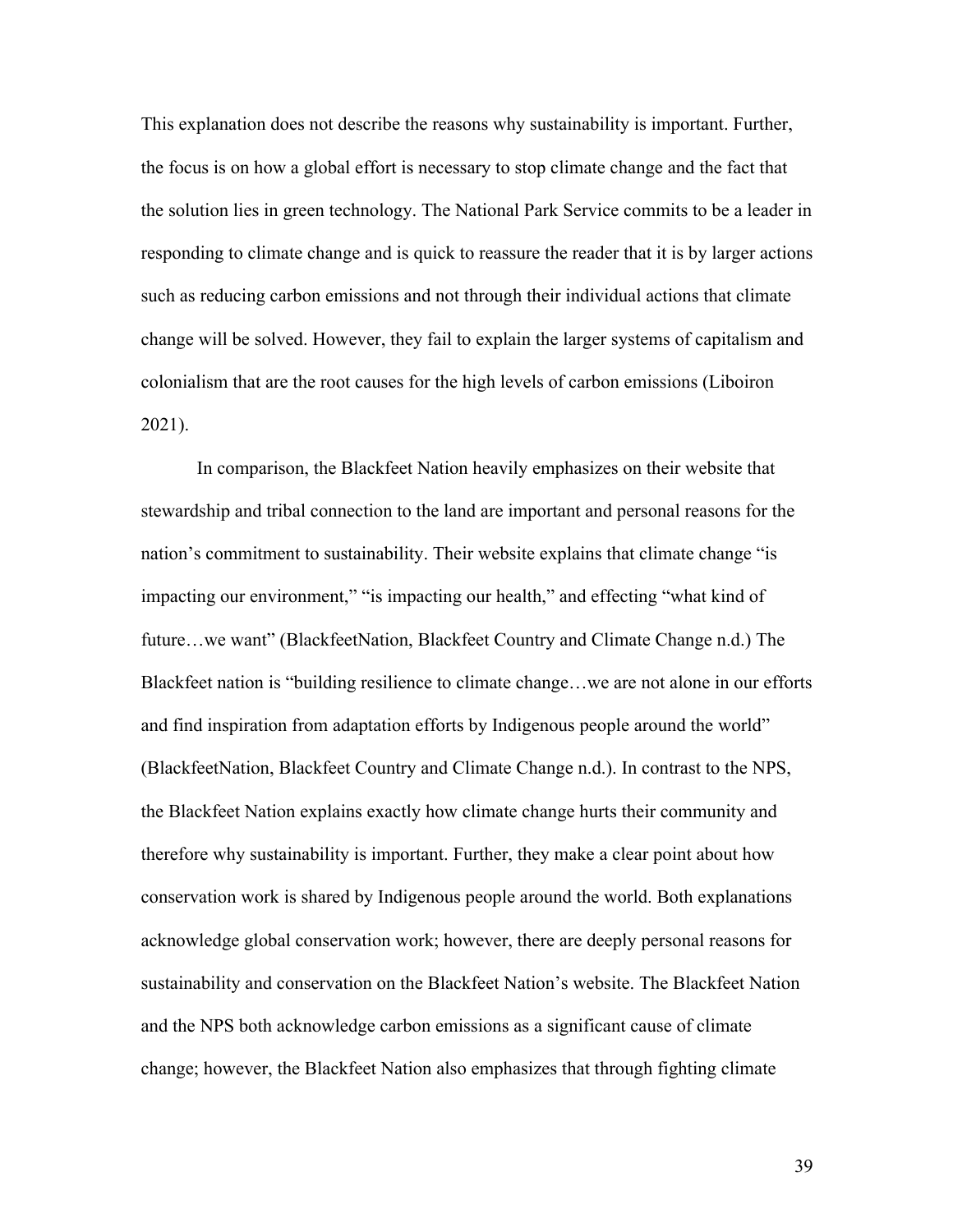change as a nation they are building resilience and are a part of a collective of Indigenous communities around the world that are all working to fight climate change.

#### *Stewardship vs Green Technology*

The Blackfeet Environmental Office works to carry out environmental stewardship by implementing policies and regulations on their lands. Their mission states that they work to "protect, preserve, and enhance the environment of the Blackfeet Reservation and carry out environmental stewardship through development and implementation of environmental policies and regulations"

(BlackfeetEnvironmentalOffice n.d.). There is a focus on the protection of the reservation itself, but many of these policies carry benefits outside of the reservation borders. There is also a clear emphasis on specific actions to take as well as the importance of these measures for quality of life. Their Environmental Office homepage lists several initiatives for water, land and air protection such as banning dumping and drilling as well as the regulations the reservation has in place with these goals in mind.

The emphasis on stewardship that is central to the mission of the Blackfeet Environmental Office is not present in the National Park Service at Glacier's website. The NPS' focus is first to dispel the idea that climate change can be solved by individual action or is a personal responsibility, but rather a challenge that requires global action. In terms of their specific actions, the NPS writes that:

Glacier National Park has already begun an effort to reduce its contribution to warming climate. Solar array and hydropower help provide electricity throughout the park. Improvements to the recycling program are being made, more efficient LEDs are replacing energy-wasting light bulbs.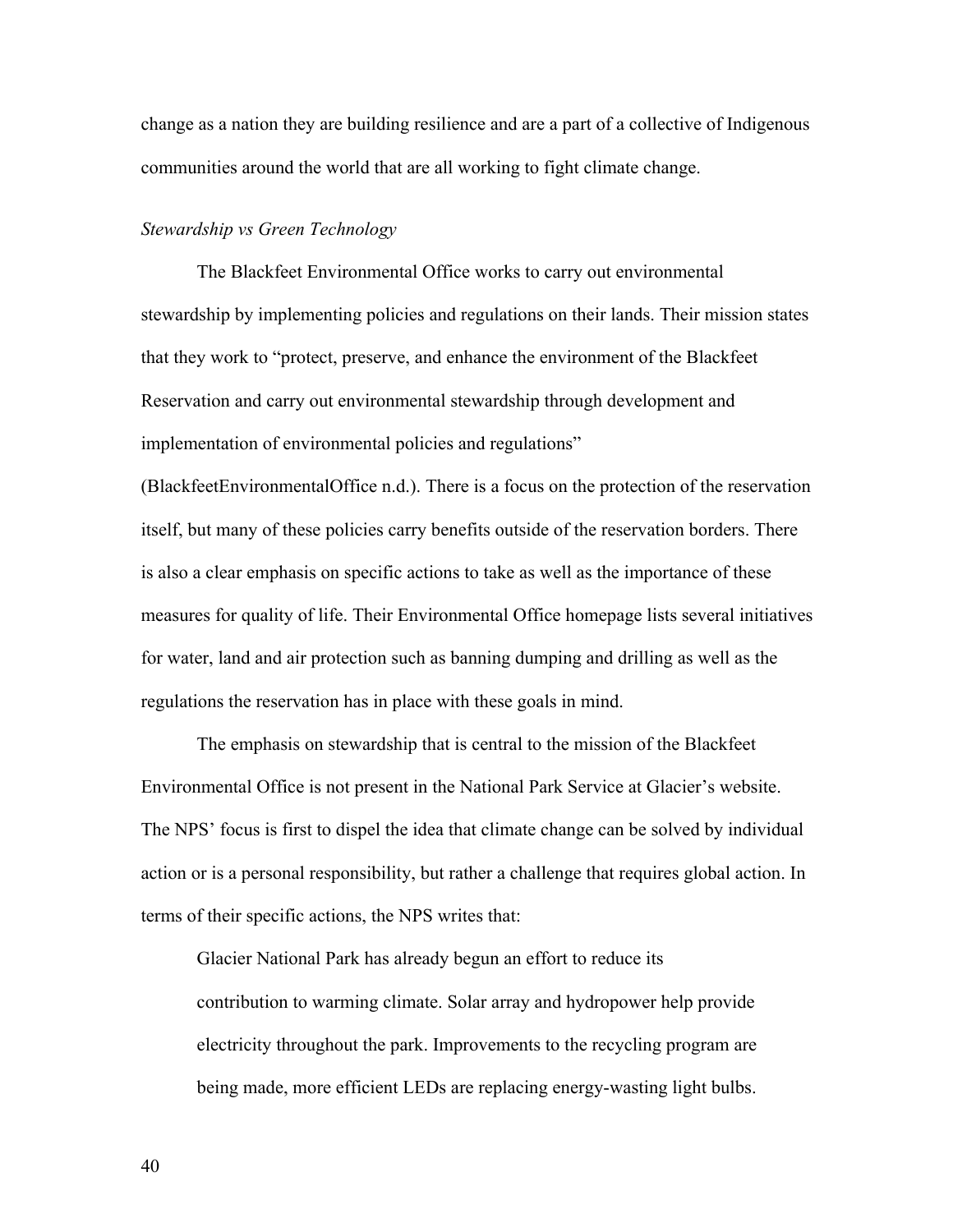Glacier's employees can reduce their own carbon emissions by riding the employee shuttle or biking to work (National Park Service, Glacier: Sustainability n.d.).

Clearly, the National Park Service focuses on green technology solutions not just in the context of the larger issue of climate change, but also in the ways in which they work to combat climate change at the park itself. Green technology is their answer to the problem of climate change. They do not address how colonial and capitalist systems are the root causes for climate change and how transformation of these systems is necessary. Interestingly – and unlike NPS at Yosemite – there are no specific initiatives for preservation of land or water at Glacier. Each sustainability measure is technological in nature and is focused on larger sustainability goals rather than the protection of land or water within the park. This is in sharp contrast to the efforts of the Blackfeet Nation, who focus largely on water and land protection in their environmental protection goals and regulations.

This reflects the very different relationship to land that the Blackfeet Nation and the National Park Service each have. The Blackfeet Nation is deeply connected to its historical and ancestral responsibility to protect its homeland. The NPS focuses on technological big picture solutions that adhere to colonial assumptions of land access. Though well intentioned, the National Park Service assumes the authority to control the stolen land and the ability to implement their solutions on that land. There is no Indigenous permission, consent or collaboration. In contrast, the Blackfeet Nation emphasizes their connection to the land – ancestrally and spiritually – as the driving force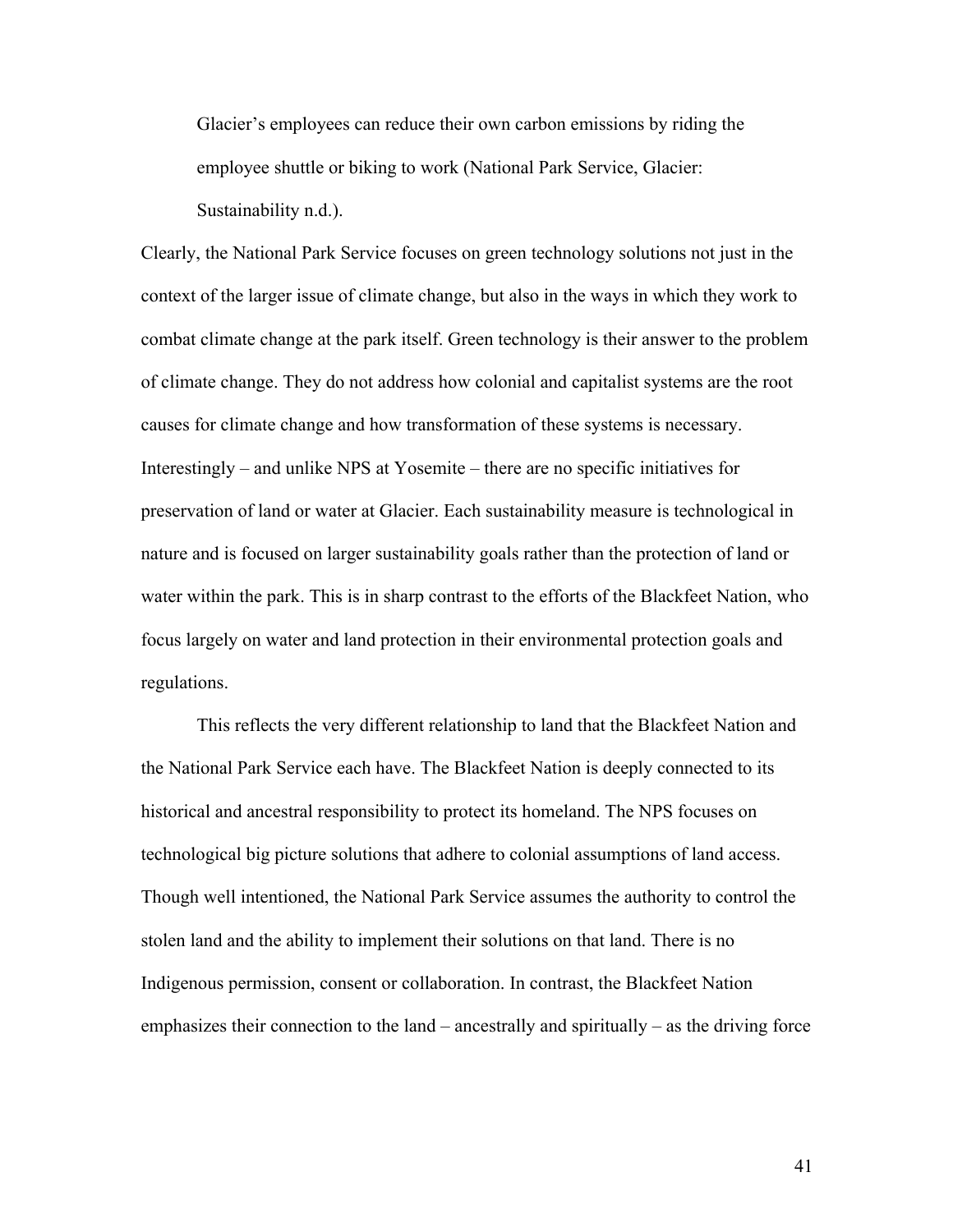behind their fight to protect and preserve. The land is deeply important to life. The land is their life (Wolfe 2006).

### **Conclusion**

It becomes clear from analyzing the words and actions of the National Park Service that the institution is perpetuating settler colonialism in their ecological projects. The inability of NPS to engage in mutual recognition with Indigenous communities, even as they attempt to do so through recognition politics, simply further cements their unequal power dynamic with Indigenous communities. The situation at Yosemite shows how collaboration efforts always take place at the will of the National Park Service. Their descriptions and collaboration efforts make it clear that the relationship between Indigenous communities and the National Park Service is always at the terms of the National Park Service. They control the extent of and nature of the relationship. They can invite collaboration, or they can reject it. The National Park Service and Indigenous communities are not meeting on mutual ground and therefore cannot mutually recognize each other. Further, the differences between the way the Blackfeet Nation and NPS at Glacier promote sustainability shows how they have different relationships to land. There is an assumption of the ability to control Indigenous land on the part of the National Park Service that is deeply colonial in nature. Their green technology solutions may come from good intentions, but in reality, they are a tool that helps reinforce the uneven power dynamic between settlers and Indigenous communities.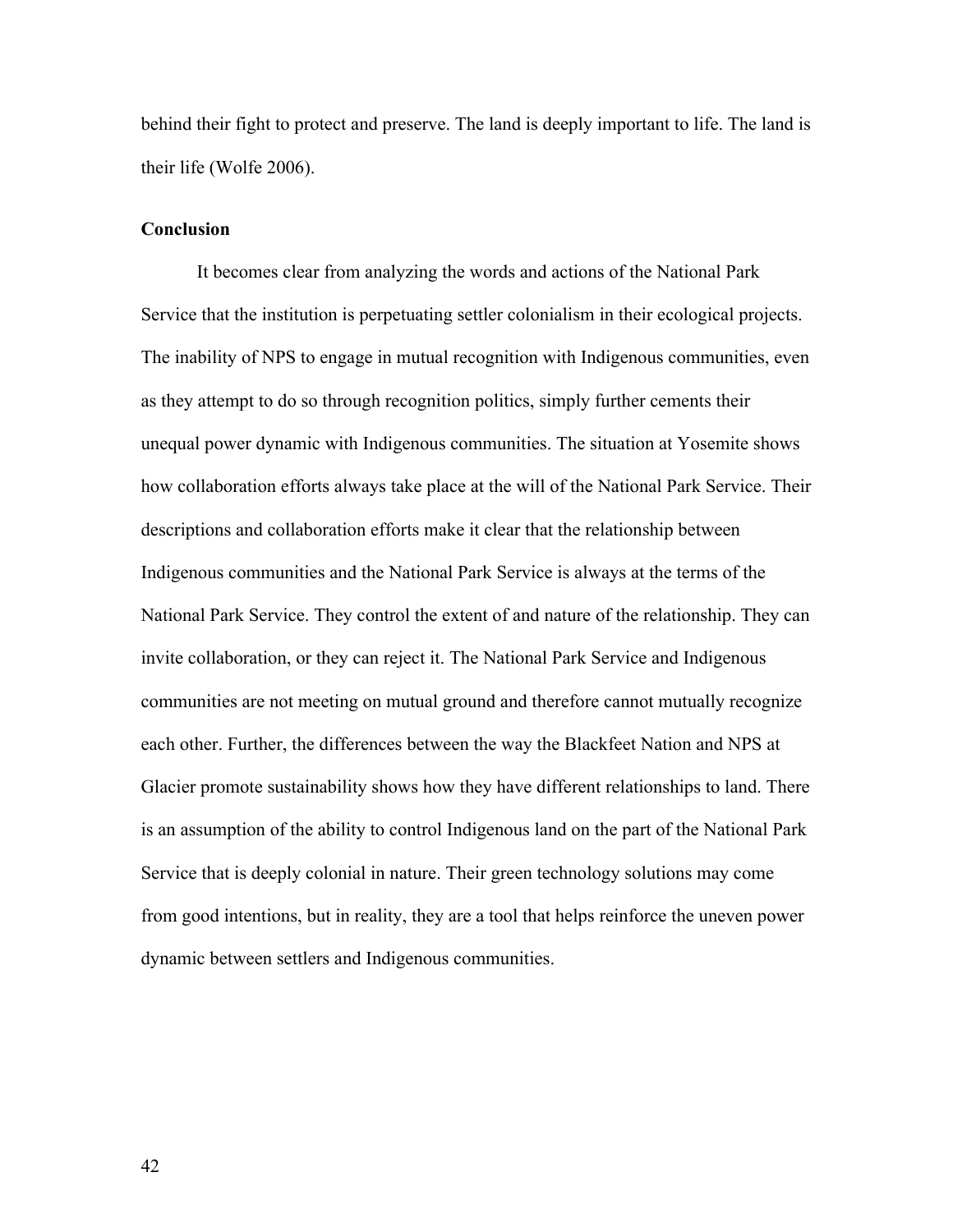# Conclusion

The National Park Service online website offers an important example of the larger ways in which engaging in recognition politics with the United States government will always fail because it is rooted in an unequal power dynamic and the settler domination of land. No matter how good the intentions behind the attempts to include Indigenous communities into park history or park projects are, these attempts are grounded in the very structure of the settler state. The settler government will never seek to remove itself and its power – it seeks to continue its domination and control of Indigenous lands. Therefore, it is impossible for any attempts at collaboration between the settler government and Indigenous communities to be operating on equal ground. The settler government controls the terms of these agreements through its complete control of the land.

The National Park Service website offers a concrete example of how settler colonial domination is built into the foundation of the United States government, and therefore recognition politics will fail as a means to offer true mutual recognition with Indigenous communities. Chapter one works to contextualize the history of national parks and explain how violence and domination formed national parks and shapes the relationship between the United States government and Indigenous communities. Chapter two explains how the National Park Service uses cultural collaboration as a tool to further tourist experience and in doing so disrespects local Indigenous communities' cultural practices and their history. Chapter three uses examples of ecological collaboration to demonstrate how the National Park Service operates from a position of control and is incapable of mutually recognizing Indigenous communities. All of these chapters draw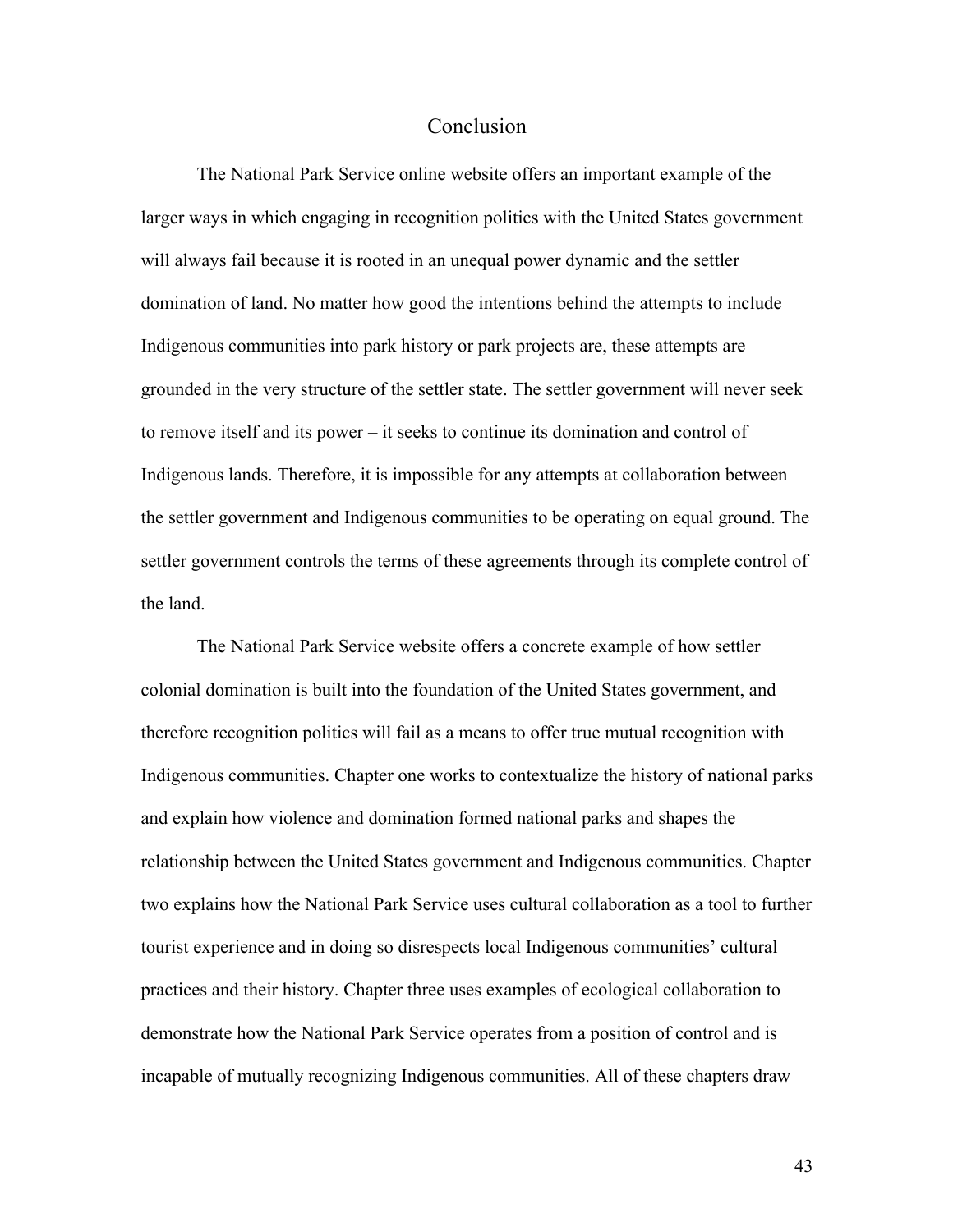from the National Park Service website to demonstrate the way National Park Service as a government agency perpetuates settler colonialism. Further, these chapters demonstrate how the ways in which settler colonialism is not simply a process of land dispossession and elimination but is also perpetuated more subtly through processes such as collaboration or recognition politics. Kim TallBear explains that:

It seems easier for people to understand the links between land dispossession and the physical elimination of Indigenous people: fewer Indigenous people historically meant more land for settlers. However, representational assaults and identity theft seem harder to comprehend as violent dispossession. But such acts are co-constituted with physical violence against Indigenous bodies and theft of material resources. The diverse ways of dispossessing Indigenous peoples are historically linked, each made more possible by settler-state institutions and individual citizens who seek (knowingly or not) the ongoing systemic elimination of

TallBear speaks of a more general process by which settler governments and settlers commit identity theft of Indigenous people and perpetuate misrepresentation. The National Park Service and their online website offers one example of such misrepresentation and demonstrates a way in which this misrepresentation is historically linked to systemic elimination and land dispossession. As discussed in chapter one, national parks are built on a long history of violent settler massacres meant to remove Indigenous people from their lands. It is through chapters two and three that this history of violence and dispossession is linked to the inability of the National Park Service to

Indigenous peoples in the United States and Canada (TallBear 2019, 31).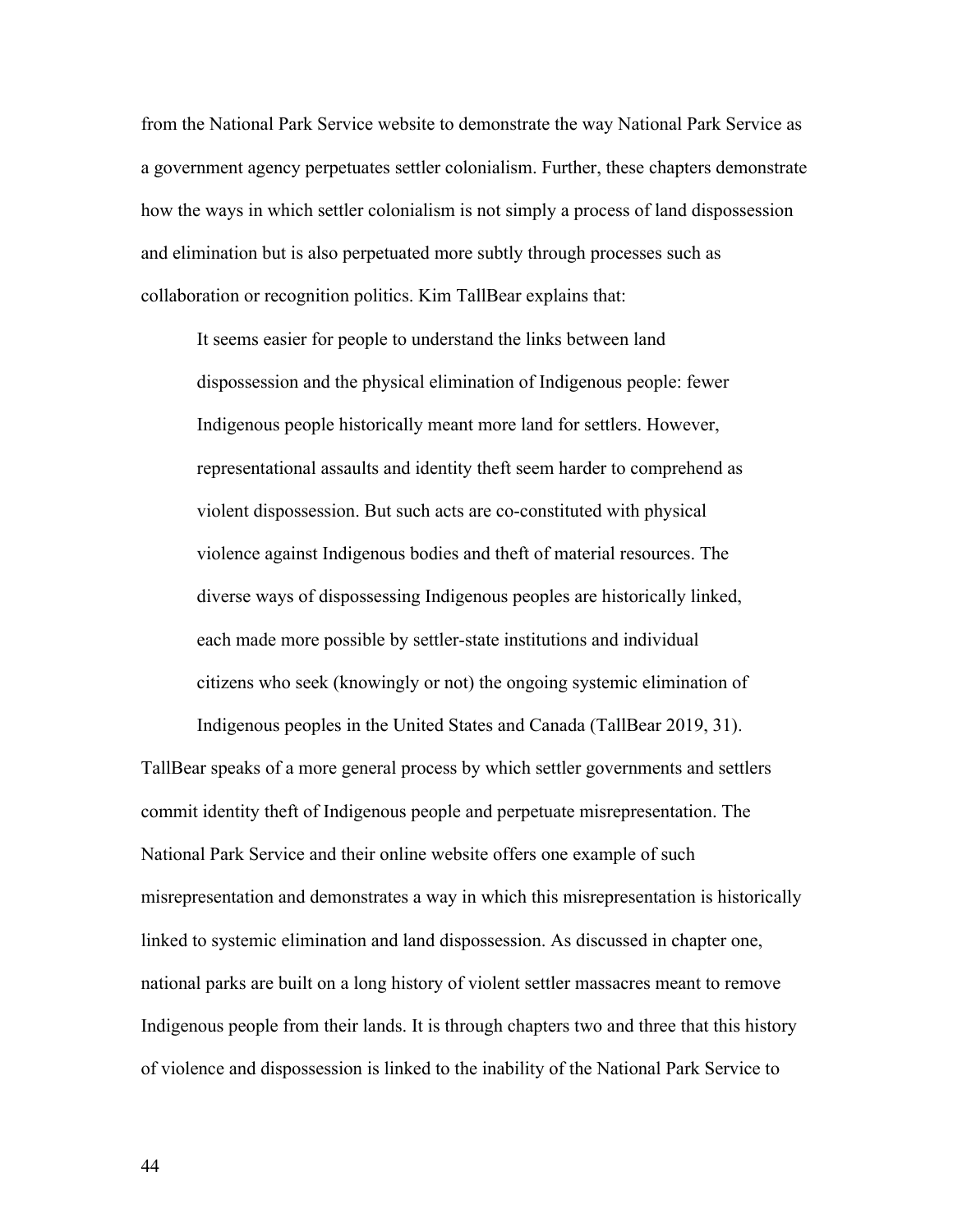mutually recognize Indigenous communities they attempt to collaborate with. These chapters work to make clear the link between violent dispossession and more diverse ways of disposing Indigenous peoples (such as representational assaults) that TallBear describes.

#### **Further Study**

There are a few ways to expand on this work and further the study of the relationship between the National Park Service and Indigenous communities. Building on this work would include visiting national parks to see how the National Park Service displays information about the park, its history, and local Indigenous communities. How this information is displayed would speak to the level of commitment the National Park Service actually has to recognition politics as well as how they are attempting to shape the experience of those visiting the park. This would provide a deeper understanding of the goals of the National Park Service and what they want those who visit the parks to believe. Additionally, it would be informative to speak with National Park Service employees to understand what they know about both the history and current reality of the parks, local Indigenous communities, and collaboration efforts.

### **Indigenous Resistance Today**

The Indigenous communities I wrote about in this thesis all have current efforts in which they are attempting to resist settler colonial domination. The Southern Sierra Miwuk Nation, which is one of seven traditionally associated tribes of Yosemite is currently fighting for federal recognition. They have consistently applied for formal acknowledgement since 1982. It is likely that in order to gain formal acknowledgement, they would need strong and influential outside backing during the period for public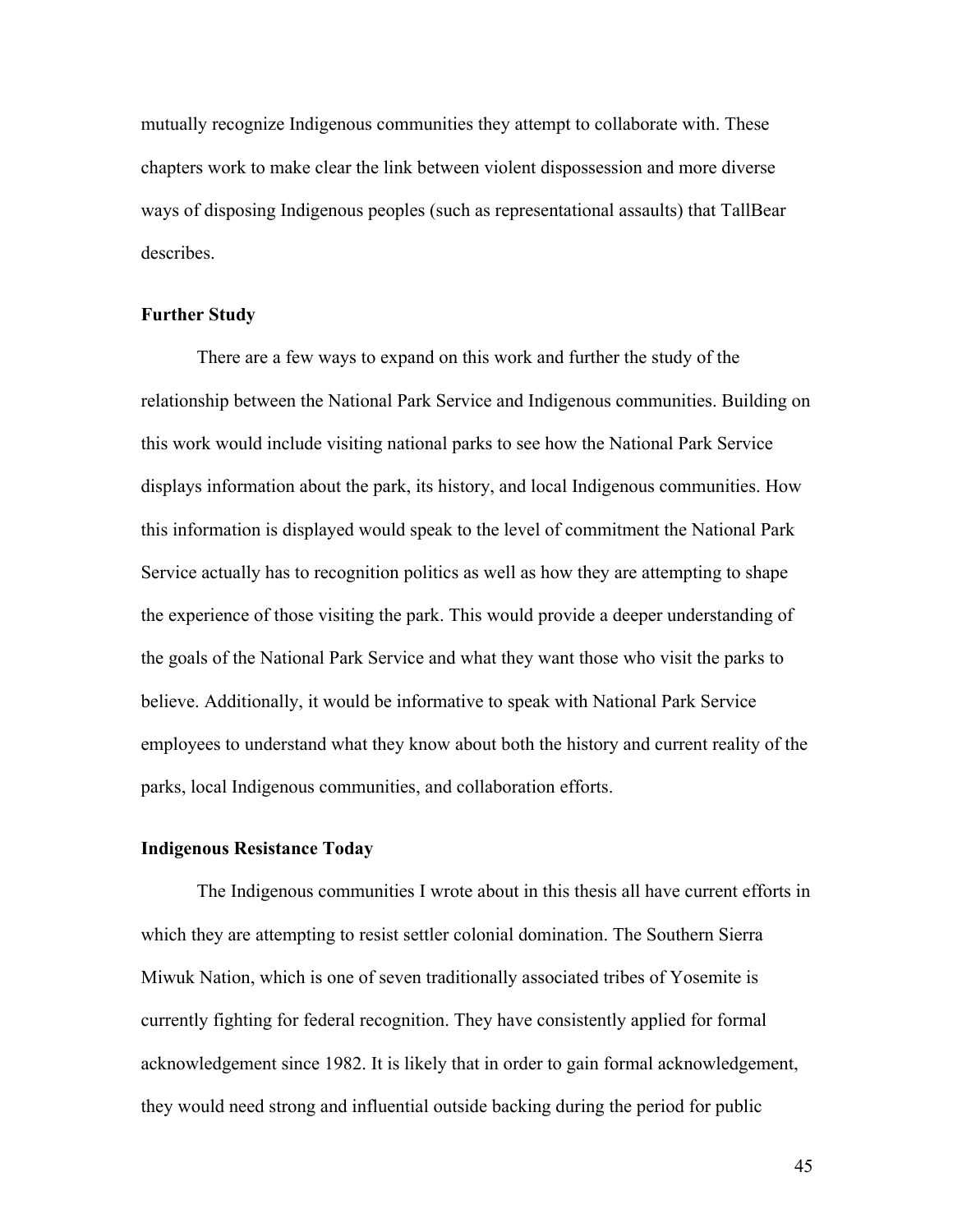commenting. Those who are not a part of the Southern Sierra Miwuk Nation providing this public support is one very simple action that can be taken in support of their right to exist.

The Blackfeet Nation on June 25, 2020 released a draft congressional bill that would permanently protect the Badger-Two Medicine as a Cultural Heritage Area. This would prevent drilling from occurring on this land. The Badger-Two Medicine region is located at the intersection of the Blackfeet reservation, Glacier National Park, and the Bob Marshall Wilderness Complex. The Blackfeet Nation explains that

The Badger-Two Medicine is sacred to the Blackfeet people. It is the home of our creation story and has continued to be a place of refuge and healing for 10,000 years. It provides strength, subsistence, and cultural identity to our people, which is why the Blackfeet Nation has vowed to protect it (BlackfeetNation, Protction of the Badger-Two Medicine n.d.).

The congressional bill is the latest effort to protect the Badger-Two Medicine region, and public support for the bill is critical to its passing. There have already been attempts to gain oil and gas leases in the area – though a June 16, 2020 US Court of Appeals confirmed the decision to cancel these leases. The proposed Badger-Two Medicine Protection Act is modeled off of similar legislation already enacted in other places and would keep activity such as drilling from harming the region. Further, it guarantees that existing treaty rights will be honored and provides the Blackfeet Nation with an opportunity to conduct trial maintenance and other contracted forest work so that they can care for their own land. Providing public support and speaking with congressional representatives on behalf of this bill is necessary for the passing of this legislation.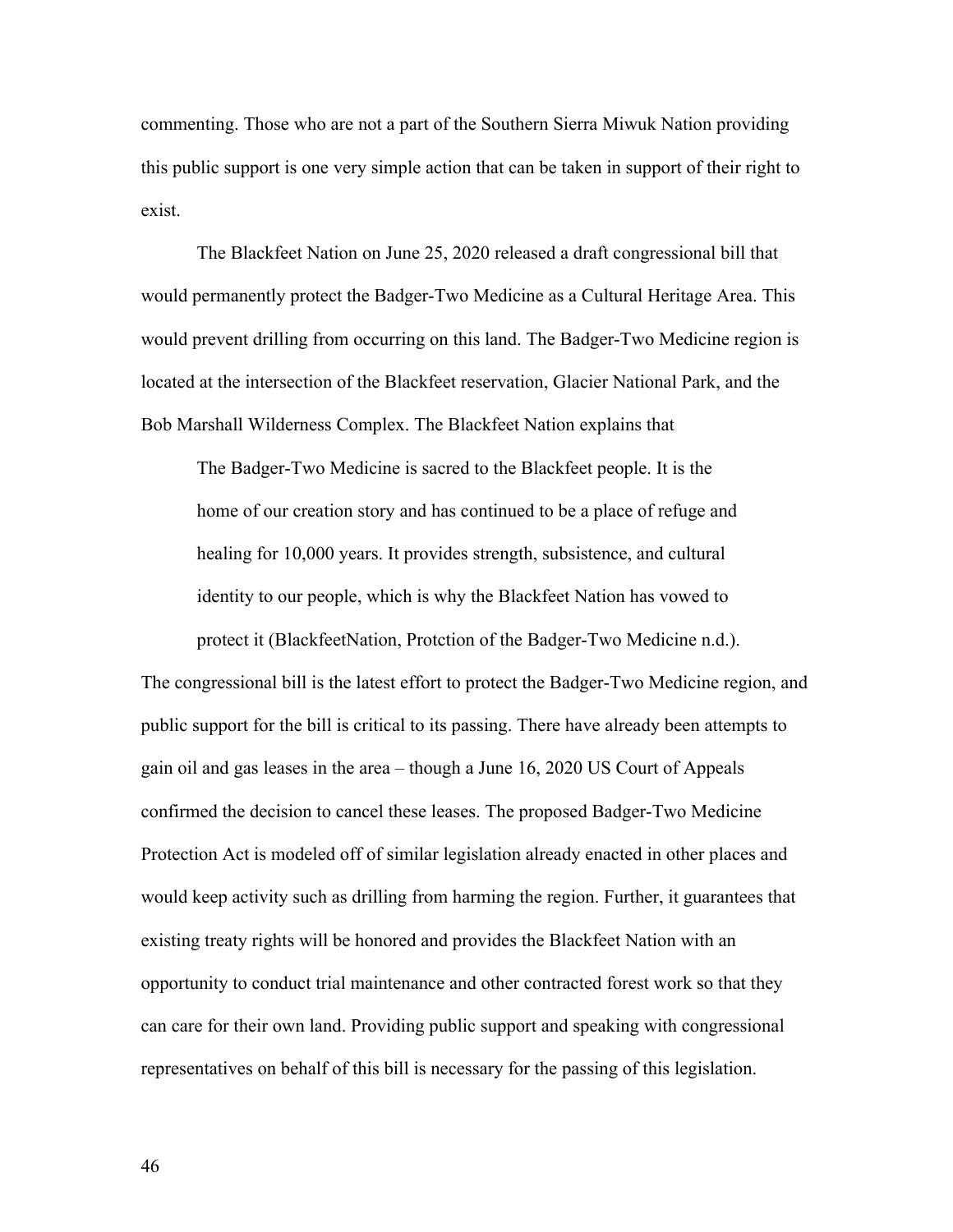### **Decolonization Is Not A Metaphor**

There is no way for mutual recognition to occur within a settle colonial system, therefore for mutual recognition to occur it is necessary to think of alternative ways of existence that do not rely on the settler colonial structure. True mutual recognition cannot occur without decolonization. Decolonization is the process through which the settler nation is abolished, and Indigenous sovereignty is upheld (Tuck and Yang 2012). Through this process, Indigenous communities regain their land and are positioned to engage in true mutual recognition with other non-settler communities.

Whenever the conversation about decolonization occurs, the question of reconciliation is often asked. Reconciliation is idea that those who are fighting for decolonization must explain what decolonization will look like precisely, what the consequences will be for the settler, what will the future for the settler will look like. Tuck and Yang in their brilliant article "Decolonization Is Not A Metaphor" explains this and describes a contrast to reconciliation in 'ethics of incommensurability.' They write that

Incommensurability acknowledges that these questions need not, and perhaps cannot, be answered in order for decolonization to exist as a framework…decolonization is not obligated to answer those questions – decolonization is not accountable to settlers or settler futurity. Decolonization is accountable to Indigenous sovereignty and futurity (Tuck and Yang 2012, 26).

It is not the job of decolonization to explain what happens to settlers in the future, but rather to ensure the removal of the settler state and thus guarantee Native futures.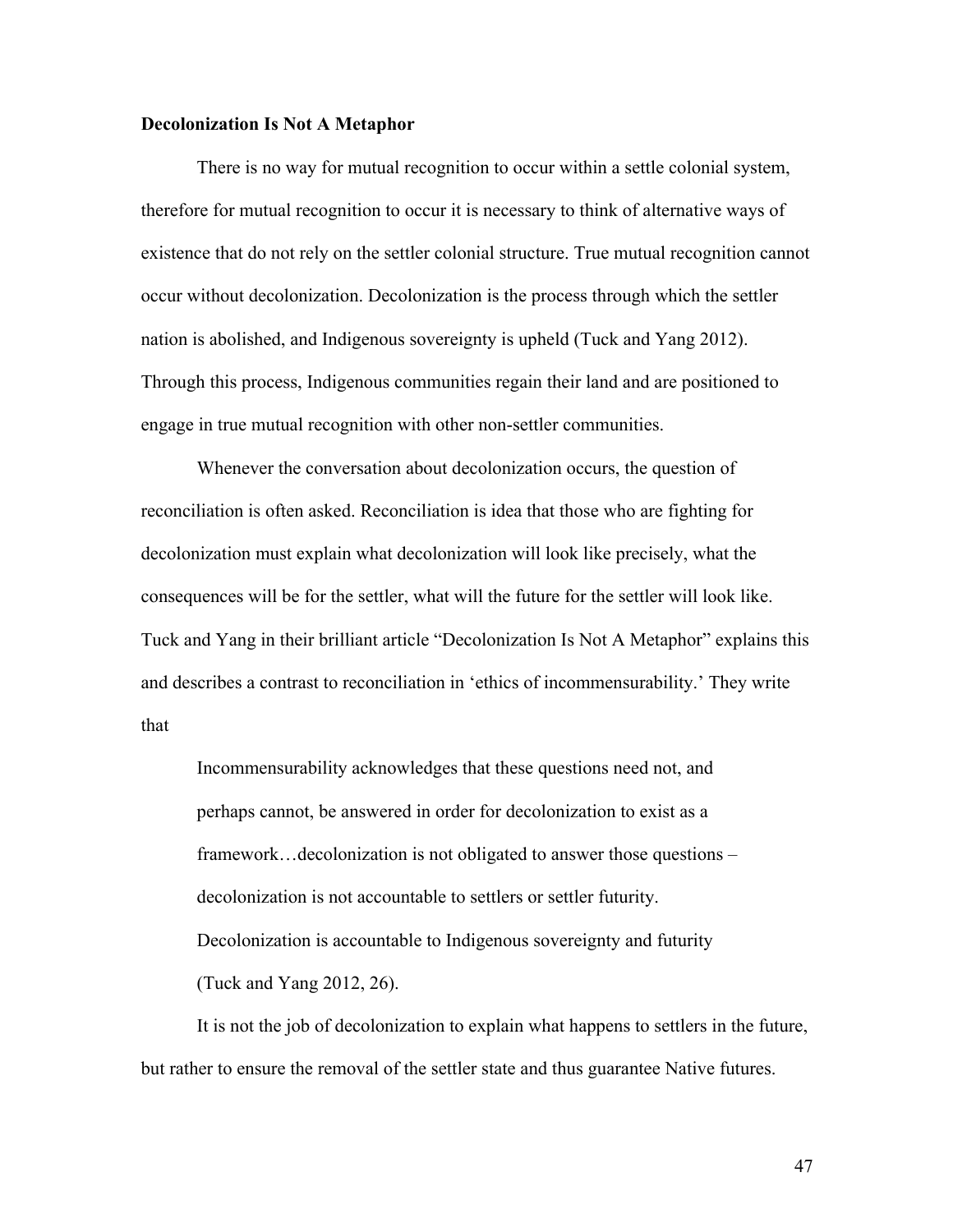Decolonization is the end of the existence of the settler nation. It is nothing less. Decolonization is the solution to the impossibility of mutual recognition. Without decolonization, there will always be unequal ground between the settler state and its agencies and Indigenous communities. It is through the process of decolonization that Indigenous communities can achieve true agency and true justice for all that the settler state has imposed on them. While the section above explains ways in which one can support the Indigenous communities discussed in this paper, true resolution for these communities is decolonization – and I hope to see this occur within the settler United States within my lifetime.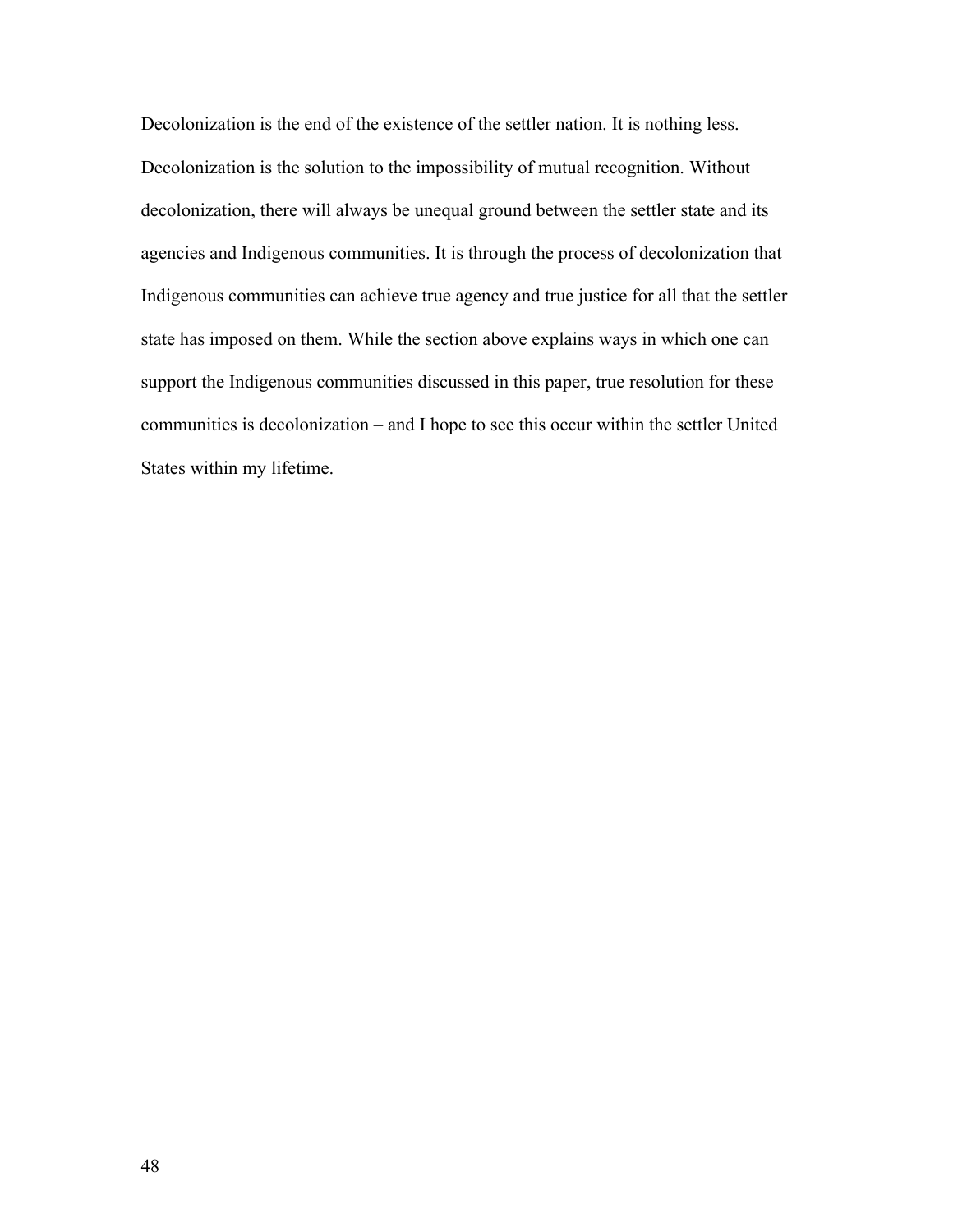# Works Cited

Anderson, Kat M. 2005. *Tending the Wild.* Berkeley : University of California Press.

Autryvision. 2010. *Julia and Lucy Parker in Yosemite National Park, California.* March 14. Accessed May 16, 2021.

https://www.youtube.com/watch?v=vWYDNapbxXw.

BlackfeetEnvironmentalOffice. n.d. *BEO: Protecting the Blackfeet Nation's Natural* 

*Resources.* Accessed May 16, 2021. http://www.blackfeetenvironmental.com.

- BlackfeetNation. n.d. *Blackfeet Country and Climate Change.* Accessed May 16, 2021. https://blackfeetclimatechange.com.
- —. n.d. *Protction of the Badger-Two Medicine.* Accessed May 2021, 2021. https://blackfeetnation.com/badger-two-medicine/.
- Brown, Carl. 2021. "See America First: Public Opinion and National Parks." *Roper Center.* Accessed May 16, 2021. https://ropercenter.cornell.edu/see-america-firstpublic-opinion-and-national-parks.
- Bunnell, Lafayette H. 1892. *Discovery of Yosemite, and the Indian war of 1851, awhich led to that event.* New York: F.H Revell Company.
- Coulthard, G.S. 2014. *Red Skin, White Masks.* Minneapolis, Minnesota: University of Minnesota Press.
- Cronon, William. 1983. *Changes in th Land: Indians, Colonists, and the Ecology of New England.* New York: Hill and Wang .
- Harrell, Ashley. 2020. "Their tribe was evicted from Yosemite. Now it's their job to protect it from wildfires." *SF Gate*, September 23.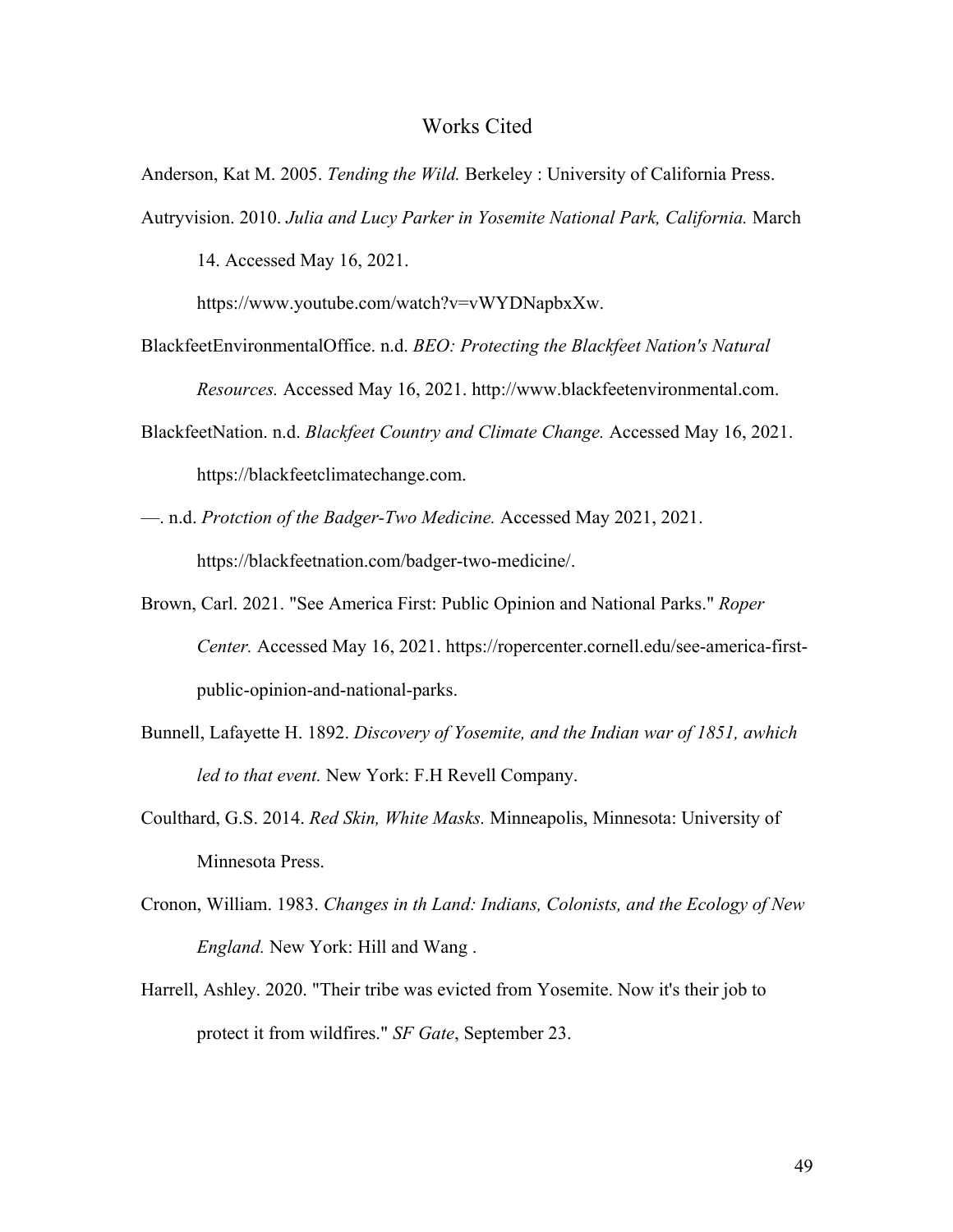- Kantor, Isaac. 2007. "Ethnic Cleansing and America's Creation of National Parks." *Public Land and Resources Law Review* 42-62.
- Kimmerer, Robin Wall. 2013. *Braiding Sweetgrass: Indigenous Wisdom, Scientific Knowledge, and the Teachings of Plants.* Minneapolis: Wilkweed Editions.

Liboiron, Max. 2021. *Pollution is Colonialism.* Durham, NC: Duke University Press.

- Mayer, Aditi. 2020. *The Yosemite Fires: Settler Colonialism and Indigenous Wisdom .* October 5. Accessed May 16, 2021.
- Nadasy, Paul. 2005. "The Anti-Politics of TEK: The Institutionalization of Co-Management Discourse and Practice." *Anthropologica* (Canadian Anthropology Society) 47 (2): 214-232.
- National Park Service. n.d. *Glacier: American Indian Tribes.* Accessed May 16, 2021. https://www.nps.gov/glac/learn/historyculture/tribes.htm.
- —. n.d. *Glacier: American Indians.* Accessed May 16, 2021. https://www.nps.gov/glac/learn/education/american\_indians.htm.
- —. n.d. *Glacier: Sustainability.* Accessed May 16, 2021.

https://www.nps.gov/glac/getinvolved/sustainability.htm.

- —. n.d. *National Park Service Homepage.* Accessed May 16, 2021. https://www.nps.gov/index.htm.
- —. n.d. *Origin of the National Park Idea.* Accessed May 16, 2021. https://www.nps.gov/articles/npshistory-origins.htm.
- —. n.d. *Quick History of the National Park Service.* Accessed 16 2021, May. https://www.nps.gov/articles/quick-nps-history.htm.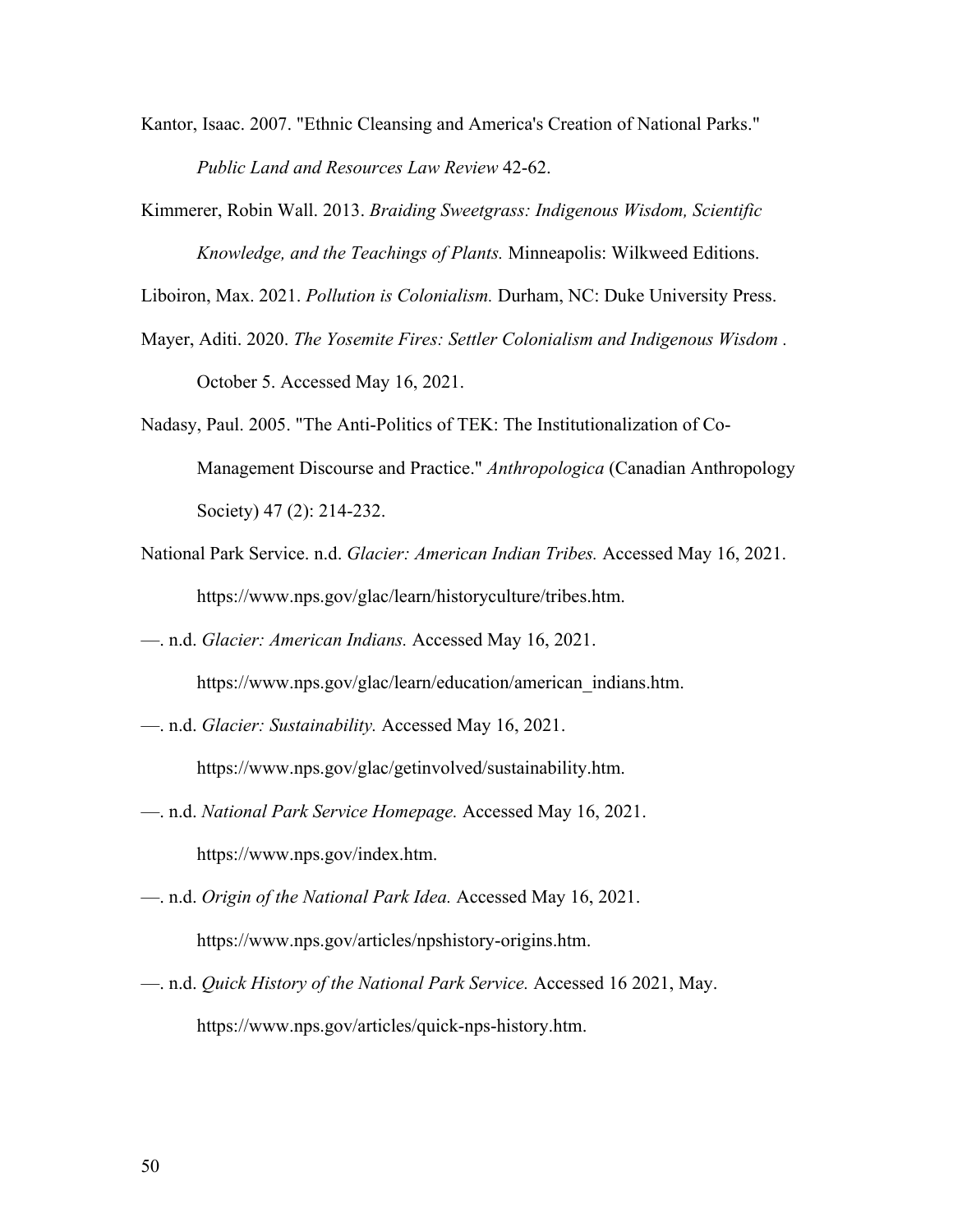- —. 2009. *Yosemite National Park Annual Fire Management Plan.* Accessed May 16, 2021. https://www.nps.gov/yose/learn/management/upload/2009.fire.op.doc.pdf.
- —. n.d. *Yosemite National Park Basketry Exhibit: Tourism.* Accessed May 16, 2021. https://www.nps.gov/museum/exhibits/yosemite\_basketry/tourism.html.
- —. n.d. *Yosemite: Fire Management Plan.* Accessed May 16, 2021. https://www.nps.gov/yose/getinvolved/fireplan.htm.
- —. n.d. *Yosemite: Merced River Plan.* Accessed 16 2021, May. https://www.nps.gov/yose/getinvolved/mrp.htm.
- —. n.d. *Yosemite: Park Planning.* Accessed May 16, 2021.

https://www.nps.gov/yose/getinvolved/planning.htm.

- —. n.d. *Yosemite: Parkwide Programmatic Agreement.* Accessed May 16, 2021. https://www.nps.gov/yose/getinvolved/parkwidepa.htm.
- —. n.d. *Yosemite: Tuolumne River Plan.* Accessed May 16, 2021. https://www.nps.gov/yose/getinvolved/trp.htm.
- Poirer, Robert A, and David M Ostergren. 2003. "Evicting People from Nature: Indigenous Land Rights and National Parks in Australia, Russia, and the United States." *Natural Resoruces Journal* 42: 331-351.
- Sonnenblume, Kollibri Terre. 2016. "A Century of Theft from Indians by the National Park Service ." *Counterpunch*, March 9.
- Southern Sierra Miwuk Nation. n.d. *Archival Research & Useful Links.* Accessed May 16, 2021. https://www.southernsierramiwuknation.org/about.
- Spence, Mark. 1996. "Disposessing the Wilderness: Yosemite Indians and the National Park Ideal 1864-1930." *Pacific Historical Review* 65 (1): 27-59.